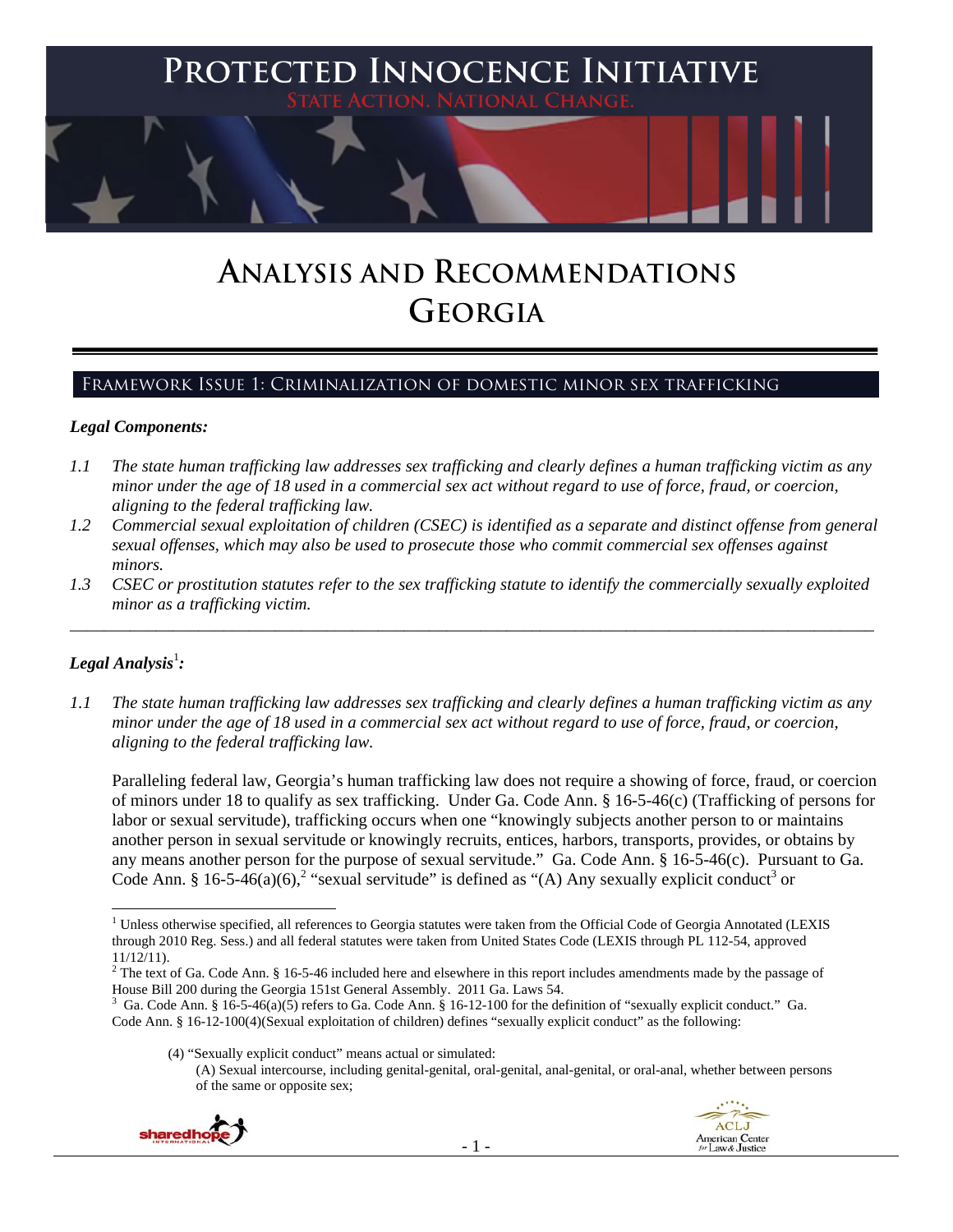performance involving sexually explicit conduct for which anything of value is directly or indirectly given, promised to, or received by any person, which conduct is induced or obtained by coercion or deception or which conduct is induced or obtained from a person under the age of 18 years; or (B) Any sexually explicit conduct or performance involving sexually explicit conduct which is performed or provided by any person, which conduct is induced or obtained by coercion or deception or which conduct is induced or obtained from a person under the age of 18 years." If committed against a minor under 18, trafficking is a felony punishable by imprisonment for  $10-20$  years, a fine not to exceed \$100,000, or both. Ga. Code Ann. §  $16-5-46(f)(2)$ . If, however, the minor was "coerced or deceived into being trafficked," the crime is punishable by imprisonment for 25–50 years, a fine not to exceed \$100,000, or both. Ga. Code Ann. § 16-5-46(f)(2).

*1.2 Commercial sexual exploitation of children (CSEC) is identified as a separate and distinct offense from general sexual offenses, which may also be used to prosecute those who commit commercial sex offenses against minors.*

The following laws make CSEC a crime in Georgia:

1. Under Ga. Code Ann. § 16-6-11 (Pimping) states,

A person commits the offense of pimping when he or she performs any of the following acts:

(1) Offers or agrees to procure a prostitute for another;

(2) Offers or agrees to arrange a meeting of persons for the purpose of prostitution;

(3) Directs or transports another person to a place when he or she knows or should know that the direction or transportation is for the purpose of prostitution;

(4) Receives money or other thing of value from a prostitute, without lawful consideration, knowing it was earned in whole or in part from prostitution; or

(5) Aids or abets, counsels, or commands another in the commission of prostitution or aids or assists in prostitution where the proceeds or profits derived therefrom are to be divided on a pro rata basis.

Pursuant to Ga. Code Ann. § 16-6-13(b)(1) (Penalties for violating Code Sections 16-6-9 through 16-6-12),<sup>4</sup> when the victim is 16 or 17, the crime is punishable by imprisonment for 5–20 years, a fine of \$2,500–  $$10,000$ , or both. Ga. Code Ann.  $§$  16-6-13(b)(1). If the victim is under the age of 16, the perpetrator is guilty of a felony punishable by imprisonment for 10–30 years, a fine not to exceed \$100,000, or both. Ga. Code Ann. § 16-6-13(b)(2).

2. A person is guilty of pandering, according to Ga. Code Ann. § 16-6-12 (Pandering),

[W]hen he or she solicits a person to perform an act of prostitution in his or her own behalf or in behalf of a third person or when he or she knowingly assembles persons at a fixed place for the purpose of being solicited by others to perform an act of prostitution.

(B) Bestiality;

<u> Andrewski politika (za obrazu pod predsjednika u predsjednika u predsjednika u predsjednika (za obrazu pod p</u>



<sup>(</sup>C) Masturbation;

<sup>(</sup>D) Lewd exhibition of the genitals or pubic area of any person;

<sup>(</sup>E) Flagellation or torture by or upon a person who is nude;

<sup>(</sup>F) Condition of being fettered, bound, or otherwise physically restrained on the part of a person who is nude;

<sup>(</sup>G) Physical contact in an act of apparent sexual stimulation or gratification with any person's unclothed genitals, pubic area, or buttocks or with a female's nude breasts;

<sup>(</sup>H) Defecation or urination for the purpose of sexual stimulation of the viewer; or

<sup>(</sup>I) Penetration of the vagina or rectum by any object except when done as part of a recognized medical procedure. 4 <sup>4</sup> The text of Ga. Code Ann. § 16-6-13 included here and elsewhere in this report includes amendments made by the passage of House Bill 200 during the Georgia 151st General Assembly. 2011 Ga. Laws 54.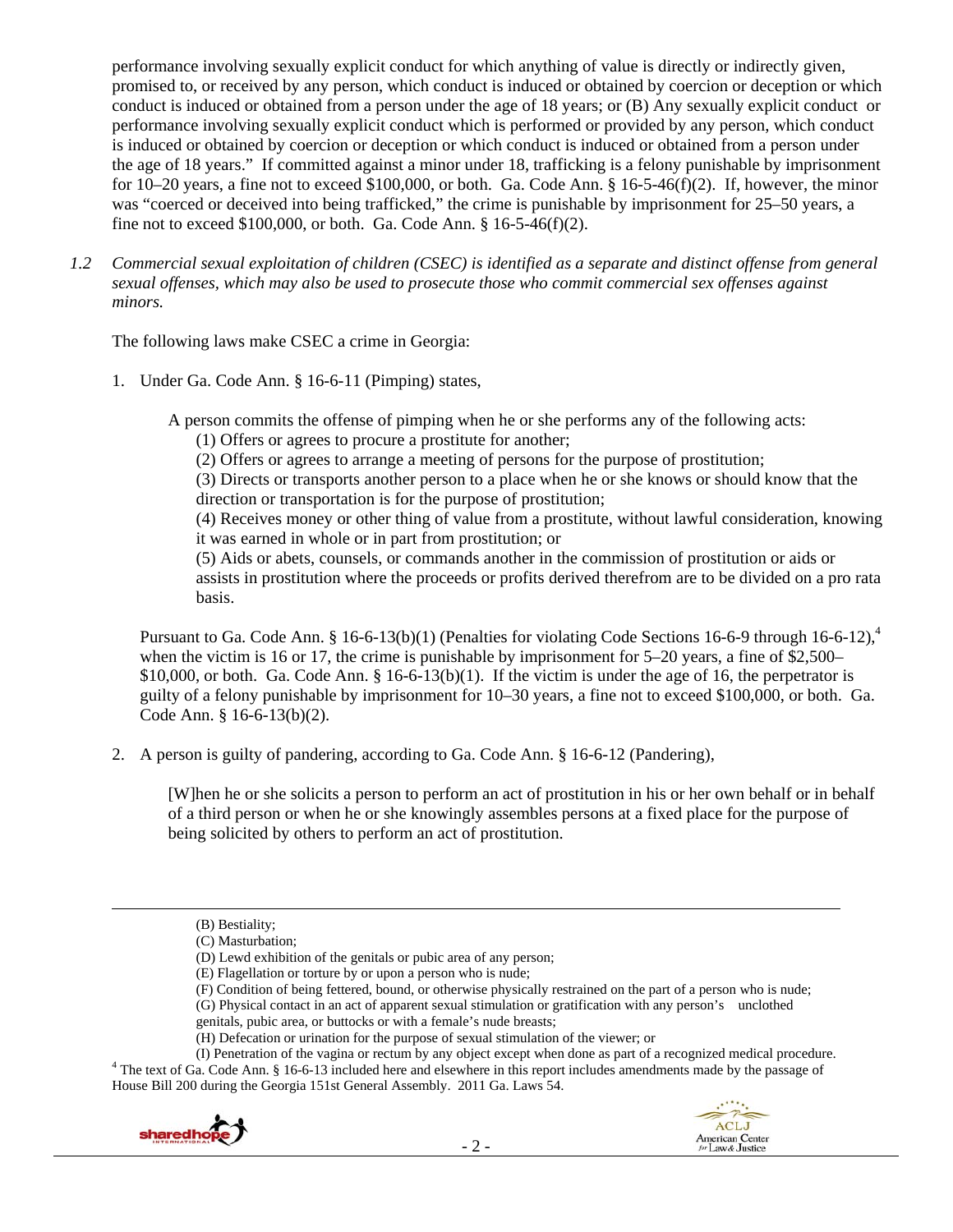When the victim is 16 or 17, the crime is punishable by imprisonment for 5–20 years, a fine of \$2,500– \$10,000, or both. Ga. Code Ann.  $\S$  16-6-13(b)(1). If the victim is under the age of 16, the perpetrator is guilty of a felony punishable by imprisonment for 10–30 years, a fine not to exceed \$100,000, or both. Ga. Code Ann. § 16-6-13(b)(2).

- 3. Under Ga. Code Ann. § 16-6-10 (Keeping a place of prostitution), "A person having or exercising control over the use of any place or conveyance which would offer seclusion or shelter for the practice of prostitution commits the offense of keeping a place of prostitution when he knowingly grants or permits the use of such place for the purpose of prostitution." When the victim is 16 or 17, the crime is punishable by imprisonment for  $5-20$  years, a fine of \$2,500–\$10,000, or both. Ga. Code Ann. § 16-6-13(b)(1). If the victim is under the age of 16, the perpetrator is guilty of a felony punishable by imprisonment for 10-30 years, a fine not to exceed \$100,000, or both. Ga. Code Ann. § 16-6-13(b)(2).
- 4. Ga. Code Ann. § 16-12-100(b) (Sexual exploitation of children) states in part,

(1) It is unlawful for any person knowingly to employ, use, persuade, induce, entice, or coerce any minor to engage in or assist any other person to engage in any sexually explicit conduct for the purpose of producing any visual medium depicting such conduct.

. . . .

(3) It is unlawful for any person knowingly to employ, use, persuade, induce, entice, or coerce any minor to engage in or assist any other person to engage in any sexually explicit conduct for the purpose of any performance.

. . . .

(5) It is unlawful for any person knowingly to create, reproduce, publish, promote, sell, distribute, give, exhibit, or possess with intent to sell or distribute any visual medium which depicts a minor or a portion of a minor's body engaged in any sexually explicit conduct.

(6) It is unlawful for any person knowingly to advertise, sell, purchase, barter, or exchange any medium which provides information as to where any visual medium which depicts a minor or a portion of a minor's body engaged in any sexually explicit conduct can be found or purchased.

. . . .

This crime is a felony punishable by imprisonment for 5–20 years, a fine not to exceed \$100,000, or both. Ga. Code Ann. § 16-12-100(g)(1). No fine will be imposed if "the person so convicted is a member of the immediate family of the victim." Ga. Code Ann.  $\S 16-12-100(g)(1)$ .

5. Ga. Code Ann. § 16-6-15(a) (Solicitation of sodomy) states, "A person commits the offense of solicitation of sodomy when he solicits another to perform or submit to an act of sodomy. Except as provided in subsection (b) of this Code section, a person convicted of solicitation of sodomy shall be punished as for a misdemeanor." This statute further states in subsection (b), "A person convicted of solicitation of sodomy when such offense involves the solicitation of a person or persons under the age of 18 years to perform or submit to an act of sodomy for money shall be guilty of a felony" punishable by imprisonment for 5–20 years and a fine of \$2,500–\$10,000.

Although not exclusively commercial, the following crimes could still apply in cases of commercial sexual exploitation of children:

1. Under Ga. Code Ann. § 16-6-3(a) (Statutory rape), statutory rape occurs when an individual "engages in sexual intercourse with any person under the age of 16 years and not his or her spouse . . . ." If an individual under 21 commits this crime, it is punishable by imprisonment for 1–20 years. Ga. Code Ann. § 16-6-3(b). If the individual is 21 years or older and commits this crime, it is punishable by imprisonment for 10–20 years. Ga. Code Ann. § 16-6-3(b). If the victim is 14 or 15 and the perpetrator is 18 or under and not more than 4 years older than the victim, the crime is a misdemeanor. Ga. Code Ann. § 16-6-3(c). Misdemeanors



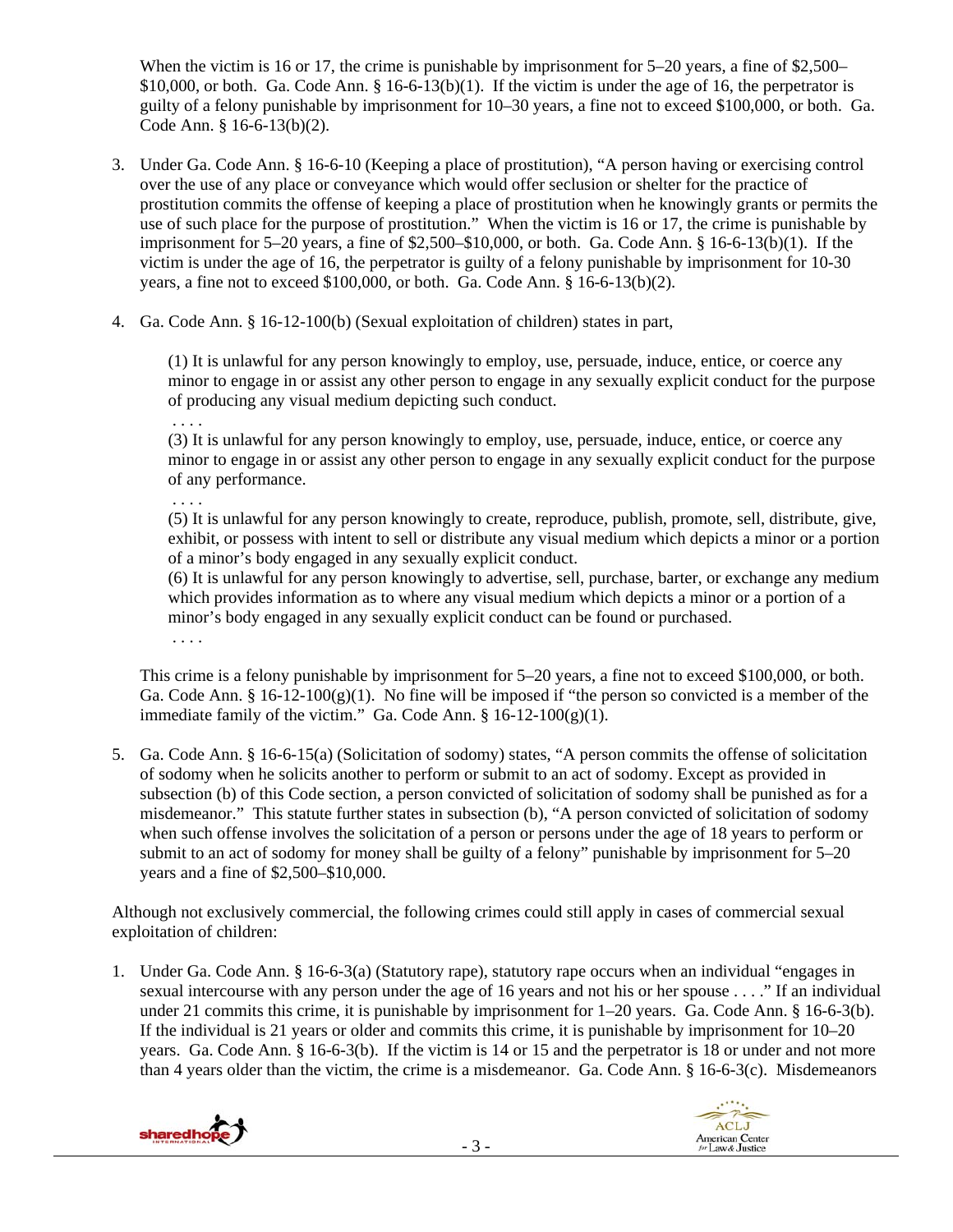could be punishable by up to 12 months in jail, a fine not to exceed \$1,000, or both or up to 12 months confinement in a detention or diversion center. Ga. Code Ann. § 17-10-3(a)(1), (2).

2. According to Ga. Code Ann. § 16-6-4(a) (Child molestation; aggravated child molestation), child molestation occurs when an individual

(1) Does any immoral or indecent act to or in the presence of or with any child under the age of 16 years with the intent to arouse or satisfy the sexual desires of either the child or the person; or (2) By means of an electronic device, transmits images of a person engaging in, inducing, or otherwise participating in any immoral or indecent act to a child under the age of 16 years with the intent to arouse or satisfy the sexual desires of either the child or the person.

Upon a first conviction, this crime is punishable by imprisonment for 5–20 years, and "the Department of Corrections shall provide counseling to such defendant." Ga. Code Ann. § 16-6-4(b)(1). A second offense is punishable by imprisonment for 10–30 years or life imprisonment. Ga. Code Ann. § 16-6-4(b)(1). If the victim is 14 or 15 and the perpetrator is 18 or under and not more than 4 years older than the victim, the crime is a misdemeanor. Ga. Code Ann. § 16-6-4(b)(2). Misdemeanors could be punishable by up to 12 months in jail, a fine not to exceed \$1,000, or both or up to 12 months confinement in a detention or diversion center. Ga. Code Ann.  $\S 17-10-3(a)(1)$ , (2). Additionally, the crime is aggravated child molestation if the child is physically injured or if the crime involves sodomy. Ga. Code Ann. § 16-6-4(c). If the charge is based on an act that involves sodomy, the victim is "at least 13 but less than 16," and the perpetrator is 18 or under and no more than 4 years older than the victim, the charge is a misdemeanor. Ga. Code Ann. § 16-6-4(d)(2). Otherwise, aggravated child molestation is punishable by life imprisonment or imprisonment between 25 years and life. Ga. Code Ann.  $\S 17-10-6.1(b)(2)$ ; 16-6-4(d)(1).

- 3. Ga. Code Ann. § 16-6-5(a) (Enticing a child for indecent purposes) states, "A person commits the offense of enticing a child for indecent purposes when he or she solicits, entices, or takes any child under the age of 16 years to any place whatsoever for the purpose of child molestation or indecent acts." This crime is punishable by imprisonment for 10–30 years. Ga. Code Ann. § 16-6-5(b). Subsection (c), however, provides that "[i]f the victim is at least 14 but less than 16 years of age and the person convicted of enticing a child for indecent purposes is 18 years of age or younger and is no more than four years older than the victim, such person shall be guilty of a misdemeanor." Misdemeanors could be punishable by up to 12 months in jail, a fine not to exceed \$1,000, or both or up to 12 months confinement in a detention or diversion center. Ga. Code Ann. § 17-10-3(a)(1), (2).
- 4. Ga. Code Ann. § 16-12-100.2(c)(1) (Computer or electronic pornography and child exploitation prevention) is punishable by imprisonment for 1–20 years and a fine not to exceed \$10,000. Ga. Code Ann. § 16-12-100.2(c)(2). It states,

A person commits the offense of computer or electronic pornography if such person intentionally or willfully:

(A) Compiles, enters into, or transmits by computer or other electronic device;

(B) Makes, prints, publishes, or reproduces by other computer or other electronic device;

(C) Causes or allows to be entered into or transmitted by computer or other electronic device; or

(D) Buys, sells, receives, exchanges, or disseminates

any notice, statement, or advertisement, or any child's name, telephone number, place of residence, physical characteristics, or other descriptive or identifying information for the purpose of offering or soliciting sexual conduct of or with an identifiable child or the visual depiction of such conduct.

Ga. Code Ann. § 16-12-100.2(d)(1) (Computer or electronic pornography and child exploitation prevention) also makes it a crime to "intentionally or willfully . . . utilize a computer on-line service or Internet service, including but not limited to a local bulletin board service, Internet chat room, e-mail, on-



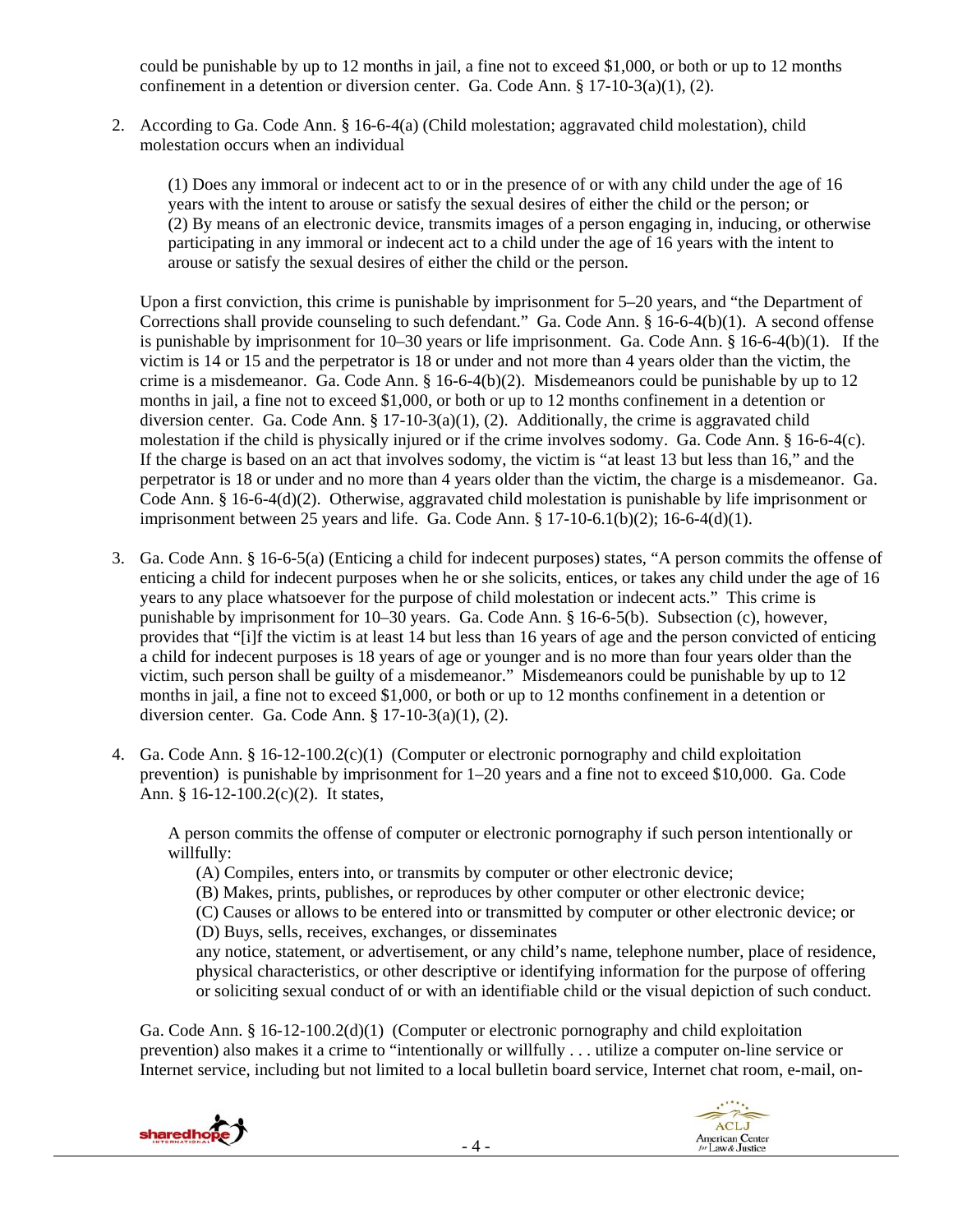line messaging service, or other electronic device, to seduce, solicit, lure, or entice, or attempt to seduce, solicit, lure, or entice a child or another person believed by such person to be a child to commit any illegal act described in Code Section 16-6-2,<sup>5</sup> relating to the offense of sodomy or aggravated sodomy; Code Section 16-6-4, relating to the offense of child molestation or aggravated child molestation; Code Section 16-6-5, relating to the offense of enticing a child for indecent purposes; or Code Section 16-6-8, relating to the offense of public indecency or to engage in any conduct that by its nature is an unlawful sexual offense against a child." This felony is punishable by imprisonment for 1–20 years and a fine not to exceed \$25,000, "provided, however, that, if at the time of the offense the victim was 14 or 15 years of age and the defendant was no more than three years older than the victim, then the defendant shall be guilty of a misdemeanor of a high and aggravated nature.

*1.3 CSEC or prostitution statutes refer to the sex trafficking statute to identify the commercially sexually exploited minor as a trafficking victim.*

The state CSEC statutes listed above do not reference the state human trafficking law, nor do they clarify that CSEC victims are sex trafficking victims.

1.3.1 Recommendation: Specifically refer to Ga. Code Ann. § 16-5-46 (Trafficking of persons for labor or sexual servitude) in Ga. Code Ann. § 16-6-11 (Pimping), § 16-6-12 (Pandering), § 16-6-10 (Keeping a place of prostitution), § 16-12-100(b) (Sexual exploitation of children), and § 16-6-15(a) (Solicitation of sodomy) to identify prostituted minors as victims of sex trafficking.

<sup>5</sup> The Georgia Supreme Court concluded in *Powell v. State* that "O.C.G.A. § 16-6-2, insofar as it criminalizes the performance of private, unforced, non-commercial acts of sexual intimacy between persons legally able to consent, 'manifestly infringes upon a constitutional provision' which guarantees to the citizens of Georgia the right of privacy." 510 S.E. 2d 18, 26 (Ga. 1998) (quoting Miller v. State, 472 S.E.2d 74, 78 (Ga. 1996).



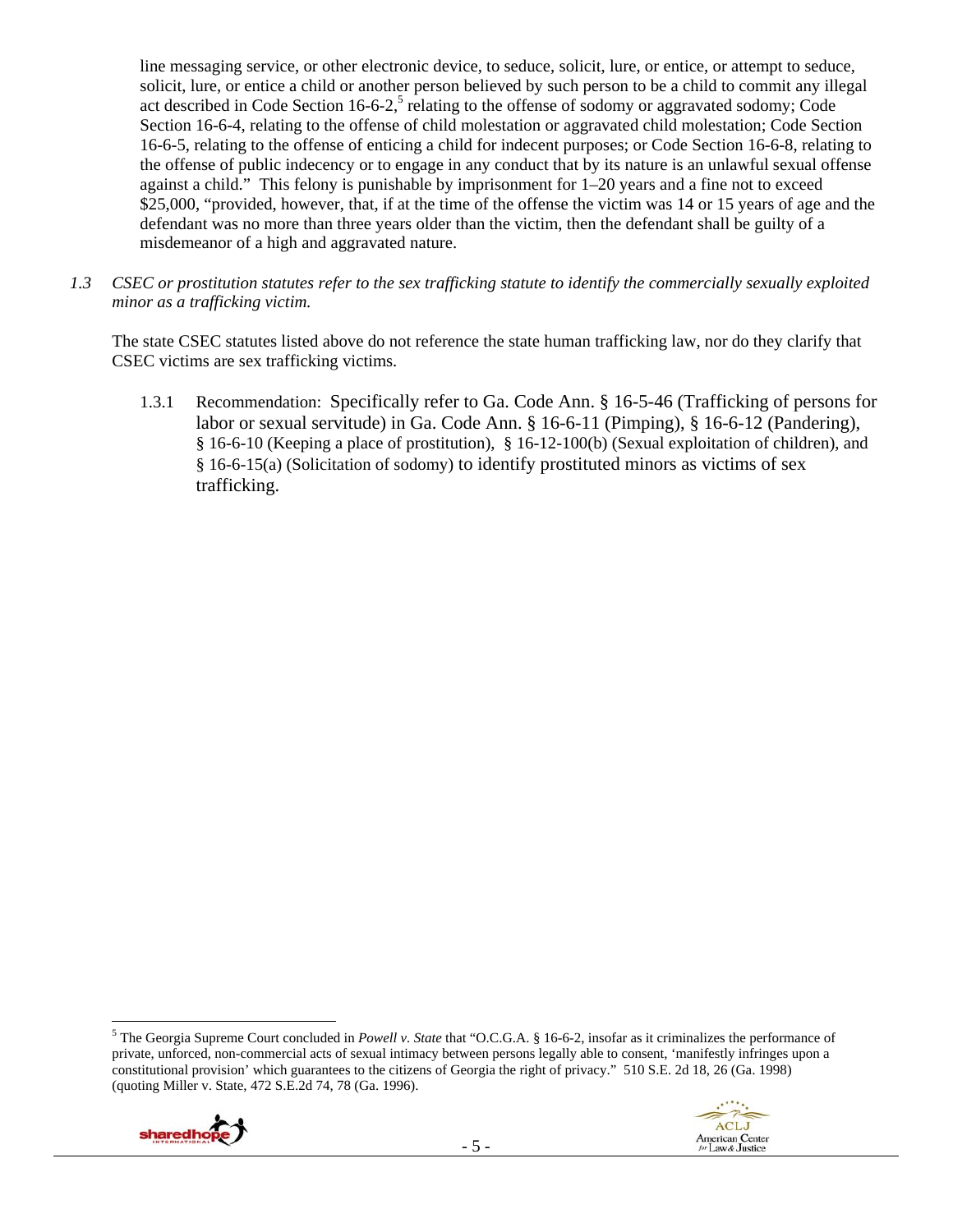#### Framework Issue 2: Criminal provisions addressing demand

#### *Legal Components:*

- *2.1 The state sex trafficking law can be applied to buyers of commercial sex acts with a victim of domestic minor sex trafficking.*
- *2.2 Buyers of commercial sex acts with a minor can be prosecuted under CSEC laws.*
- *2.3 Solicitation of prostitution laws differentiate between buying sex acts with an adult and buying sex acts with a minor under 18.*
- *2.4 Penalties for buyers of commercial sex acts with minors are as high as federal penalties.*
- *2.5 Using the Internet to lure, entice, or purchase, or attempt to lure, entice, or purchase commercial sex acts with a minor is a separate crime or results in an enhanced penalty for buyers.*
- *2.6 No age mistake defense is permitted for a buyer of commercial sex acts with any minor under 18.*
- *2.7 Base penalties for buying sex acts with a minor are sufficiently high for all minors under 18 and not reduced for older minors.*
- *2.8 Financial penalties for buyers of commercial sex acts with minors are sufficiently high to make it difficult for buyers to hide the crime.*
- *2.9 Buying and possessing child pornography carries penalties as high as similar federal offenses.*
- *2.10 Convicted buyers of commercial sex acts with minors and child pornography are required to register as sex offenders.*

\_\_\_\_\_\_\_\_\_\_\_\_\_\_\_\_\_\_\_\_\_\_\_\_\_\_\_\_\_\_\_\_\_\_\_\_\_\_\_\_\_\_\_\_\_\_\_\_\_\_\_\_\_\_\_\_\_\_\_\_\_\_\_\_\_\_\_\_\_\_\_\_\_\_\_\_\_\_\_\_\_\_\_\_\_\_\_\_\_\_\_\_\_\_

# *Legal Analysis:*

*2.1 The state sex trafficking law can be applied to buyers of commercial sex acts with a victim of domestic minor sex trafficking.* 

Ga. Code Ann. § 16-5-46 (Trafficking of persons for labor or sexual servitude) might apply to buyers of sex with victims of domestic minor sex trafficking through the term "obtain." Federal prosecutors, under the Trafficking Victims Protection Act (TVPA),<sup>6</sup> have applied the crime of human trafficking to attempted buyers of commercial sex with minors by charging that the buyers attempted to "obtain"<sup>7</sup> a person under 18 to engage in commercial sex.<sup>8</sup> It is unsettled whether the courts will uphold this interpretation of the TVPA. It is arguable, therefore, that the term "obtain" in Ga. Code Ann. § 16-5-46 (Trafficking of persons for labor or sexual servitude) could apply to buyers of commercial sex since sexual servitude is defined as "[a]ny sexually explicit conduct or performance involving sexually explicit conduct for which anything of value is directly or indirectly given, promised to, or received by any person, which conduct is induced or obtained by coercion or deception or which conduct is induced or obtained from a person under the age of 18 years." Ga. Code Ann.  $§ 16-5-46(6)(A).$ 

2.1.1 Recommendation: Amend Ga. Code Ann. § 16-5-46 (Trafficking of persons for labor or sexual servitude) to clarify that it applies to buyers of commercial sex with minors.

<sup>8</sup> *See, e.g*., Indictment at 1, United States v. Oflyng, No. 09-00084-01-CR-W-SOW (W.D. Mo. Mar. 10, 2009); *see also* News Release, U.S. Department of Justice, Office of the United States Attorney for the Western District of Missouri, Human Trafficking Rescue Project, Operation Guardian Angel, Final Defendant Pleads Guilty to Sex Trafficking of a Child, (Dec. 18, 2009), http://www.justice.gov/usao/mow/news2009/mikoloyck.ple.htm.



 <sup>6</sup> Trafficking Victims Protection Act (TVPA) of 2000, Pub. L. No. 106-386, 114 Stat. 1464, 1466 (codified in scattered sections of 18 and 22 U.S.C.).

 $7$  18 U.S.C. § 1591(a).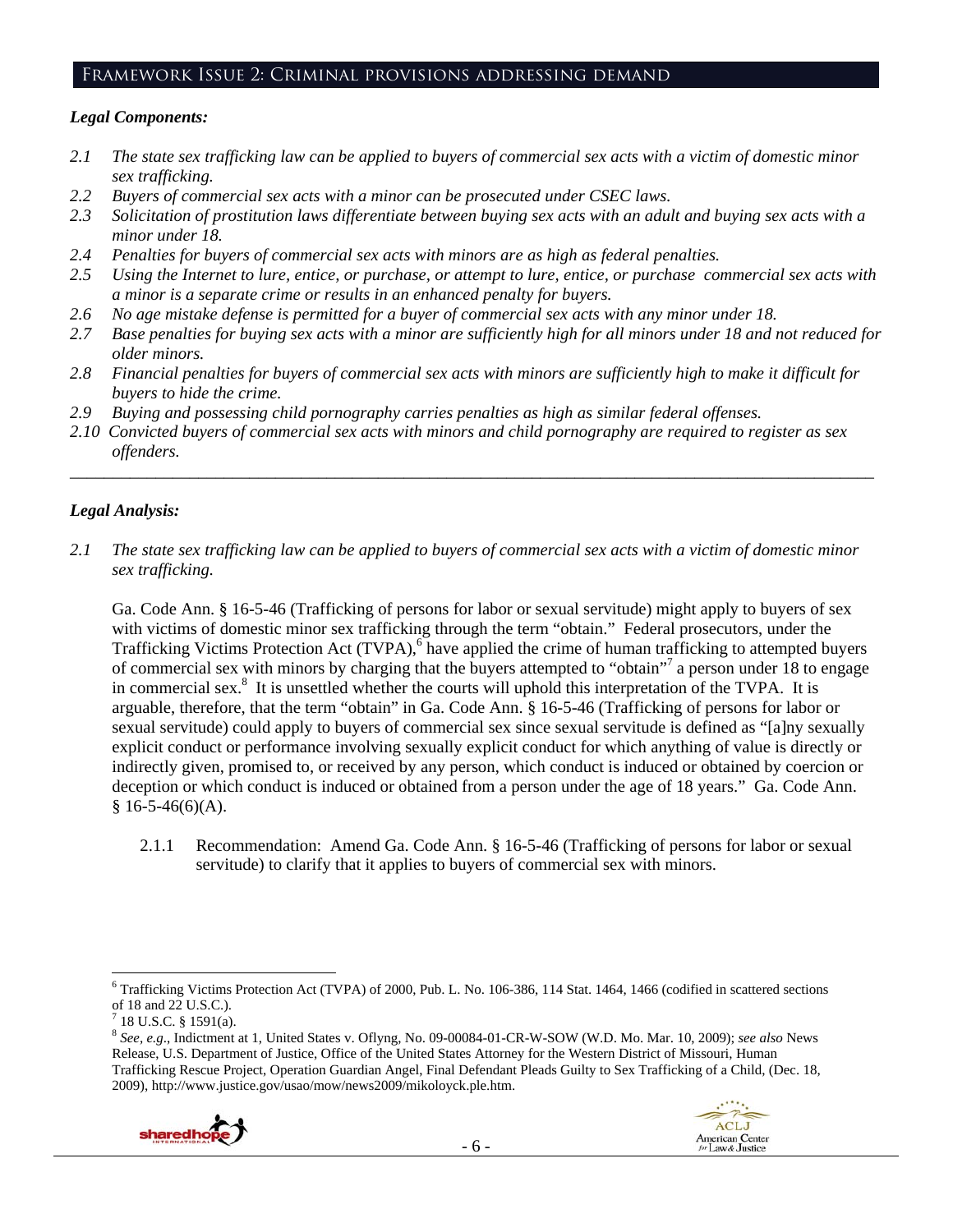## *2.2 Buyers of commercial sex acts with a minor can be prosecuted under CSEC laws.*

Ga. Code Ann. § 16-6-12 (Pandering) has been applied to buyers. The law states, "A person commits the offense of pandering when he or she solicits a person to perform an act of prostitution in his or her own behalf or in behalf of a third person or when he or she knowingly assembles persons at a fixed place for the purpose of being solicited by others to perform an act of prostitution."<sup>9</sup> Although this law is not specific to minors, it does provide for heightened penalties when a minor is involved. Ga. Code Ann. § 16-6-13(b).

Under Ga. Code Ann. § 16-6-5(a) (Enticing a child for indecent purposes), "A person commits the offense of enticing a child for indecent purposes when he or she solicits, entices, or takes any child under the age of 16 years to any place whatsoever for the purpose of child molestation or indecent acts." Asportation is an element of this crime, and it "is satisfied 'whether the "taking" involves physical force, enticement, or persuasion.'"10

Additionally, under Ga. Code Ann. §  $16-12-100.2(c)(1)(D)$  a crime is committed if a person "intentionally or willfully: . . . [b]uys, sells, receives, exchanges, or disseminates any notice, statement, or advertisement, or any child's name, telephone number, place of residence, physical characteristics, or other descriptive or identifying information for the purpose of offering or soliciting sexual conduct of or with an identifiable child or the visual depiction of such conduct." This law could apply to buyers who attempt to obtain information about where to purchase commercial sex with a minor or arrange for meeting a minor for these purposes. The law, however, does not explicitly refer to commercial sex acts.

Similarly, according to Ga. Code Ann. § 43-21-61 (Occupying rooms for immoral purposes), a buyer of commercial sex could be guilty of occupying a room for an immoral purpose. The statute states that "[a]ny person who shall knowingly persuade, induce, or entice, or cause to be persuaded, induced, or enticed, any female person to enter any establishment covered by this article for the purpose of prostitution or debauchery or for any other immoral purpose shall be guilty of a misdemeanor." Ga. Code Ann. § 43-21-61(c). This law does not specify any heightened punishment for immoral purposes involving minors.

#### *2.3 Solicitation of prostitution laws differentiate between buying sex acts with an adult and buying sex acts with a minor under 18.*

Ga. Code Ann. § 16-6-12 (Pandering), the applicable statute for solicitation of prostitution, states, "A person commits the offense of pandering when he or she solicits a person to perform an act of prostitution in his or her own behalf or in behalf of a third person or when he or she knowingly assembles persons at a fixed place for the purpose of being solicited by others to perform an act of prostitution." Although Ga. Code Ann. § 16-6-12 (Pandering) is age-neutral, Ga. Code Ann. § 16-6-13 provides heightened penalties for this crime when a minor is the subject of the solicitation. When the victim is 16 or 17, the crime is punishable by imprisonment for 5–20 years, a fine of \$2,500–\$10,000, or both. Ga. Code Ann. § 16-6-13(b)(1). If the victim is under the age of 16, the perpetrator is guilty of a felony punishable by imprisonment for 10-30 years, a fine not to exceed \$100,000, or both. Ga. Code Ann. § 16-6-13(b)(2).

<sup>&</sup>lt;sup>10</sup> Kelley v. State, 686 S.E.2d 810, 813 (Ga. Ct. App. 2009) (quoting Cimildoro v. State, 387 SE 2d 335, 336 (Ga. 1990)) ("Here, the asportation element was satisfied by ample evidence of enticement; Kelley initiated contact with B. B., asked her to have sexual intercourse with him, offered her money to do so, and arranged a place to pick B. B. up so that they could have sex at his home." (footnotes omitted)).





 <sup>9</sup>*See* Fluker v. State, 282 S.E.2d 112, 115 (Ga. 1981) (concerning an earlier version of the statute) (In Fluker, two appellants faced charges of pandering for "soliciting a named female to perform an act of prostitution." The appellants unsuccessfully challenged this statute's applicability to buyers of commercial sex, and the court stated, "Even if the primary emphasis of the present pandering statute is . . . upon the recruitment of females into the practice of prostitution, the fact remains, as we have pointed out, that the statute's wording renders one guilty of pandering when he solicits a female to commit an act of prostitution, either for himself or another.")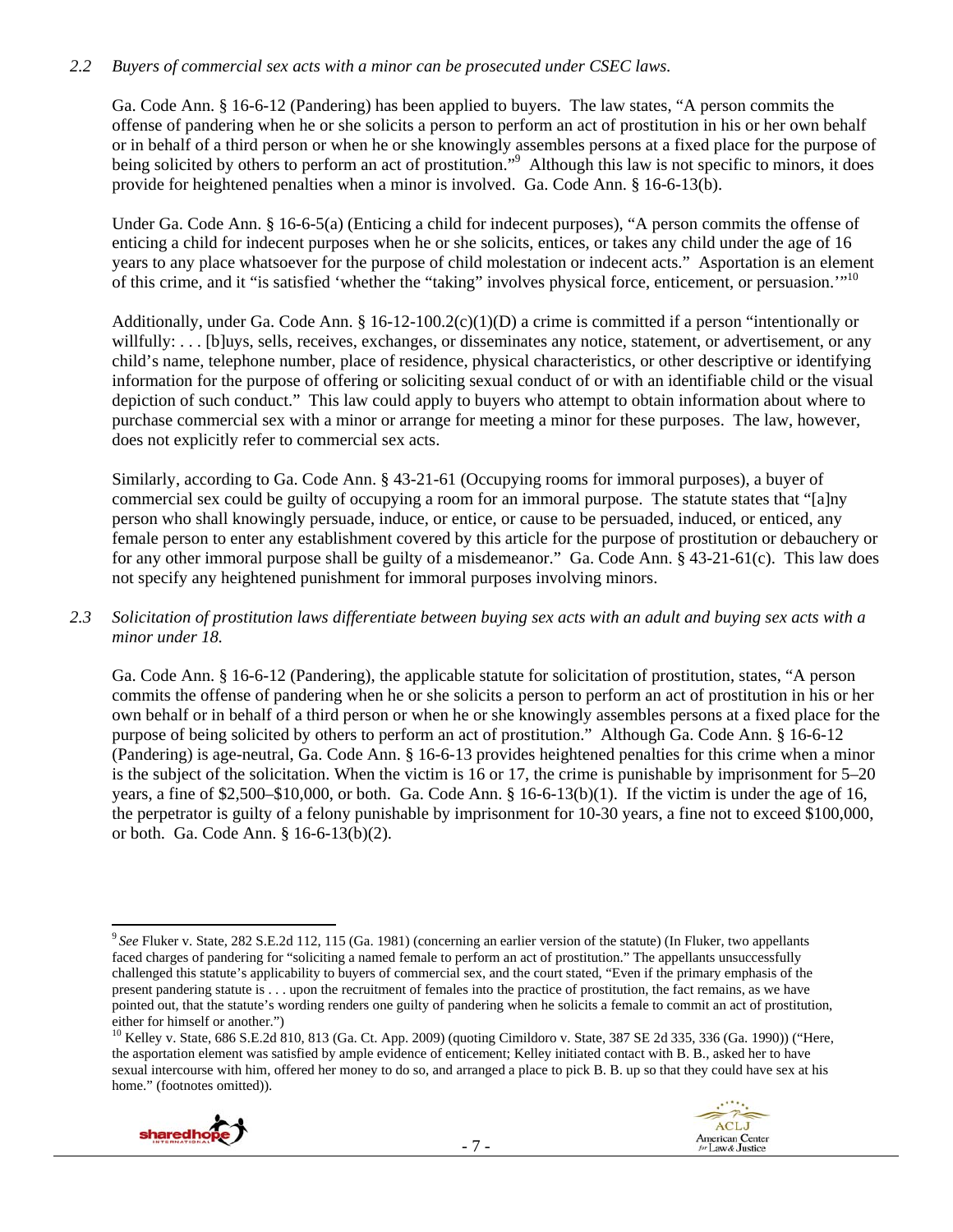In the cases in which it is applicable to buyers, enticing a child for indecent purposes under Ga. Code Ann. § 16-6-5 is a crime that can only apply when the victim is a minor under 16 years old. Ga. Code Ann. § 16-6- 5(a).

# *2.4 Penalties for buyers of commercial sex acts with minors are as high as federal penalties.*

If the state human trafficking law applies to buyers, according to Ga. Code Ann. § 16-5-46(f)(2), if committed against a minor under 18, trafficking is a felony punishable by imprisonment for 10–20 years, a fine not to exceed \$100,000, or both. If, however, the minor was "coerced or deceived into being trafficked," the crime is punishable by imprisonment for 25–50 years, a fine not to exceed \$100,000, or both. Ga. Code Ann. § 16-5-  $46(f)(2)$ .

If a buyer is convicted under Ga. Code Ann. § 16-6-12 (Pandering) and the victim is 16 or 17, the buyer is guilty of a felony punishable by imprisonment for 5–20 years, a fine of \$2,500–\$10,000, or both. Ga. Code Ann. § 16-6-13(b)(1). If the victim is under 16, the buyer is guilty of a felony punishable by imprisonment for 10–30 years, a fine not to exceed \$100,000, or both. Ga. Code Ann. § 16-6-13(b)(2).

A buyer convicted of Ga. Code Ann. § 16-12-100.2(c) (Computer or electronic pornography and child exploitation prevention) faces imprisonment for 1–20 years and a fine not to exceed \$10,000. Ga. Code Ann.  $$16-12-100.2(c)(2)$ .

A buyer convicted of occupying a room for an immoral purpose, under Ga. Code Ann. § 43-21-61, is guilty of a misdemeanor punishable by up to 12 months in jail, a fine not to exceed \$1,000, or both or up to 12 months confinement in a detention or diversion center. Ga. Code Ann. § 17-10-3(a)(1), (2).

Enticing a minor under 16 for indecent purposes, under Ga. Code Ann. § 16-6-5, is punishable by imprisonment for 10–30 years. Ga. Code Ann. § 16-6-5(b). If the victim is 14 or 15 years old and the accused is18 or younger and no more than 4 years older than the victim, the crime is a misdemeanor. Ga. Code Ann. § 16-6- 5(c). Misdemeanors could be punishable by up to 12 months in jail, a fine not to exceed \$1,000, or both or up to 12 months confinement in a detention or diversion center. Ga. Code Ann.  $\S 17$ -10-3(a)(1), (2).

Additionally, although the following laws do not expressly deal with commercial transactions, offenders could face penalties under the sexual offense laws of Ga. Code Ann. § 16-6-3 (Statutory rape) and Ga. Code Ann. § 16-6-4 (Child molestation), which both involve sexual acts with minors. If the victim is 14 or 15 and the perpetrator is less than 18 and no more than 4 years older than the victim, the crime of statutory rape is a misdemeanor. Ga. Code Ann. § 16-6-3(c). Misdemeanors could be punishable by up to 12 months in jail, a fine not to exceed \$1,000, or both or up to 12 months confinement in a detention or diversion center. Ga. Code Ann. § 17-10-3(a)(1), (2). If the offender is under 21, statutory rape is punishable by imprisonment for  $1-20$ years. Ga. Code Ann. § 16-6-3(b). If the offender is 21 or older, the crime is punishable by imprisonment for 10–20 years. Ga. Code Ann. § 16-6-3(b). Child molestation is generally punishable by imprisonment for 5–20 years. Ga. Code Ann. § 16-6-4(b)(1). If, however, the victim is 14 or 15, and the offender is less than 18 and no more than 4 years older than the victim, the crime of child molestation is only a misdemeanor. Ga. Code Ann. § 16-6-4(b)(2).

In addition, those convicted of sexual offenses face heightened penalties under Ga. Code Ann. § 17-10-6.2. Under subsection (a), "sexual offense" is defined to include, "(6) Enticing a child for indecent purposes, as defined in Code Section 16-6-5, unless subject to the provisions of subsection (c) of Code Section 16-6-5" and "(10) Sexual exploitation of children, as defined in Code Section 16-12-100."11 Under subsection (b), subject to exceptions in subsection (c), "notwithstanding any other provisions of law to the contrary, any person convicted of a sexual offense shall be sentenced to a split sentence which shall include the minimum term of

 <sup>11</sup> *See supra* section 1.2 for a full discussion of these provisions.



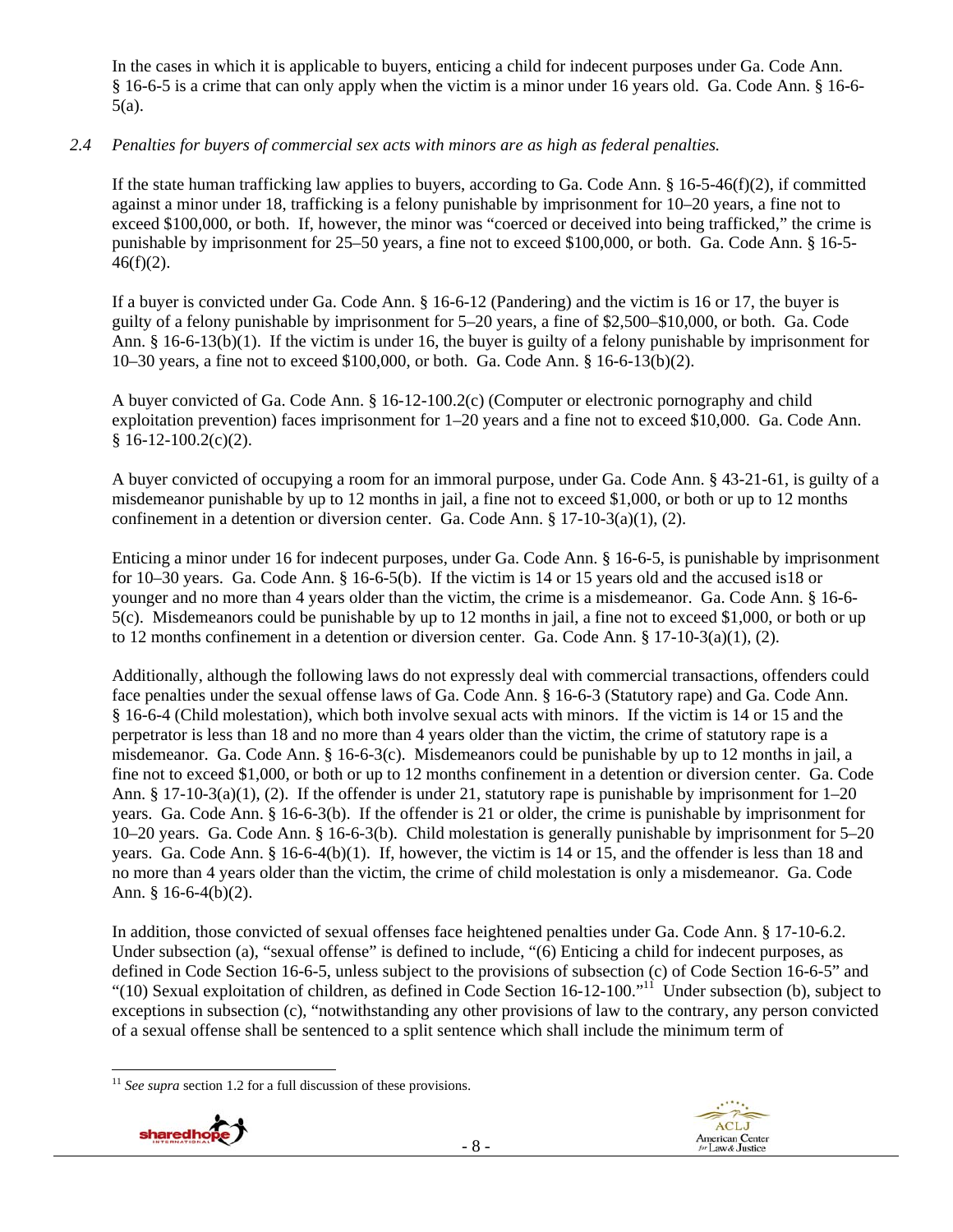imprisonment specified in the Code section applicable to the offense. No portion of the mandatory minimum sentence imposed shall be suspended, stayed, probated, deferred, or withheld by the sentencing court and such sentence shall include, in addition to the mandatory imprisonment, an additional probated sentence of at least one year." Subsection (c) states,

 $(c)(1)$  In the court's discretion, the court may deviate from the mandatory minimum sentence as set forth in subsection (b) of this Code section, or any portion thereof, provided that:

(A) The defendant has no prior conviction of an offense prohibited by Chapter 6 of Title 16 or Part 2 of Article 3 of Chapter 12 of Title 16, nor a prior conviction for any offense under federal law or the laws of another state or territory of the United States which consists of the same or similar elements of offenses prohibited by Chapter 6 of Title 16 or Part 2 of Article 3 of Chapter 12 of Title 16;

(B) The defendant did not use a deadly weapon or any object, device, or instrument which when used offensively against a person would be likely to or actually did result in serious bodily injury during the commission of the offense;

(C) The court has not found evidence of a relevant similar transaction;

(D) The victim did not suffer any intentional physical harm during the commission of the offense;

(E) The offense did not involve the transportation of the victim; and

(F) The victim was not physically restrained during the commission of the offense.

In comparison, if the victim is under the age of 14, a conviction under the TVPA for child sex trafficking is punishable by 15 years to life imprisonment and a fine not to exceed \$250,000. 18 U.S.C. §§ 1591(b)(1),  $3559(a)(1)$ ,  $3571(b)(3)$ . If the victim is between the ages of  $14-17$ , a conviction is punishable by 10 years to life imprisonment and a fine not to exceed \$250,000. 18 U.S.C. §§ 1591(b)(2), 3559(a)(1), 3571(b)(3). A conviction is punishable by mandatory life imprisonment however, if the buyer has a prior conviction for a federal sex offense<sup>12</sup> against a minor. 18 U.S.C. § 3559(e)(1). To the extent buyers can be prosecuted under other federal CSEC laws,<sup>13</sup> a conviction is punishable by penalties ranging from a fine not to exceed \$250,000 to life imprisonment and a fine not to exceed  $$250,000$ <sup>14</sup>

2.4.1 Recommendation: Include Ga. Code Ann. § 16-6-12 (Pandering) as an enumerated sexual offense in Ga. Code Ann. § 17-10-6.2 (Punishment for sexual offenders) to bring heightened penalties to bear on buyers.

<sup>&</sup>lt;sup>14</sup> 18 U.S.C. §§ 2251A(b) (conviction punishable by imprisonment for 30 years to life and a fine), 2251(e) (conviction punishable by imprisonment for 15–30 years and a fine), 2423(a) (conviction punishable by imprisonment for 10 years to life and a fine), 2422(a) (conviction punishable by a fine, imprisonment up to 20 years, or both), 2252(a)(2), (4) (stating that a conviction under subsection (a)(2) is punishable by imprisonment for  $5-20$  years and a fine, while a conviction under subsection (a)(4) is punishable by imprisonment up to 10 years, a fine, or both.); *see also* 18 U.S.C §§ 3559(a)(1) (classifying all of the above listed offenses as felonies),  $3571(b)(3)$  (providing a fine up to \$250,000 for any felony conviction).



 <sup>12</sup> Pursuant to 18 U.S.C. § 3559(e)(2), "federal sex offense" is defined as

an offense under section 1591 [18 USCS § 1591] (relating to sex trafficking of children), 2241 [18 USCS § 2241] (relating to aggravated sexual abuse), 2242 [18 USCS § 2242] (relating to sexual abuse), 2244(a)(1) [18 USCS §  $2244(a)(1)$ ] (relating to abusive sexual contact), 2245 [18 USCS § 2245] (relating to sexual abuse resulting in death), 2251 [18 USCS § 2251] (relating to sexual exploitation of children), 2251A [18 USCS § 2251A] (relating to selling or buying of children), 2422(b) [18 USCS § 2422(b)] (relating to coercion and enticement of a minor into prostitution), or 2423(a) [18 USCS § 2423(a)] (relating to transportation of minors).

<sup>&</sup>lt;sup>13</sup> 18 U.S.C. §§ 2251A(b) (Selling or buying of children), 2251(a) (Sexual exploitation of children), 2423(a) (Transportation of a minor with intent for minor to engage in criminal sexual activity),  $2422(a)$  (Coercion and enticement),  $2252(a)(2)$ ,  $(a)(4)$  (Certain activities relating to material involving the sexual exploitation of minors).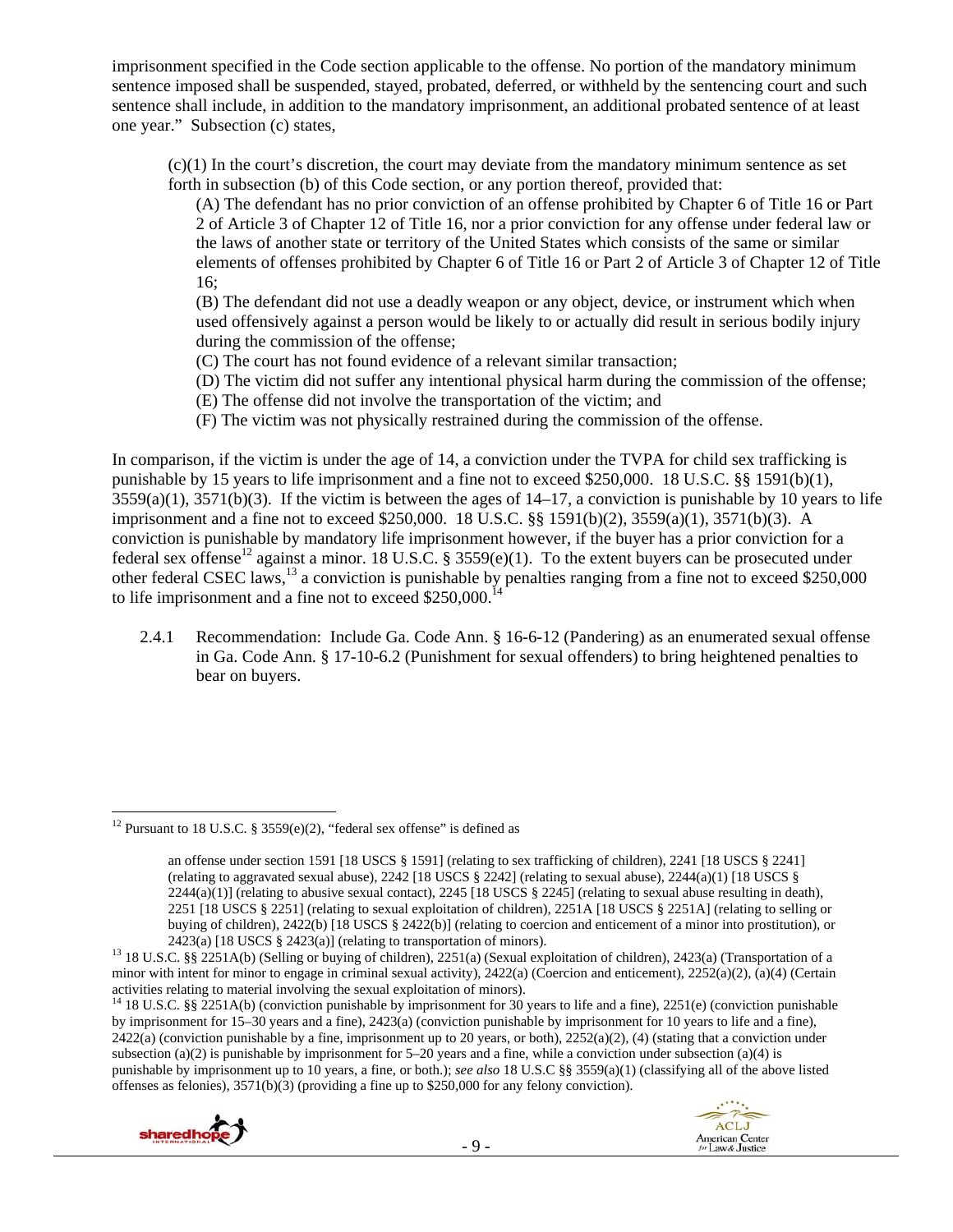*2.5 Using the Internet to lure, entice, or purchase, or attempt to lure, entice, or purchase commercial sex acts with a minor is a separate crime or results in an enhanced penalty for buyers.* 

Although it is not expressly commercial, buyers could be charged with Ga. Code Ann. § 16-12-100.2(d)(1), (Computer or electronic pornography and child exploitation) which states,

It shall be unlawful for any person intentionally or willfully to utilize a computer on-line service or Internet service, including but not limited to a local bulletin board service, Internet chat room, e-mail, on-line messaging service, or other electronic device, to seduce, solicit, lure, or entice, or attempt to seduce, solicit, lure, or entice a child or another person believed by such person to be a child to commit any illegal act described in Code Section  $16-6-2$ ,<sup>15</sup> relating to the offense of sodomy or aggravated sodomy; Code Section 16-6-4, relating to the offense of child molestation or aggravated child molestation; Code Section 16-6-5, relating to the offense of enticing a child for indecent purposes; or Code Section 16-6-8, relating to the offense of public indecency or to engage in any conduct that by its nature is an unlawful sexual offense against a child.

This crime is punishable by imprisonment for  $1-20$  years and a fine not to exceed \$25,000. Ga. Code Ann. § 16-12-100.2(d)(2). If, however, the victim is 14 or 15, and the defendant is not more than three years older than the victim, the crime is only a misdemeanor. Ga. Code Ann. § 16-12-100.2(d)(2). Misdemeanors could be punishable by up to 12 months in jail, a fine not to exceed \$1,000, or both or up to 12 months confinement in a detention or diversion center. Ga. Code Ann. § 17-10-3(a)(1), (2).

*2.6 No age mistake defense is permitted for a buyer of commercial sex acts with any minor under 18.* 

If the state human trafficking statute applies to buyers of commercial sex with minors, the mistake of age defense is not allowed, because the statute states that "[t]he age of consent for sexual activity or the accused's lack of knowledge of the age of the person being trafficked shall not constitute a defense in a prosecution for a violation of this Code section." Ga. Code Ann. § 16-5-46(d).

Regarding the heightened penalties that apply to pandering, the law does not explicitly prohibit the mistake of age defense. Ga. Code Ann. § 16-6-13. Therefore, it is possible, albeit unlikely, that buyers could use a mistake of age defense.

Case law clarifies that knowledge of a victim's age is not a necessary element of either statutory rape or child molestation and states in dicta that "'[w]ith regard to statutory rape . . . , the defendant's knowledge of the age of the female is not an essential element of the crime . . . and therefore it is no defense that the accused reasonably believed that the prosecutrix was of the age of consent.'"16

2.6.1 Recommendation: Enact a provision that explicitly states that mistake of age is not a defense to the crimes set out in Ga. Code Ann. §§ 16-12-100 et seq. (Offenses related to minors generally) and to the heightened penalties provided in Ga. Code Ann. § 16-6-13(b) (Penalties for violating prostitution, keeping a place of prostitution, pimping and pandering).

<sup>&</sup>lt;sup>15</sup> *See supra* note 5.<br><sup>16</sup> Haywood v. State, 642 S.E.2d 203, 204 (Ga. Ct. App. 2007) (quoting Tant v. State, 281 S.E.2d 357 (Ga. Ct. App. 2007)) (alteration in the original). Haywood further states, "Haywood also argues that the evidence regarding F. M.'s age would somehow be relevant to the charges of rape and child molestation. As Haywood was found not guilty of rape, and as his conviction for child molestation merged with the conviction for statutory rape, this argument is moot. Moreover, we note that 'knowledge of the victim's age is not an element of the crime of child molestation. The legislature has carefully worded the child molestation statute so that the defendant's knowledge of the age of the victim is not an element of the crime, just as it is not an element of the crime of statutory rape.'" Id. (quoting Bennett v. State, 631 S.E.2d 402, 404 (Ga. Ct. App. 2006)).



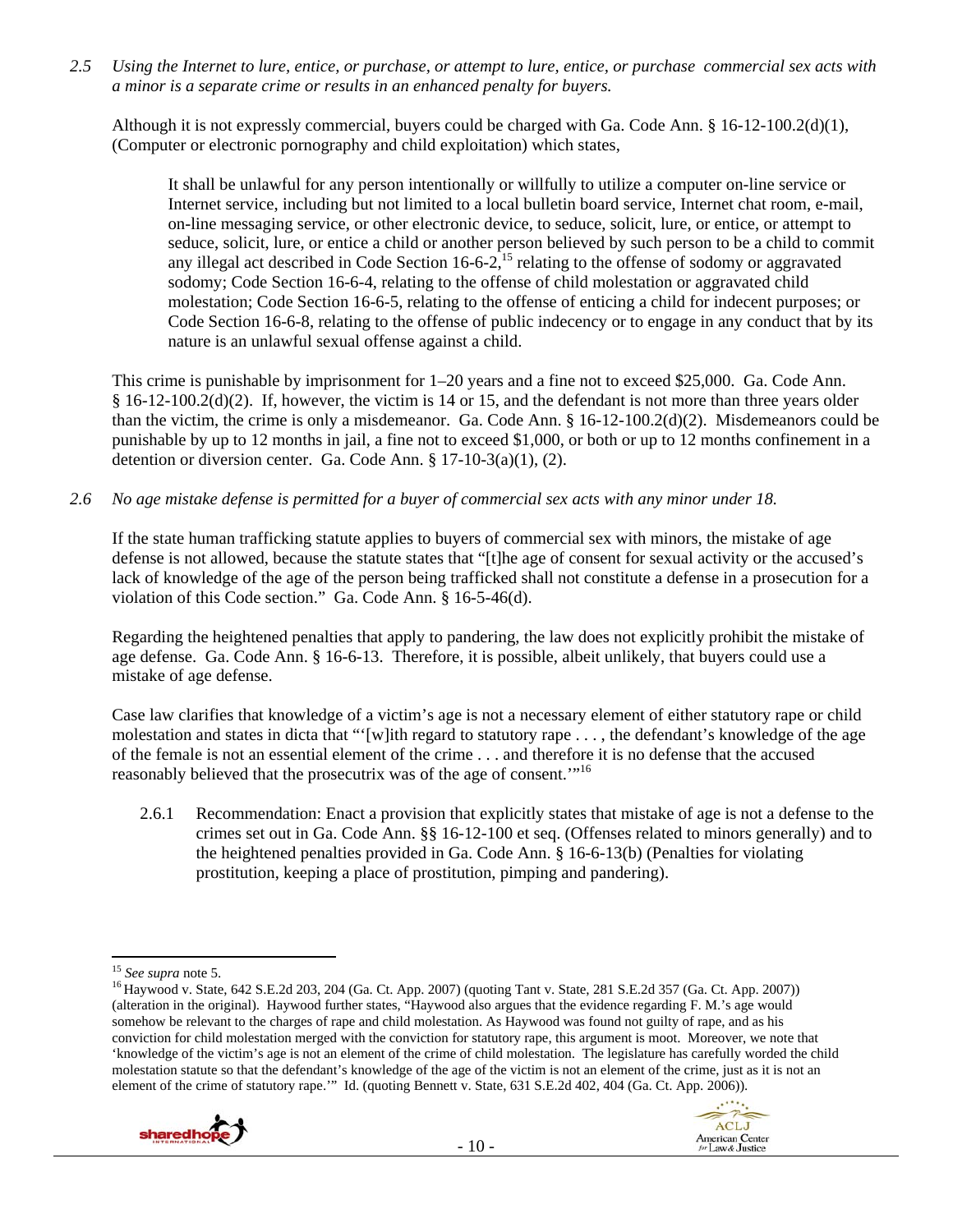*2.7 Base penalties for buying sex acts with a minor are sufficiently high for all minors under 18 and not reduced for older minors.* 

Ga. Code Ann. § 16-6-13, which sets the penalty for violations of Ga. Code Ann. § 16-6-12 (Pandering) staggers penalties based on the victim's age. If the victim is 16 or 17, the buyer will be guilty of a felony punishable by imprisonment for 5–20 years, a fine of \$2,500–\$10,000, or both; whereas, if the victim is under 16, the buyer will be guilty of a felony punishable by imprisonment for 10–30 years, a fine not to exceed \$100,000, or both. Ga. Code Ann. §§ 16-6-13(b)(1), (2).

*2.8 Financial penalties for buyers of commercial sex acts with minors are sufficiently high to make it difficult for buyers to hide the crime.* 

If Ga. Code Ann. § 16-5-46 (Trafficking of persons for labor or sexual servitude) applies to buyers, those who purchase sex with a minor under 18 may be subject to a fine not to exceed \$100,000. Ga. Code Ann. § 16-5- 46(f)(2). Additionally, the buyer would face asset forfeiture of "[a]ll real and personal property of every kind used or intended for use in the course of, derived from, or realized through a violation of this Code section." Ga. Code Ann. § 16-5-46(g).

Pursuant to Ga. Code Ann. § 16-6-13(b)(1), a person convicted of Ga. Code Ann. § 16-6-12 (Pandering) when the minor involved is 16 or 17, may face a fine between \$2,500 and \$10,000. If the minor involved is under 16, the punishment may involve a fine not to exceed \$100,000. Ga. Code Ann. § 16-6-13(b)(2). Additionally, a buyer is subject to motor vehicle forfeiture under Ga. Code Ann. § 16-6-13.2(c) (Defined terms; prosecution; forfeiture and seizure of property) when the buyer has a prior conviction of Ga. Code Ann. § 16-6-12.

Additionally, for violating Ga. Code Ann. § 16-12-100(b)(8) (Sexual exploitation of children; reporting violation; forfeiture; penalties), a buyer will be subject to asset forfeiture pursuant to Ga. Code Ann. § 16-12-  $100(e)(1)(B)$  and must forfeit "such interest as the person may have in: . . . [a]ny property used, or intended to be used, to commit such offense."

- 2.8.1 Recommendation: Raise the mandatory fine for buyers convicted of Ga. Code Ann. § 16-6-12 (Pandering).
- *2.9 Buying and possessing child pornography carries penalties as high as similar federal offenses.*

Under Ga. Code Ann. § 16-12-100(b)(8) (Sexual exploitation of children; reporting violation; forfeiture; penalties), "It is unlawful for any person knowingly to possess or control any material which depicts a minor or a portion of a minor's body engaged in any sexually explicit conduct." Additionally, "It is unlawful for any person knowingly to . . . purchase . . . any medium which provides information as to where any visual medium which depicts a minor or a portion of a minor's body engaged in any sexually explicit conduct can be found or purchased." Ga. Code Ann. § 16-12-100(b)(6). A person who violates this statute is guilty of a felony, which is punishable by imprisonment for 5–20 years and a fine not to exceed \$100,000. Ga. Code Ann. § 16-12-  $100(g)(1)$ .

Under Ga. Code Ann. § 16-12-100.2(c)(1)(D) (Computer or electronic pornography and child exploitation prevention), any person who "[b]uys, sells, receives, exchanges, or disseminates any notice, statement, or advertisement, or any child's name, telephone number, place of residence, physical characteristics, or other descriptive or identifying information for the purpose of offering or soliciting sexual conduct of or with an identifiable child or the visual depiction of such conduct," is guilty of a felony punishable by imprisonment for 1-20 years and a fine not to exceed \$10,000. Ga. Code Ann. § 16-12-100.2(c)(2).



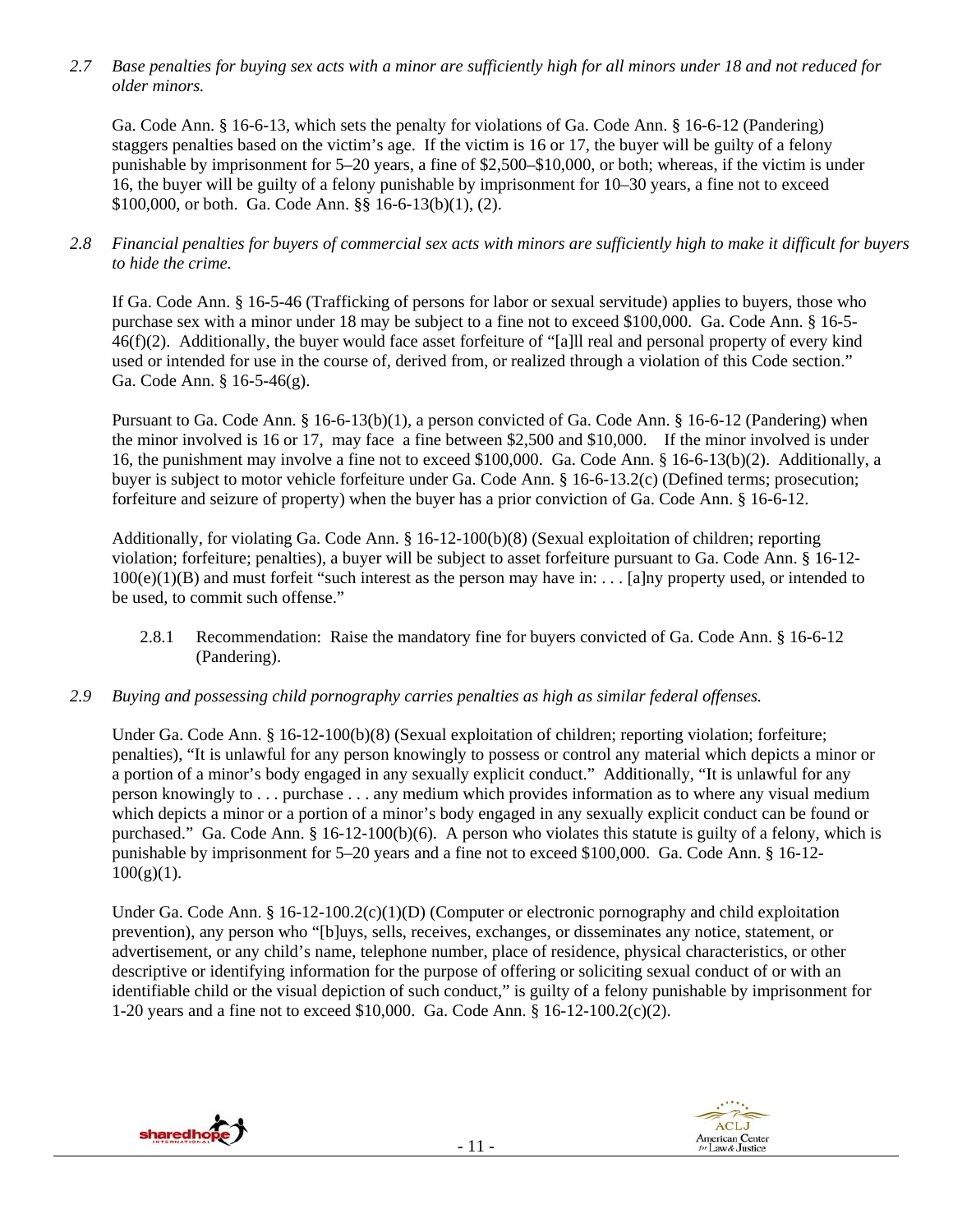In comparison, a federal conviction for possession of child pornography<sup>17</sup> is generally punishable by imprisonment for  $5-20$  years and a fine not to exceed \$250,000.<sup>18</sup> Subsequent convictions, however, are punishable by imprisonment up to 40 years and a fine not to exceed \$250,000.<sup>19</sup>

*2.10 Convicted buyers of commercial sex acts with minors and child pornography are required to register as sex offenders.*

Under Ga. Code Ann. § 42-1-12(e) (State sexual offender registry), registration is required for, among others, individuals, "convicted on or after July 1, 1996, of a criminal offense against a victim who is a minor;" and those "convicted on or after July 1, 1996, of a dangerous sexual offense." Ga. Code Ann. § 42-1-12(a)(9)(B) states in part,

(B) "Criminal offense against a victim who is a minor" with respect to convictions occurring after June 30, 2001, means any criminal offense under Title 16 or any offense under federal law or the laws of another state or territory of the United States which consists of:

. . .

(iii) Criminal sexual conduct toward a minor;

(iv) Solicitation of a minor to engage in sexual conduct;

. . .

(viii) Creating, publishing, selling, distributing, or possessing any material depicting a minor or a portion of a minor's body engaged in sexually explicit conduct;

(ix) Transmitting, making, selling, buying, or disseminating by means of a computer any descriptive or identifying information regarding a child for the purpose of offering or soliciting sexual conduct of or with a child or the visual depicting of such conduct;

(x) Conspiracy to transport, ship, receive, or distribute visual depictions of minors engaged in sexually explicit conduct; or

(xi) Any conduct which, by its nature, is a sexual offense against a victim who is a minor.

Likewise, pursuant to Ga. Code Ann.  $§$  42-1-12(a)(10)(B),

(B) "Dangerous sexual offense" with respect to convictions occurring after June 30, 2006, means any criminal offense, or the attempt to commit any criminal offense, under Title 16 as specified in this paragraph or any offense under federal law or the laws of another state or territory of the United States which consists of the same or similar elements of the following offenses:

. . . (iv) Rape in violation of Code Section  $16-6-1$ ;<sup>20</sup>

(v) Sodomy in violation of Code Section  $16-6-2$ ;  $^{21}$ 

<sup>&</sup>lt;sup>19</sup> 18 U.S.C. §§ 2252(b) (stating if a person has a prior conviction under subsection (a)(2), or a list of other statutes, a conviction is punishable by a fine and imprisonment for  $15-40$  years, but if a person has a prior conviction under subsection (a)(4), or a list of other statutes, a conviction is punishable by a fine and imprisonment for 10–20 years), 2252A(b)(1) (stating if a person has a prior conviction under subsection (a)(2), (a)(3), or a list of other statutes, a conviction is punishable by a fine and imprisonment for 15–40 years), 1466A(a), (b) (stating that the penalty scheme for section 2252A(b) applies); *see also* 18 U.S.C §§ 3559(a)(1) (classifying all of the above listed offenses as felonies), 3571(b)(3) (providing a fine up to \$250,000 for any felony conviction).<br><sup>20</sup> A rape occurs whenever the victim is a female under 10 years old. Ga. Code Ann. § 16





 <sup>17</sup> 18 U.S.C. §§ 2252(a)(2), (a)(4)(A) (Certain activities relating to material involving the sexual exploitation of minors),  $2252A(a)(2)$ –(3) (Certain activities relating to material constituting or containing child pornography), 1466A(a), (b) (Obscene visual representations of the sexual abuse of children).

<sup>&</sup>lt;sup>18</sup> 18 U.S.C. §§ 2252(b) (stating that a conviction under subsection (a)(2) is punishable by imprisonment for 5–20 years and a fine, while a conviction under subsection (a)(4) is punishable by imprisonment up to 10 years, a fine, or both),  $2252A(b)(1)$  (a conviction is punishable by imprisonment for  $5-20$  years and a fine), 1466A(a), (b) (stating that a conviction under subsection (a) is "subject to the penalties provided in section 2252A(b)(1)," imprisonment for 5–20 years and a fine, while a conviction under subsection (b) is "subject to the penalties provided in section 2252A(b)(2)," imprisonment up to 10 years, a fine, or both); *see also* 18 U.S.C §§ 3559(a)(1) (classifying all of the above listed offenses as felonies), 3571(b)(3) (providing a fine up to \$250,000 for any felony conviction).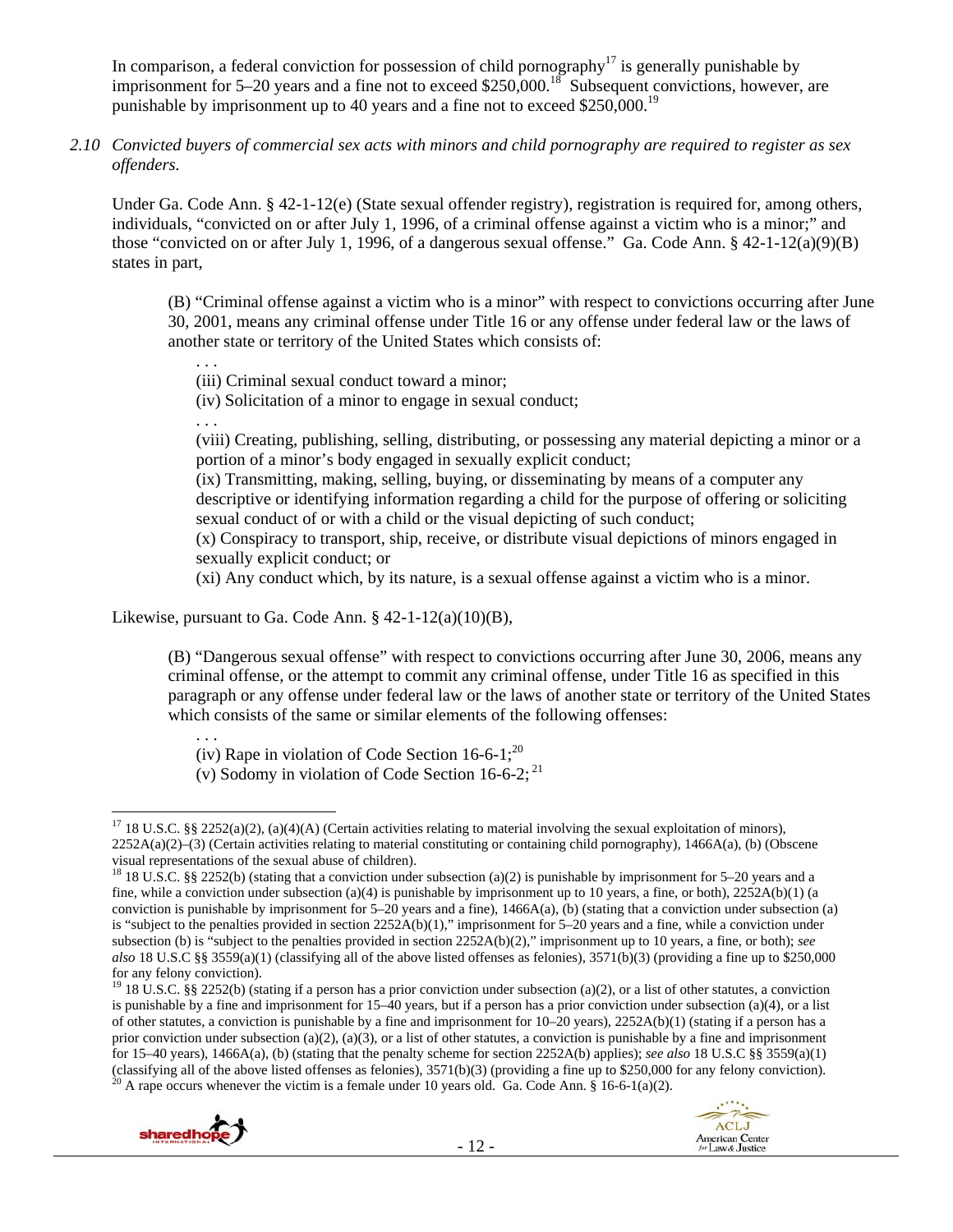(vi) Aggravated sodomy in violation of Code Section 16-6-2;

(vii) Statutory rape in violation of Code Section 16-6-3, if the individual convicted of the offense is 21 years of age or older;

(viii) Child molestation in violation of Code Section 16-6-4;

(ix) Aggravated child molestation in violation of Code Section 16-6-4, unless the person was convicted of a misdemeanor offense;

(x) Enticing a child for indecent purposes in violation of Code Section 16-6-5;

. . . (xv) Sexual exploitation of children in violation of Code Section 16-12-100;

. . .

. . .

(xvii) Computer pornography and child exploitation prevention in violation of Code Section 16-12- 100.2;

(xix) Any conduct which, by its nature, is a sexual offense against a victim who is a minor or an attempt to commit a sexual offense against a victim who is a minor.

A "minor" is defined as "any individual under the age of 18 years and any individual that the sexual offender believed at the time of the offense was under the age of 18 years if such individual was the victim of an offense." Ga. Code. Ann. § 42-1-12(a)(14).

2.10.1 Recommendation: Amend the sex offender registry statute, Ga. Code Ann. § 42-1-12 (State Sexual Offender Registry), to include a registration requirement for the offenses of Ga. Code Ann. § 16-6- 12 (Pandering) when the victim is a minor and Ga. Code Ann. § 16-5-46 (Trafficking of persons for labor or sexual servitude) when the offense involves sexual conduct of a minor.

<sup>21</sup> *See supra* note 5.



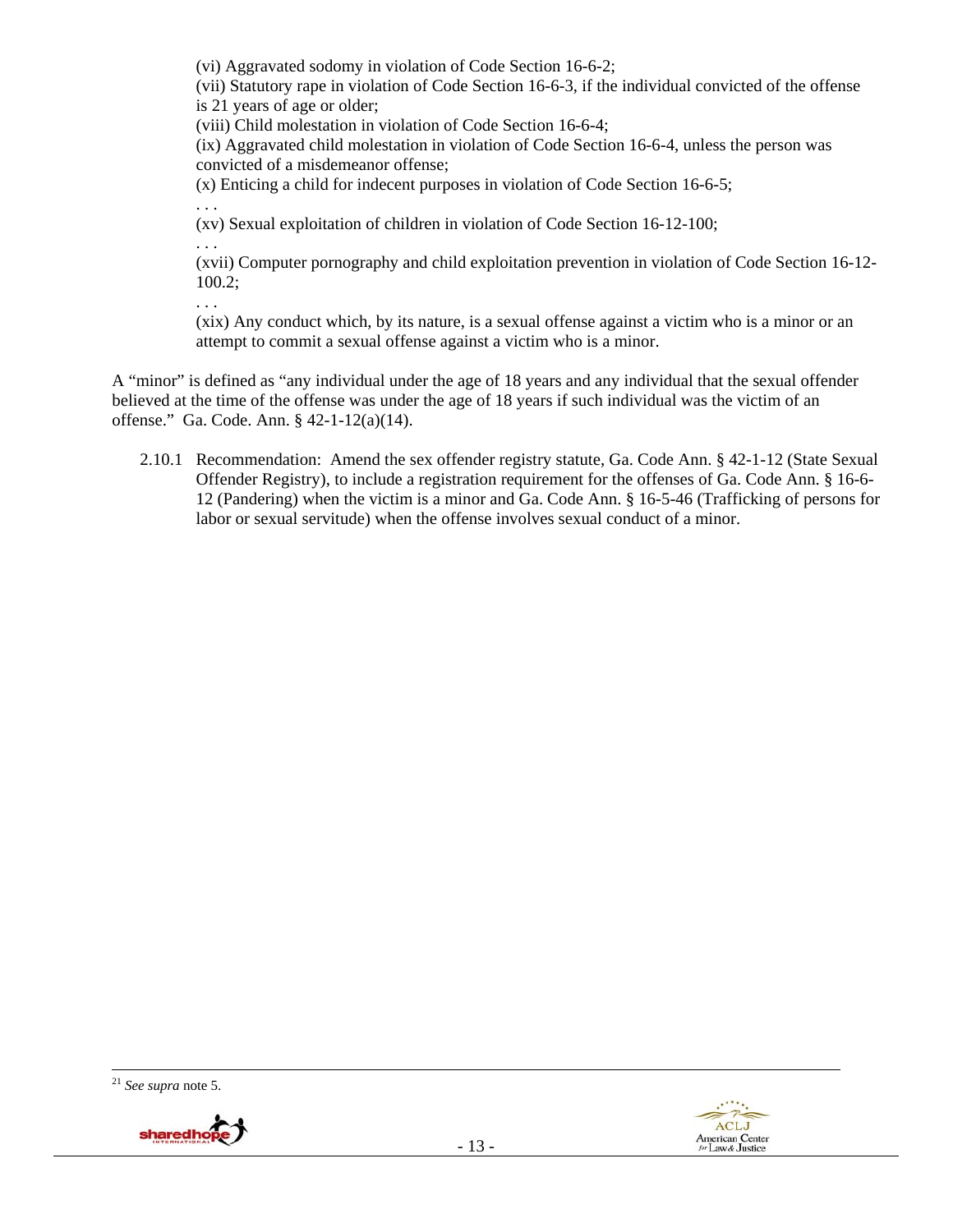#### Framework Issue 3: Criminal provisions for traffickers

## *Legal Components:*

- *3.1 Penalties for trafficking a child for sexual exploitation are as high as federal penalties.*
- *3.2 Creating and distributing child pornography carries penalties as high as similar federal offenses.*
- *3.3 Using the Internet to lure, entice, recruit, or sell commercial sex acts with a minor is a separate crime or results in an enhanced penalty for traffickers.*
- *3.4 Financial penalties for traffickers, including asset forfeiture, are sufficiently high*.
- *3.5 Convicted traffickers are required to register as sex offenders.*
- *3.6 Laws relating to termination of parental rights for certain offenses include sex trafficking or CSEC offenses in order to remove the children of traffickers from their control and potential exploitation. \_\_\_\_\_\_\_\_\_\_\_\_\_\_\_\_\_\_\_\_\_\_\_\_\_\_\_\_\_\_\_\_\_\_\_\_\_\_\_\_\_\_\_\_\_\_\_\_\_\_\_\_\_\_\_\_\_\_\_\_\_\_\_\_\_\_\_\_\_\_\_\_\_\_\_\_\_\_\_\_\_\_\_\_\_\_\_\_\_\_\_\_\_\_*

#### *Legal Analysis:*

*3.1 Penalties for trafficking a child for sexual exploitation are as high as federal penalties.* 

Trafficking a child under the age of 18 is punishable by imprisonment for 10–20 years, a fine not to exceed \$100,000, or both. Ga. Code Ann. § 16-5-46(f)(2). If the trafficker used "coercion or deception" in trafficking the minor, the penalty is life imprisonment or imprisonment for 25–50 years, a fine not to exceed \$100,000, or both. Ga. Code Ann. § 16-5-46(f)(2). Additionally, under subsection (g), "All real and personal property of every kind used or intended for use in the course of, derived from, or realized through a violation of this Code section shall be subject to forfeiture to the state."

A trafficker convicted of keeping a place of prostitution pursuant to Ga. Code Ann. § 16-6-10, pimping pursuant to Ga. Code Ann. § 16-6-11, or pandering pursuant to Ga. Code Ann. § 16-6-12 is guilty of a misdemeanor of a high and aggravated nature. Ga. Code Ann. § 16-6-13(a). Penalties, however, are heightened if the victim is under 18. Ga. Code Ann. § 16-6-13(b). If a person is convicted of any of the above offenses and the victim is 16 or 17, the trafficker is guilty of a felony punishable by imprisonment for 5–20 years, a fine of \$2,500– \$10,000, or both. Ga. Code Ann. § 16-6-13(b)(1). If the minor is under 16, the trafficker is guilty of a felony punishable by imprisonment for 10–30 years, a fine not to exceed \$100,000, or both. Ga. Code Ann. § 16-6-  $13(b)(2)$ .

A trafficker who uses the computer to exploit a child may be convicted under Ga. Code Ann. § 16-12-  $100.2(c)(1)$ , if he does any of the following:

- (A) Compiles, enters into, or transmits by computer or other electronic device;
- (B) Makes, prints, publishes, or reproduces by other computer or other electronic device;
- (C) Causes or allows to be entered into or transmitted by computer or other electronic device; or
- (D) Buys, sells, receives, exchanges, or disseminates

any notice or statement, or advertisement or any child's name, telephone number, place of residence, physical characteristics, or other descriptive or identifying information for the purpose of offering or soliciting sexual conduct of or with an identifiable child or the visual depiction of such conduct.

Violating subsection (c) is punishable by imprisonment for 1–20 years and a fine not to exceed \$10,000. Ga. Code Ann. § 16-12-100.2(c)(2).

Under Ga. Code Ann. § 16-12-100(b)(3), "It is unlawful for any person knowingly to employ, use, persuade, induce, entice, or coerce any minor to engage in or assist any other person to engage in any sexually explicit conduct for the purpose of any performance." This offense is a felony punishable by imprisonment for 5–20



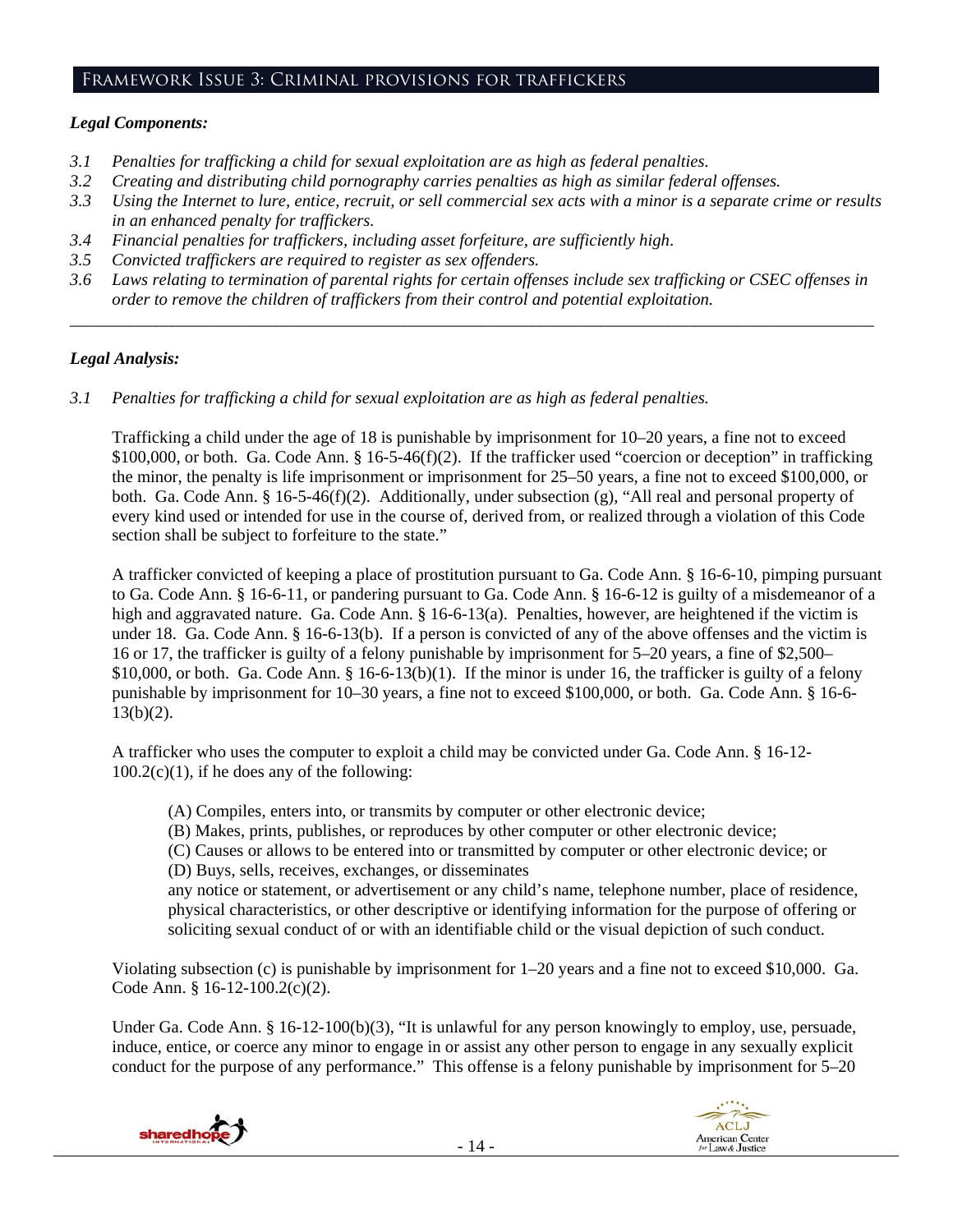years and a fine not to exceed \$100,000. Ga. Code Ann. § 16-12-100(g)(1). Additionally, under subsection (e)(1), "A person who is convicted of an offense under this Code section shall forfeit to the State of Georgia such interest as the person may have in: (A) Any property constituting or directly derived from gross profits or other proceeds obtained from such offense; and (B) Any property used, or intended to be used, to commit such offense." Ga. Code Ann. § 16-12-100(e)(1).<sup>22</sup>

In addition, those convicted of sexual offenses face heightened penalties under Ga. Code Ann. § 17-10-6.2. Under subsection (a), "sexual offense" is defined to include, "(6) Enticing a child for indecent purposes, as defined in Code Section 16-6-5, unless subject to the provisions of subsection (c) of Code Section 16-6-5" and "(10) Sexual exploitation of children, as defined in Code Section 16-12-100." Under subsection (b), subject to exceptions in subsection (c), "notwithstanding any other provisions of law to the contrary, any person convicted of a sexual offense shall be sentenced to a split sentence which shall include the minimum term of imprisonment specified in the Code section applicable to the offense. No portion of the mandatory minimum sentence imposed shall be suspended, stayed, probated, deferred, or withheld by the sentencing court and such sentence shall include, in addition to the mandatory imprisonment, an additional probated sentence of at least one year." Subsection (c) states,

(c)(1) In the court's discretion, the court may deviate from the mandatory minimum sentence as set forth in subsection (b) of this Code section, or any portion thereof, provided that:

(A) The defendant has no prior conviction of an offense prohibited by Chapter 6 of Title 16 or Part 2 of Article 3 of Chapter 12 of Title 16, nor a prior conviction for any offense under federal law or the laws of another state or territory of the United States which consists of the same or similar elements of offenses prohibited by Chapter 6 of Title 16 or Part 2 of Article 3 of Chapter 12 of Title 16;

(B) The defendant did not use a deadly weapon or any object, device, or instrument which when used offensively against a person would be likely to or actually did result in serious bodily injury during the commission of the offense;

(C) The court has not found evidence of a relevant similar transaction;

(D) The victim did not suffer any intentional physical harm during the commission of the offense;

(E) The offense did not involve the transportation of the victim; and

(F) The victim was not physically restrained during the commission of the offense.

(2) If the court deviates in sentencing pursuant to this subsection, the judge shall issue a written order setting forth the judge's reasons. Any such order shall be appealable by the defendant pursuant to Code Section 5-6-34, or by the State of Georgia pursuant to Code Section 5-7-1.

Furthermore, a trafficker could be involved in a pattern of racketeering activity and be subject to additional penalties and asset forfeiture. "Racketeering activity" is defined in Ga. Code Ann. § 16-14-3 (Definitions) to include prostitution, keeping a place of prostitution, pimping, pandering, and trafficking of persons for labor or sexual servitude. Ga. Code Ann. § 16-14-3(9)(A)(xi), (xxx). "Pattern of racketeering activity" is defined as including "(A) Engaging in at least two acts of racketeering activity in furtherance of one or more incidents, schemes, or transactions that have the same or similar intents, results, accomplices, victims, or methods of commission or otherwise are interrelated by distinguishing characteristics and are not isolated incidents, provided at least one of such acts occurred after July 1, 1980, and that the last of such acts occurred within four years, excluding any periods of imprisonment, after the commission of a prior act of racketeering activity." Ga. Code Ann. § 16-14-3(8)(A). Under Ga. Code Ann. § 16-14-4(a), (b) (Prohibited activities), "(a) It is unlawful for any person, through a pattern of racketeering activity or proceeds derived therefrom, to acquire or maintain, directly or indirectly, any interest in or control of any enterprise, real property, or personal property of any nature, including money. (b) It is unlawful for any person employed by or associated with any enterprise to conduct or participate in, directly or indirectly, such enterprise through a pattern of racketeering activity." Racketeering is a felony punishable by imprisonment for 5–20 years, "a fine that does not exceed the greater of

 <sup>22</sup> Ga. Code Ann. § 16-12-100(e)(3) states, "The court shall order forfeiture of property referred to in paragraph (1) of this subsection if the trier of fact determines, beyond a reasonable doubt, that such property is subject to forfeiture."

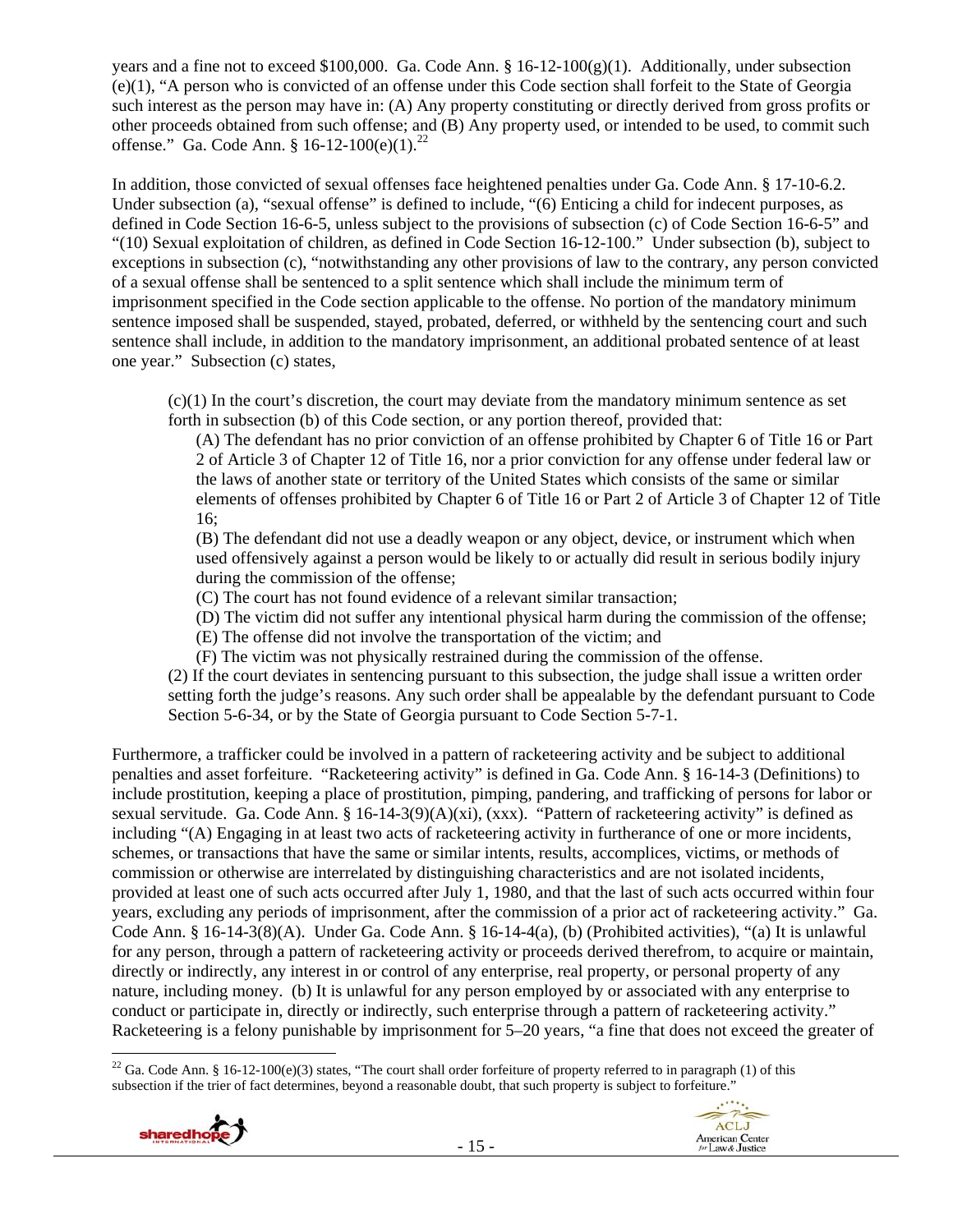\$25,000.00 or three times the amount of any pecuniary value gained by him from such violation," or both. Ga. Code Ann. § 16-14-5. Asset forfeiture exists for racketeering crimes, and Ga. Code Ann. § 16-14-7(a) (Forfeiture proceedings) states in part, "All property of every kind used or intended for use in the course of, derived from, or realized through a pattern of racketeering activity is subject to forfeiture to the state."

Similarly, "Any offense defined as racketeering activity by Code Section 16-14-3" also constitutes criminal gang activity. Ga. Code Ann. 16-15-3(1)(A). Ga. Code Ann. § 16-15-3(2) defines "criminal street gang" as "any organization, association, or group of three or more persons associated in fact, whether formal or informal, which engages in criminal gang activity as defined in paragraph (1) of this Code section." It is an offense "for any person employed by or associated with a criminal street gang to conduct or participate in criminal gang activity through the commission of any offense enumerated in paragraph (1) of Code Section 16-15-3." Ga. Code Ann.  $\S$  16-15-4(a). ). In addition to any other penalty provided by law, Any violation of this provision is punishable by imprisonment for 5–15 years, a fine of \$10,000–\$15,000, or both. Ga. Code Ann. § 16-5-4(k)(1). Additionally, "(1) All property which is directly or indirectly used or intended for use in any manner to facilitate a violation of this chapter; and (2) Any property constituting or derived from gross profits or other proceeds obtained from a violation of this chapter" is subject to forfeiture. Ga. Code Ann. § 16-15-5(a).

In comparison, if the victim is under the age of 14, a conviction under the  $TVPA^{23}$  for child sex trafficking is punishable by 15 years to life imprisonment and a fine not to exceed \$250,000. 18 U.S.C. §§ 1591(b)(1),  $3559(a)(1)$ ,  $3571(b)(3)$ . If the victim is between the ages of  $14-17$ , a conviction is punishable by 10 years to life imprisonment and a fine not to exceed \$250,000. 18 U.S.C. §§ 1591(b)(2), 3559(a)(1), 3571(b)(3). A conviction is punishable by mandatory life imprisonment, however, if the trafficker has a prior conviction for a federal sex offense<sup>24</sup> against a minor.

# *3.2 Creating and distributing child pornography carries penalties as high as similar federal offenses.*

Under Ga. Code Ann. § 16-12-100(b)(3), "It is unlawful for any person knowingly to employ, use, persuade, induce, entice, or coerce any minor to engage in or assist any other person to engage in any sexually explicit conduct for the purpose of any performance." Subsection  $(b)(1)$  states, "It is unlawful for any person knowingly to employ, use, persuade, induce, entice, or coerce any minor to engage in or assist any other person to engage in any sexually explicit conduct for the purpose of producing any visual medium depicting such conduct." These offenses are punishable by imprisonment for 5-20 years, a fine not to exceed \$100,000, or both. Ga. Code Ann. §  $16-12-100(g)(1)$ . These offenses are also subject to the provisions of Ga. Code Ann. § 17-10-6.2.

Ga. Code Ann. § 16-12-80(a) (Distributing obscene material; obscene material defined; penalty),  $25$  states in part, "A person commits the offense of distributing obscene material when he sells, lends, rents, leases, gives, advertises, publishes, exhibits, or otherwise disseminates to any person any obscene material of any description, knowing the obscene nature thereof, or offers to do so, or possesses such material with the intent to do so . . . ." A violation of § 16-12-80, is a misdemeanor of a high and aggravated nature, which is punishable by confinement up to 12 months, a fine not to exceed \$5,000, or both. Ga. Code Ann. §§ 17-10-4(a), 16-12-80(f). Ga. Code Ann. § 16-12-80 (Distributing obscene material; obscene material defined; penalty) is included in the definition of "racketeering activity." Ga. Code Ann. § 16-14-3(9)(A)(xii). Therefore, if a trafficker is also convicted of racketeering, the offender could be guilty of a felony punishable by imprisonment for 5–20 years, "a fine that does not exceed the greater of \$25,000.00 or three times the amount of any pecuniary value gained by him from such violation," or both Ga. Code Ann. § 16-14-5(a), (b). Additionally, racketeering is subject to asset forfeiture, pursuant to Ga. Code Ann. § 16-14-7(a) (Forfeiture proceedings), which states, "All property of every kind used or intended for use in the course of, derived from, or realized through a pattern of racketeering activity is subject to forfeiture to the state." Ga. Code Ann. § 16-14-7(a).

<sup>&</sup>lt;sup>23</sup> *See supra* note 6.<br><sup>24</sup> *See supra* note 12.<br><sup>25</sup> *But see* This That & the Other Gift & Tobacco, Inc. v. Cobb County, 285 F.3d 1319, 1324 (11th Cir. 2002) (holding that the part of Ga. Code Ann. § 16-12-80 that bans all advertising of sexual devices violates the First Amendment).

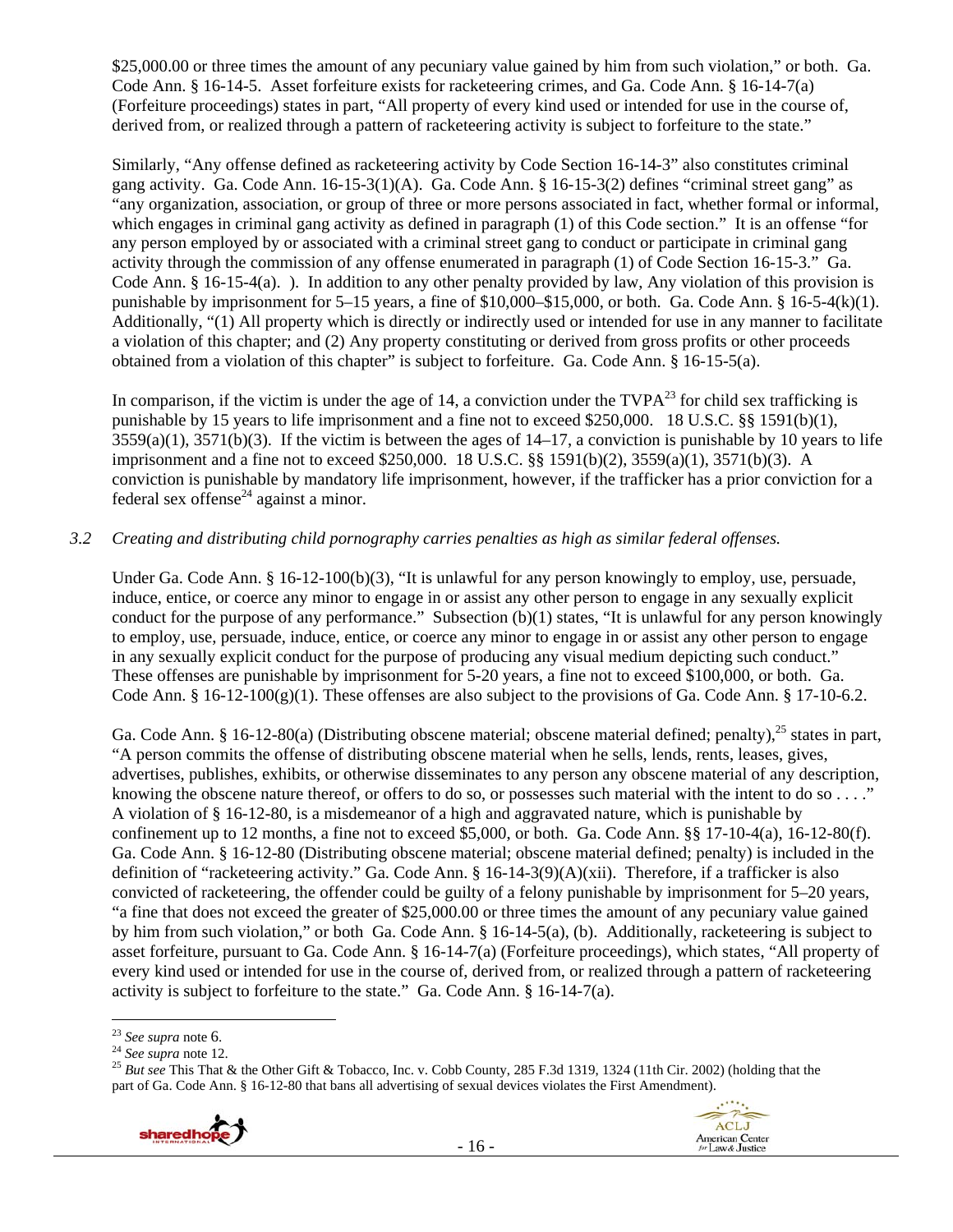Similarly, "any offense defined as racketeering activity by Code Section 16-14-3" also constitutes criminal gang activity. Ga. Code Ann. 16-15-3(1)(A). Ga. Code Ann. § 16-15-3(2) defines "criminal street gang" as "any organization, association, or group of three or more persons associated in fact, whether formal or informal, which engages in criminal gang activity as defined in paragraph (1) of this Code section." It is an offense "for any person employed by or associated with a criminal street gang to conduct or participate in criminal gang activity through the commission of any offense enumerated in paragraph (1) of Code Section 16-15-3." Ga. Code Ann. § 16-15-4(a). Any violation of this provision is punishable by imprisonment for 5–15 years, a fine of \$10,000–\$15,000, or both. Ga. Code Ann. § 16-5-4(k)(1). Additionally, "(1) All property which is directly or indirectly used or intended for use in any manner to facilitate a violation of this chapter; and (2) Any property constituting or derived from gross profits or other proceeds obtained from a violation of this chapter" is subject to forfeiture. Ga. Code Ann. § 16-15-5(a).

In comparison, if the victim is under the age of 14, a conviction under the TVPA for child sex trafficking is punishable by 15 years to life imprisonment and a fine not to exceed \$250,000. 18 U.S.C. §§ 1591(b)(1),  $3559(a)(1)$ ,  $3571(b)(3)$ . If the victim is between the ages of  $14-17$  a conviction is punishable by 10 years to life imprisonment and a fine not to exceed \$250,000. 18 U.S.C. §§ 1591(b)(2), 3559(a)(1), 3571(b)(3). A conviction is punishable by mandatory life imprisonment however, if the trafficker has a prior conviction for a federal sex offense<sup>26</sup> against a minor. Additionally, a federal conviction for distribution of child pornography<sup>27</sup> is generally punishable by imprisonment for 5–20 years and a fine not to exceed \$250,000.<sup>28</sup> Subsequent convictions, however, are punishable by imprisonment up to 40 years and a fine not to exceed \$250,000.<sup>29</sup>

*3.3 Using the Internet to lure, entice, recruit, or sell commercial sex acts with a minor is a separate crime or results in an enhanced penalty for traffickers.* 

According to Ga. Code Ann. § 16-12-100.2(c) (Computer or electronic pornography and child exploitation prevention),

(1) A person commits the offense of computer or electronic pornography if such person intentionally or willfully:

(A) Compiles, enters into, or transmits by computer or other electronic device;

(B) Makes, prints, publishes, or reproduces by other computer or other electronic device;

(C) Causes or allows to be entered into or transmitted by computer or other electronic device; or (D) Buys, sells, receives, exchanges, or disseminates any notice, statement, or advertisement, or any child's name, telephone number, place of residence, physical characteristics, or other descriptive or identifying information for the purpose of offering or soliciting sexual conduct of or with an identifiable child or the visual depiction of such conduct.

<sup>&</sup>lt;sup>29</sup> 18 U.S.C. §§ 2252(b) (stating if a person has a prior conviction under subsection (a)(1), (a)(2), or (a)(3) or a list of other statutes, a conviction is punishable by a fine and imprisonment for 15–40 years, 2252A(b)(1) (stating if a person has a prior conviction under subsection (a)(2), (a)(3), or a list of other statutes, a conviction is punishable by a fine and imprisonment for  $15-$ 40 years), 1466A(a), (b) (stating that the penalty scheme for section 2252A(b) applies); *see also* 18 U.S.C §§ 3559(a)(1) (classifying all of the above listed offenses as felonies), 3571(b)(3) (providing a fine up to \$250,000 for any felony conviction).



<sup>&</sup>lt;sup>26</sup> *See supra* note 12.<br><sup>27</sup> 18 U.S.C. §§ 2252(a)(1), (a)(2), (a)(3)(B), (4)(A) (Certain activities relating to material involving the sexual exploitation of minors), 2252A(a)(2)–(3) (Certain activities relating to material constituting or containing child pornography), 1466A(a) (Obscene visual representations of the sexual abuse of children).

<sup>&</sup>lt;sup>28</sup> 18 U.S.C. §§ 2252(b) (stating that a conviction under subsection (a)(2) or (a)(3) is punishable by imprisonment for 5–20 years and a fine, while a conviction under subsection (a)(4) is punishable by imprisonment up to 10 years, a fine, or both),  $2252A(b)(1)$ (a conviction is punishable by imprisonment for  $5-20$  years and a fine),  $1466A(a)$ , (b) (stating that a conviction under subsection (a) is "subject to the penalties provided in section  $2252A(b)(1)$ ," imprisonment for 5–20 years and a fine, while a conviction under subsection (b) is "subject to the penalties provided in section  $2252A(b)(2)$ ," imprisonment up to 10 years, a fine, or both); *see also* 18 U.S.C §§ 3559(a)(1) (classifying all of the above listed offenses as felonies), 3571(b)(3) (providing a fine up to \$250,000 for any felony conviction).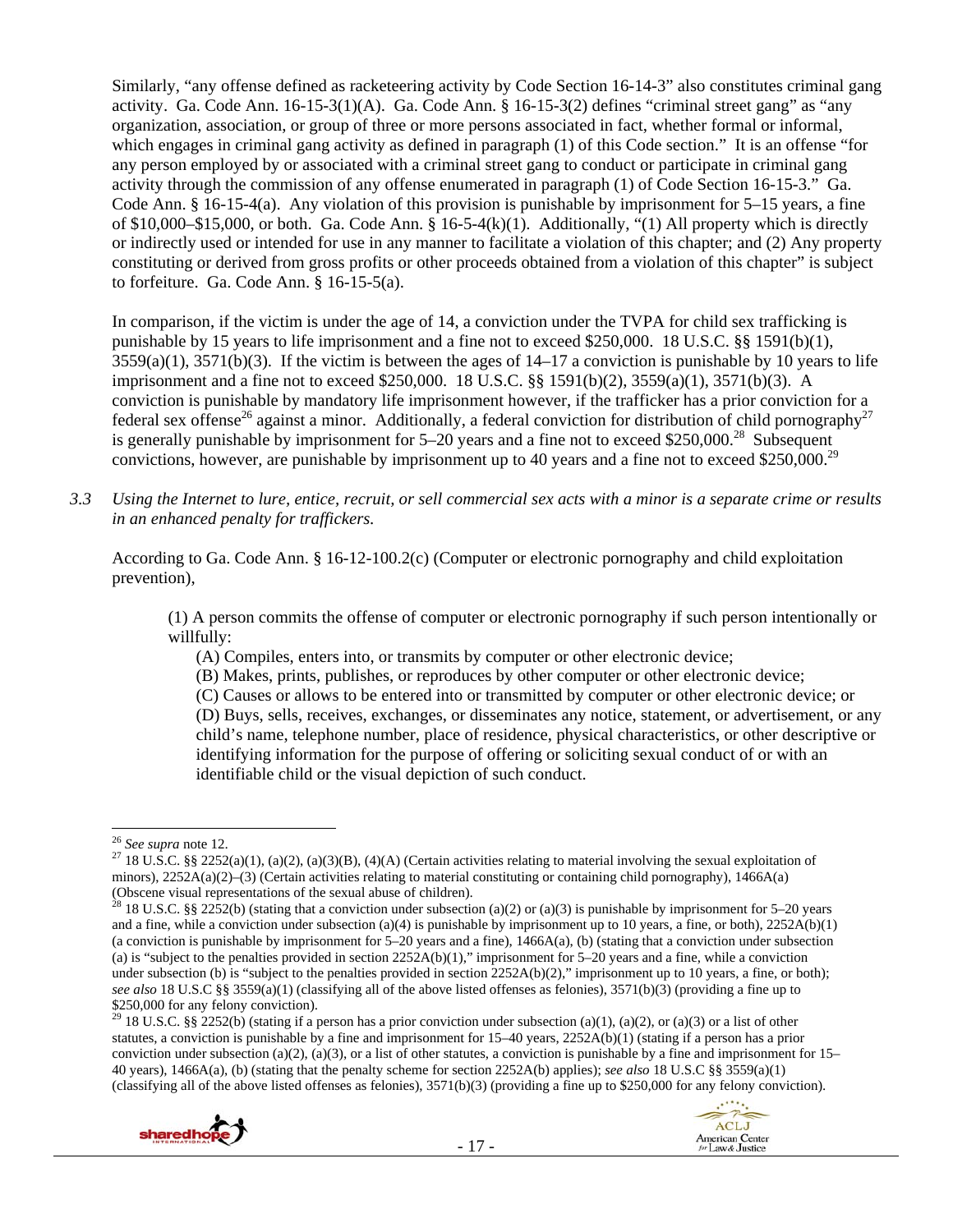This crime is punishable by imprisonment for 1–20 years and a fine not to exceed \$10,000. Ga. Code Ann.  $§ 16-12-100.2(c)(2).$ 

Although not directly commercial, other sections of Ga. Code Ann. § 16-12-100.2, may be applied to those who use the Internet to lure a minor for the purpose of sex acts. Ga. Code Ann. § 16-12-100.2(d)(1) states,

It shall be unlawful for any person intentionally or willfully to utilize a computer on-line service or Internet service, including but not limited to a local bulletin board service, Internet chat room, e-mail, on-line messaging service, or other electronic device, to seduce, solicit, lure, or entice, or attempt to seduce, solicit, lure, or entice a child or another person believed by such person to be a child to commit any illegal act described in Code Section 16-6-2,<sup>30</sup> relating to the offense of sodomy or aggravated sodomy; Code Section 16-6-4, relating to the offense of child molestation or aggravated child molestation; Code Section 16-6-5, relating to the offense of enticing a child for indecent purposes; or Code Section 16-6-8, relating to the offense of public indecency or to engage in any conduct that by its nature is an unlawful sexual offense against a child.

This crime is a felony punishable by imprisonment for 1–20 years and a fine not to exceed \$25,000. Ga. Code Ann. § 16-12-100.2(d)(2). However, if the victim was 14 or 15 and the perpetrator was "no more than three years older than the victim," the crime is a misdemeanor of a high and aggravated nature. Ga. Code Ann. § 16-  $12-100.2(d)(2)$ .

# *3.4 Financial penalties for traffickers, including asset forfeiture, are sufficiently high.*

A person convicted of trafficking under Ga. Code Ann. § 16-5-46 (Trafficking of persons for labor or sexual servitude), when the victim is under 18, could face a fine not to exceed \$100,000. Ga. Code Ann. § 16-5-  $46(f)(2)$ . Additionally, under subsection (g), "All real and personal property of every kind used or intended for use in the course of, derived from, or realized through a violation of this Code section shall be subject to forfeiture to the state." Ga. Code Ann.  $\S$  16-5-46(g).

If convicted of Ga. Code Ann. § 16-6-10 (Keeping a place of prostitution), § 16-6-11 (Pimping), or. § 16-6-12 (Pandering), and the victim is between 16 and 18, the offender could be subject to a fine between \$2,500 and \$10,000. Ga. Code Ann. § 16-6-13(b)(1). If the victim is under 16, the trafficker could be subject to a fine not to exceed \$100,000. Ga. Code Ann. § 16-6-13(b)(2). In addition, the perpetrator must forfeit "[a]ny proceeds or money which is used, intended for use, used in any manner to facilitate, or derived from a violation of Code Section 16-6-11, wherein any of the persons involved in performing an act of prostitution is under the age of 18 ...." Ga. Code Ann. § 16-6-13.3(a). When convicted of pimping a minor, the perpetrator's vehicle is also subject to forfeiture if the perpetrator has the requisite prior convictions or pleas. Ga. Code Ann. § 16-6-  $13.2(c)(1)$ .

An individual convicted of Ga. Code Ann. § 16-12-100 (Sexual exploitation of children; reporting violation; forfeiture; penalties) which includes using a minor in a sexually explicit performance or visual depiction, must forfeit any proceeds and "[a]ny property used, or intended to be used, to commit such offense." Ga. Code Ann.  $$16-12-100(e)(1).$ 

Furthermore, a trafficker could be involved in a pattern of racketeering activity and be subject to additional penalties and face asset forfeiture. "Racketeering activity" is defined in Ga. Code Ann. § 16-14-3 (Definitions) to include prostitution, keeping a place of prostitution, pimping, pandering, and trafficking of persons for labor or sexual servitude. Ga. Code Ann. §  $16-14-3(9)(A)(xi)$ , (xxx). "Pattern of racketeering activity" is defined as including "(A) Engaging in at least two acts of racketeering activity in furtherance of one or more incidents, schemes, or transactions that have the same or similar intents, results, accomplices, victims, or methods of

<sup>30</sup> *See supra* note 5.



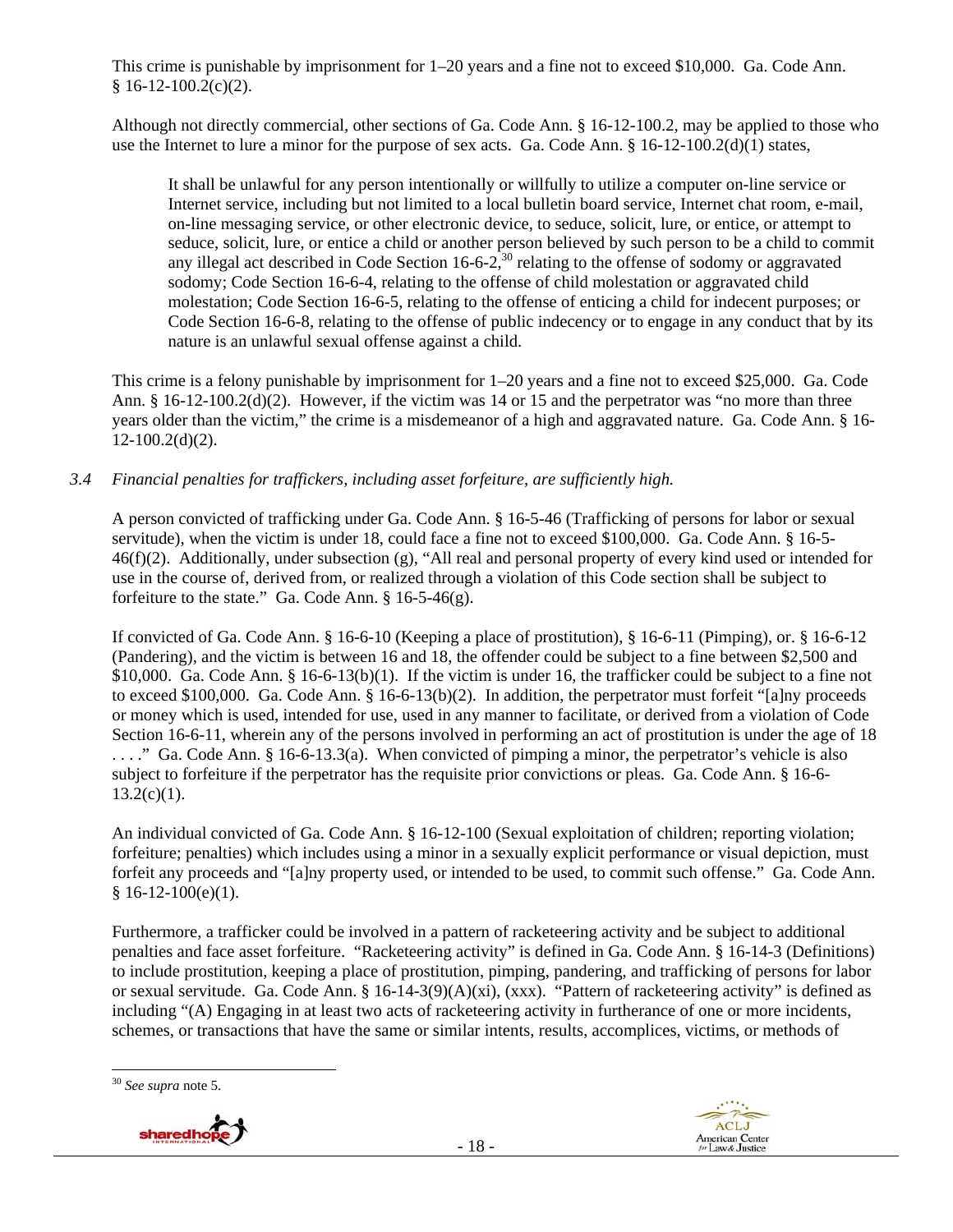commission or otherwise are interrelated by distinguishing characteristics and are not isolated incidents, provided at least one of such acts occurred after July 1, 1980, and that the last of such acts occurred within four years, excluding any periods of imprisonment, after the commission of a prior act of racketeering activity." Ga. Code Ann. § 16-14-3(8)(A). Under Ga. Code Ann. § 16-14-4(a-b) (Prohibited activities), "(a) It is unlawful for any person, through a pattern of racketeering activity or proceeds derived therefrom, to acquire or maintain, directly or indirectly, any interest in or control of any enterprise, real property, or personal property of any nature, including money. (b) It is unlawful for any person employed by or associated with any enterprise to conduct or participate in, directly or indirectly, such enterprise through a pattern of racketeering activity." Racketeering is a felony punishable by imprisonment for 5–20 years, "a fine that does not exceed the greater of \$25,000.00 or three times the amount of any pecuniary value gained by him from such violation," or both Ga. Code Ann. § 16-14-5. Asset forfeiture exists for racketeering crimes, and Ga. Code Ann. § 16-14-7(a) (Forfeiture proceedings) states in part, "All property of every kind used or intended for use in the course of, derived from, or realized through a pattern of racketeering activity is subject to forfeiture to the state."

Similarly, "any offense defined as racketeering activity by Code Section 16-14-3" also constitutes criminal gang activity. Ga. Code Ann. 16-15-3(1)(A). Ga. Code Ann. § 16-15-3(2) defines "criminal street gang" as "any organization, association, or group of three or more persons associated in fact, whether formal or informal, which engages in criminal gang activity as defined in paragraph (1) of this Code section." It is an offense "for any person employed by or associated with a criminal street gang to conduct or participate in criminal gang activity through the commission of any offense enumerated in paragraph (1) of Code Section 16-15-3." Ga. Code Ann. § 16-15-4(a). Any violation of this provision is punishable by imprisonment for 5–15 years, a fine of \$10,000–\$15,000, or both. Ga. Code Ann.  $\frac{8}{9}$  16-5-4(k)(1). Additionally, "(1) All property which is directly or indirectly used or intended for use in any manner to facilitate a violation of this chapter; and (2) Any property constituting or derived from gross profits or other proceeds obtained from a violation of this chapter" is subject to forfeiture. Ga. Code Ann. § 16-15-5(a).

*3.5 Convicted traffickers are required to register as sex offenders.*

Under Ga. Code Ann. § 42-1-12(e) (State sexual offender registry), registration is required for, among others, individuals "convicted on or after July 1, 1996, of a criminal offense against a victim who is a minor;" and those "convicted on or after July 1, 1996, of a dangerous sexual offense." Subsection 9(B) of Ga. Code Ann. § 42-1- 12(a) states in part,

(B) "Criminal offense against a victim who is a minor" with respect to convictions occurring after June 30, 2001, means any criminal offense under Title 16 or any offense under federal law or the laws of another state or territory of the United States which consists of:

(iv) Solicitation of a minor to engage in sexual conduct;

(v) Use of a minor in a sexual performance;

(vi) Solicitation of a minor to practice prostitution;

(vii) Use of a minor to engage in any sexually explicit conduct to produce any visual medium depicting such conduct;

(viii) Creating, publishing, selling, distributing, or possessing any material depicting a minor or a portion of a minor's body engaged in sexually explicit conduct;

(ix) Transmitting, making, selling, buying, or disseminating by means of a computer any descriptive or identifying information regarding a child for the purpose of offering or soliciting sexual conduct of or with a child or the visual depicting of such conduct;

(x) Conspiracy to transport, ship, receive, or distribute visual depictions of minors engaged in sexually explicit conduct; or

(xi) Any conduct which, by its nature, is a sexual offense against a victim who is a minor.

Likewise, pursuant to Ga. Code Ann. § 42-1-12(a)(10)(B),



. . . .

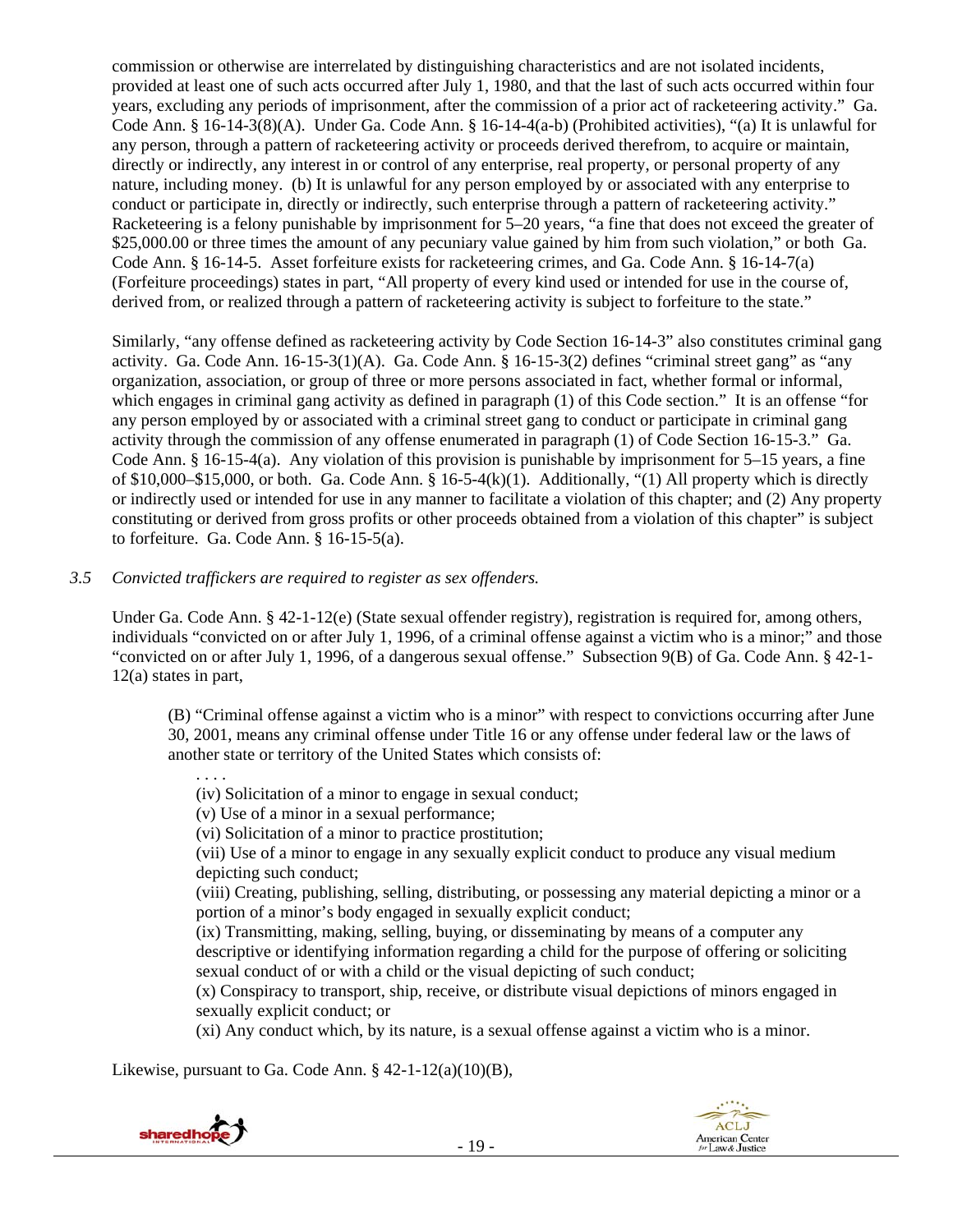(B) "Dangerous sexual offense" with respect to convictions occurring after June 30, 2006, means any criminal offense, or the attempt to commit any criminal offense, under Title 16 as specified in this paragraph or any offense under federal law or the laws of another state or territory of the United States which consists of the same or similar elements of the following offenses:

(iv) Rape in violation of Code Section  $16-6-1$ ;<sup>31</sup>

(v) Sodomy in violation of Code Section  $16-6-2$ ;<sup>32</sup>

(vi) Aggravated sodomy in violation of Code Section 16-6-2;

(vii) Statutory rape in violation of Code Section 16-6-3, if the individual convicted of the offense is 21 years of age or older;

(viii) Child molestation in violation of Code Section 16-6-4;

(ix) Aggravated child molestation in violation of Code Section 16-6-4, unless the person was convicted of a misdemeanor offense;

(x) Enticing a child for indecent purposes in violation of Code Section 16-6-5;

(xv) Sexual exploitation of children in violation of Code Section 16-12-100;

. . .

. . .

. . .

(xvii) Computer pornography and child exploitation prevention in violation of Code Section 16-12- 100.2;

. . .

(xix) Any conduct which, by its nature, is a sexual offense against a victim who is a minor or an attempt to commit a sexual offense against a victim who is a minor.

A "minor" is defined as "any individual under the age of 18 years and any individual that the sexual offender believed at the time of the offense was under the age of 18 years if such individual was the victim of an offense." Ga. Code. Ann. § 42-1-12(a)(14).

- 3.5.1 Recommendation: Amend the sex offender registry statute, Ga. Code Ann. § 42-1-12 (State Sexual Offender Registry), to include requiring registration for the offenses Ga. Code Ann. § 16-6-11 (Pimping), § 16-6-12 (Pandering), and § 16-5-46 (Trafficking of persons for labor or sexual servitude) when the victim is a minor.
- *3.6 Laws relating to termination of parental rights for certain offenses include sex trafficking or CSEC offenses in order to remove the children of traffickers from their control and potential exploitation.*

Georgia does not specifically list the types of violent felonies that could cause the removal of a child from a parent. Ga. Code Ann. § 15-11-94(a) (Grounds for termination; other dispositions) states in part, "In considering the termination of parental rights, the court shall first determine whether there is present clear and convincing evidence of parental misconduct or inability as provided in subsection (b) of this Code section. If there is clear and convincing evidence of such parental misconduct or inability, the court shall then consider whether termination of parental rights is in the best interest of the child, after considering the physical, mental, emotional, and moral condition and needs of the child who is the subject of the proceeding, including the need for a secure and stable home." Under subsection (b)(4),

- (A) The court determines parental misconduct or inability by finding that:
	- (i) The child is a deprived child, as such term is defined in Code Section 15-11-2;<sup>33</sup>
	- (ii) The lack of proper parental care or control by the parent in question is the cause of the child's

<sup>&</sup>lt;sup>32</sup> *See supra* note 5.<br><sup>33</sup> Ga. Code Ann. § 15-11-2(8) states,





 $31$  See supra note 20.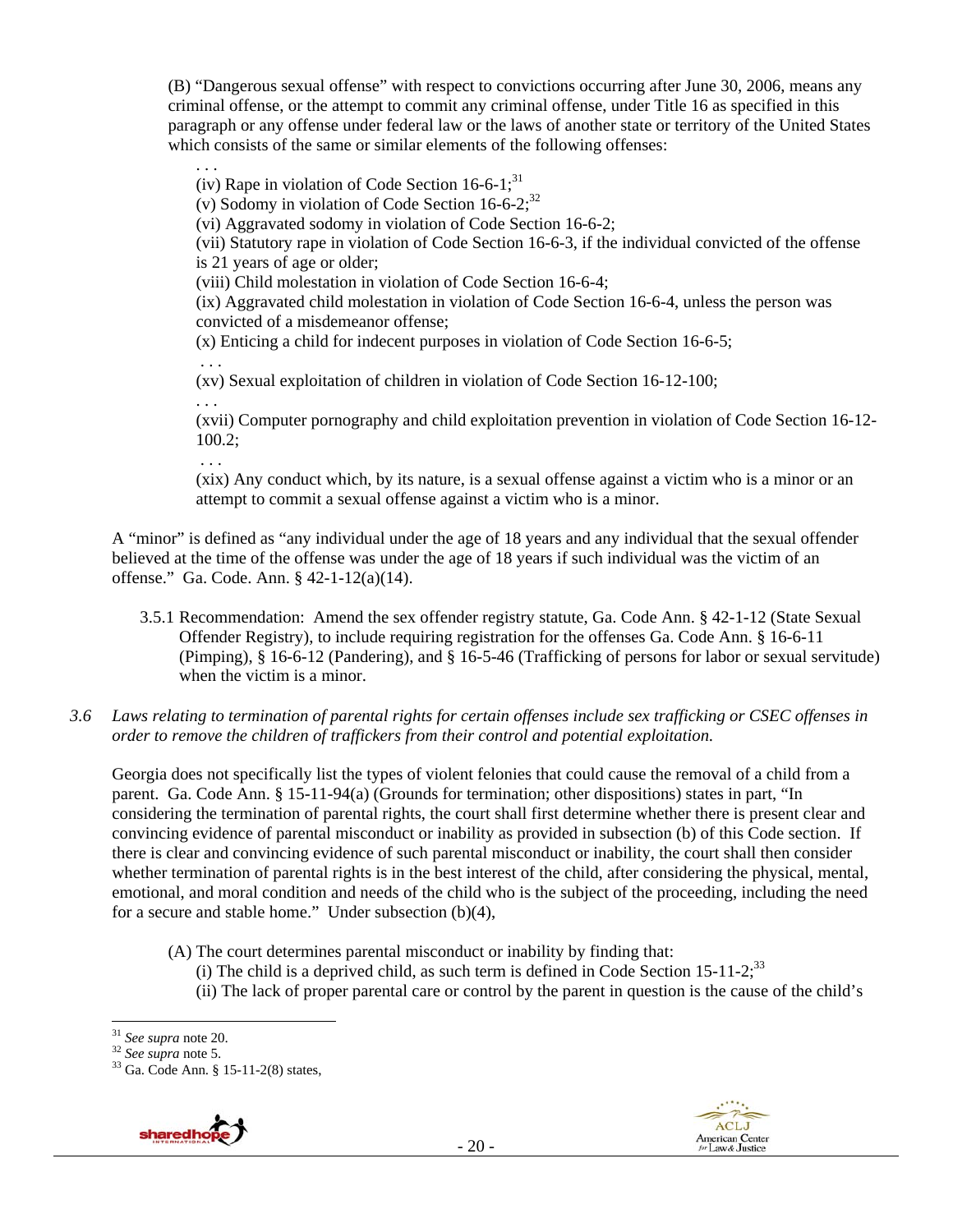status as deprived;

(iii) Such cause of deprivation is likely to continue or will not likely be remedied; and

(iv) The continued deprivation will cause or is likely to cause serious physical, mental, emotional, or moral harm to the child.

(B) In determining whether the child is without proper parental care and control, the court shall consider, without being limited to, the following:

(iii) Conviction of the parent of a felony and imprisonment therefor which has a demonstrable negative effect on the quality of the parent-child relationship;

(iv) Egregious conduct or evidence of past egregious conduct of the parent toward the child or toward another child of a physically, emotionally, or sexually cruel or abusive nature;

(v) Physical, mental, or emotional neglect of the child or evidence of past physical, mental, or emotional neglect of the child or of another child by the parent; and

(vi) Injury or death of a sibling under circumstances which constitute substantial evidence that such injury or death resulted from parental neglect or abuse.

(C) In addition to the considerations in subparagraph (B) of this paragraph, where the child is not in the custody of the parent who is the subject of the proceedings, in determining whether the child is without proper parental care and control, the court shall consider, without being limited to, whether the parent without justifiable cause has failed significantly for a period of one year or longer prior to the filing of the petition for termination of parental rights:

. . . .

. . .

- (B) Has been placed for care or adoption in violation of law;
- (C) Has been abandoned by his or her parents or other legal custodian; or
- (D) Is without a parent, guardian, or custodian.

No child who in good faith is being treated solely by spiritual means through prayer in accordance with the tenets and practices of a recognized church or religious denomination by a duly accredited practitioner thereof shall, for that reason alone, be considered to be a "deprived child."



<u> 1989 - Johann Stein, marwolaethau a gweledydd a ganlad y ganlad y ganlad y ganlad y ganlad y ganlad y ganlad</u>

<sup>&</sup>quot;Deprived child" means a child who:

<sup>(</sup>A) Is without proper parental care or control, subsistence, education as required by law, or other care or control necessary for the child's physical, mental, or emotional health or morals;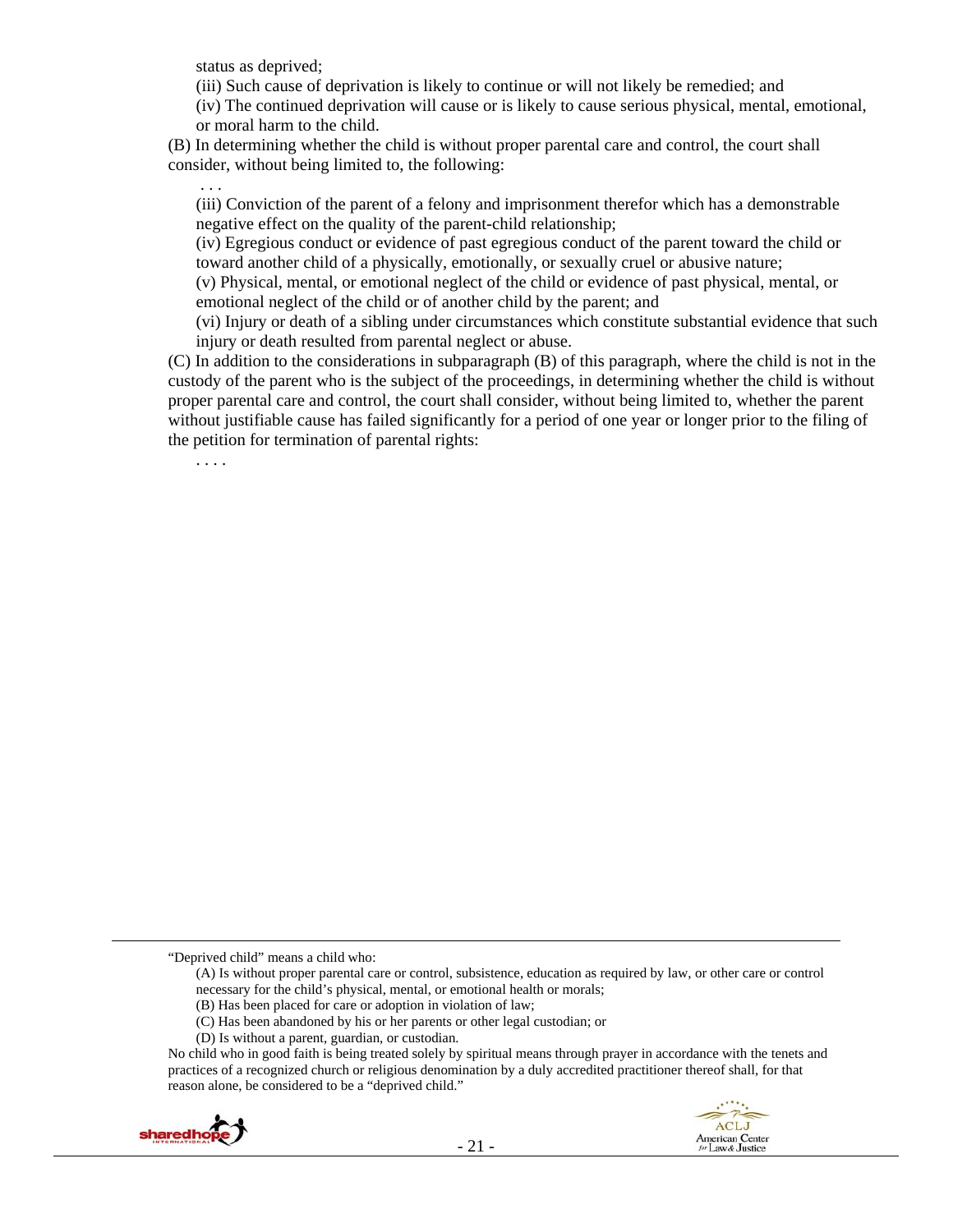#### Framework Issue 4: Criminal provisions for facilitators

## *Legal Components:*

- *4.1 The acts of assisting, enabling, or financially benefitting from child sex trafficking are included as criminal offenses in the state sex trafficking statute.*
- *4.2 Financial penalties, including asset forfeiture laws, are in place for those who benefit financially from or aid and assist in committing domestic minor sex trafficking.*

*\_\_\_\_\_\_\_\_\_\_\_\_\_\_\_\_\_\_\_\_\_\_\_\_\_\_\_\_\_\_\_\_\_\_\_\_\_\_\_\_\_\_\_\_\_\_\_\_\_\_\_\_\_\_\_\_\_\_\_\_\_\_\_\_\_\_\_\_\_\_\_\_\_\_\_\_\_\_\_\_\_\_\_\_\_\_\_\_\_\_\_\_\_\_* 

- *4.3 Promoting and selling child sex tourism is illegal.*
- *4.4 Promoting and selling child pornography is illegal.*

#### *Legal Analysis:*

*4.1 The acts of assisting, enabling, or financially benefitting from child sex trafficking are included as criminal offenses in the state sex trafficking statute.*

Under Ga. Code Ann. § 16-5-46 (Trafficking of persons for labor or sexual servitude), trafficking for sexual servitude occurs when a person "knowingly subjects or maintains another in sexual servitude or knowingly recruits, entices, harbors, transports, provides, or obtains by any means another person for the purpose of sexual servitude." Ga. Code Ann. § 16-5-46(c). This language could reach some facilitators, but does not include terms such as "benefiting," "assisting," or "aiding," which are terms more explicitly applicable to facilitators.

Georgia's human trafficking law does, however, allow for the prosecution of corporations in certain circumstances. Ga. Code Ann. § 16-5-46(j). Specifically, a corporation can be prosecuted under the human trafficking law

for an act or omission constituting a crime under this Code section only if an agent of the corporation performs the conduct which is an element of the crime while acting within the scope of his or her office or employment and on behalf of the corporation and the commission of the crime was either authorized, requested, commanded, performed, or within the scope of his or her employment on behalf of the corporation or constituted a pattern of illegal activity that an agent of the company knew or should have known was occurring.

In addition to the trafficking law, Georgia has several other laws applicable to facilitators:

- 1. Ga. Code Ann. § 16-6-10 (Keeping a place of prostitution) could apply to facilitators and specifically criminalizes "exercising control over the use of any place or conveyance which would offer seclusion or shelter for the practice of prostitution . . . when [the perpetrator] knowingly grants or permits the use of such place for the purpose of prostitution." Similarly, pursuant to Ga. Code Ann. § 44-7-18(b) (Effect of leases for purposes of prostitution or assignation), leases entered into for the purposes of prostitution "shall be void."
- 2. Ga. Code Ann. § 16-6-11 (Pimping). Although not specific to minors, the offense of pimping, as defined in Ga. Code Ann. § 16-6-11, includes when a person,

(3) Directs or transports another person to a place when he or she knows or should know that the direction or transportation is for the purpose of prostitution;

(5) Aids or abets, counsels, or commands another in the commission of prostitution or aids or assists in prostitution where the proceeds or profits derived therefrom are to be divided on a pro rata basis.



. . .

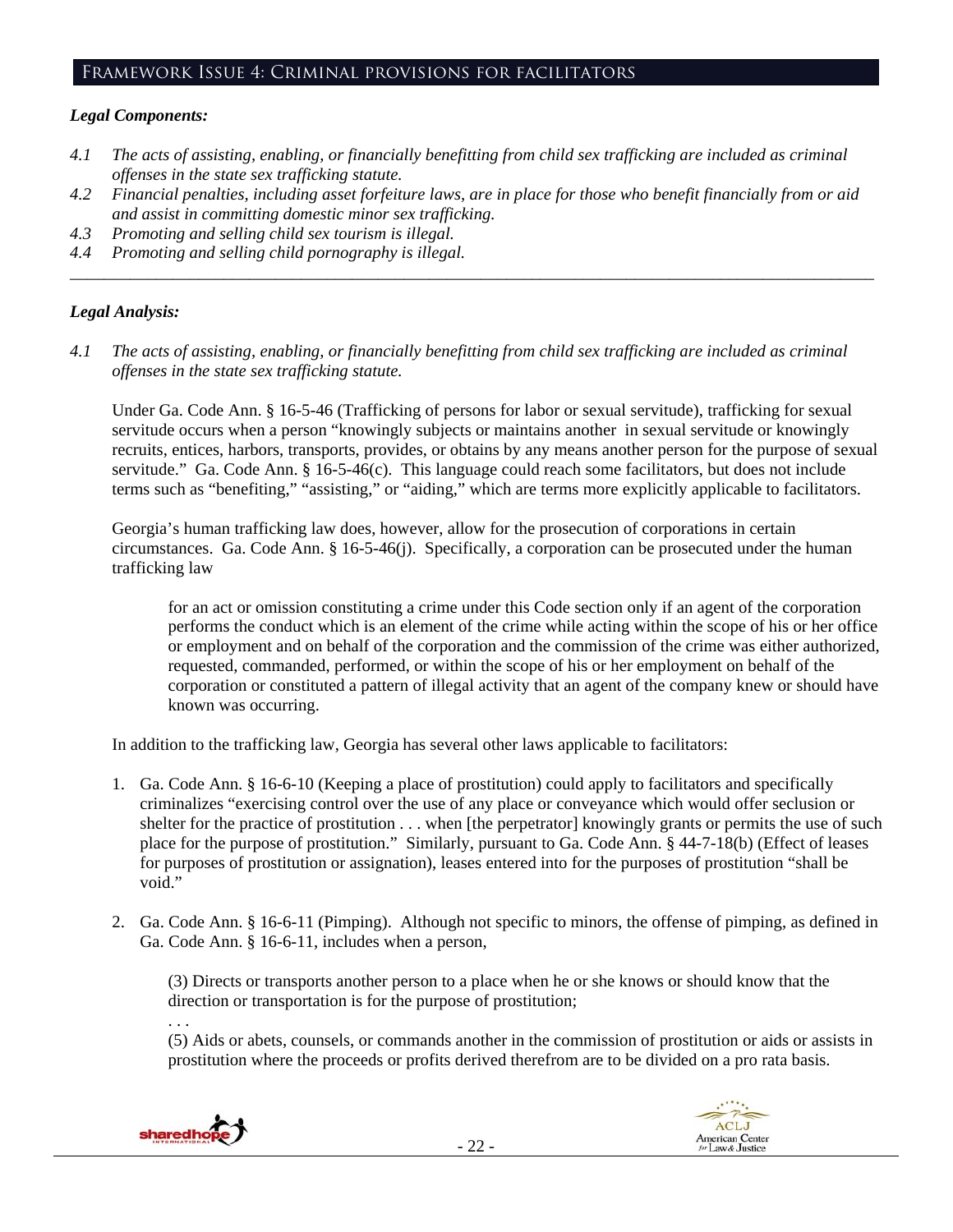- 3. Ga. Code Ann. § 39-5-4 (Report of certain information; failure to report required information; penalties). According to this statute, "An interactive computer service doing business in this state that obtains knowledge of facts or circumstances from which a violation of any law of this state prohibiting child pornography is apparent shall make a report, as soon as reasonably possible, of such facts and circumstances to the Cyber Tipline at the National Center for Missing and Exploited Children." Ga. Code Ann. § 39-5-4(a). A "knowing[] and willful[] violat[ion] [of] subsection (a)" is a misdemeanor. Ga. Code Ann. § 39-5-4(b). Subsequent violations raise the offense to a misdemeanor of a high and aggravated nature. Ga. Code Ann. § 39-5-4(b).
- 4. Ga. Code Ann. § 16-12-100(b) (Sexual exploitation of children; reporting violation; forfeiture; penalties), states in part, "It is unlawful for any person knowingly to employ, use, persuade, induce, entice or coerce any minor to engage in or *assist* any other person to engage in any sexually explicit conduct for the purpose of producing any visual medium depicting such conduct." Ga. Code Ann. § 16-12-100(b)(1) (emphasis added). The statute also states that "[i]t is unlawful for any person knowingly to create, reproduce, publish, promote, sell, distribute, give, exhibit, or possess with intent to sell or distribute any visual medium which depicts a minor or a portion of a minor's body engaged in any sexually explicit conduct." Ga. Code Ann.  $$16-12-100(b)(5).$
- 5. Ga. Code Ann. § 16-12-100.2(c)(1)(D) (Computer or electronic pornography and child exploitation prevention) states,

A person commits the offense of computer or electronic pornography if such person intentionally or willfully: . . . (D) Buys, sells, receives, exchanges, or disseminates any notice, statement, or advertisement, or any child's name, telephone number, place of residence, physical characteristics, or other descriptive or identifying information for the purpose of offering or soliciting sexual conduct of or with an identifiable child [under 16] or the visual depiction of such conduct.

This crime is punishable by imprisonment for 1–20 years and a fine not to exceed \$10,000. Ga. Code Ann.  $$16-12-100.2(c)(2).$ 

- 4.1.1 Recommendation: Georgia should include the words and phrases, "aids," "assists," and "knowingly benefits," in Ga. Code Ann. § 16-5-46 (Trafficking of persons for labor or sexual servitude) to expressly apply to the actions of facilitators.
- *4.2 Financial penalties, including asset forfeiture laws, are in place for those who benefit financially from or aid and assist in committing domestic minor sex trafficking.*

A person convicted of trafficking under Ga. Code Ann. § 16-5-46 (Trafficking of persons for labor or sexual servitude), when the victim is under 18, could face a fine not to exceed \$100,000. Ga. Code Ann. § 16-5-  $46(f)(2)$ . Additionally, under subsection (g), "All real and personal property of every kind used or intended for use in the course of, derived from, or realized through a violation of this Code section shall be subject to forfeiture to the state." Ga. Code Ann.  $§$  16-5-46(g).

Facilitators prosecuted under Ga. Code Ann. § 16-6-11 (Pimping) may face asset forfeiture. Under Ga. Code Ann. § 16-6-13.3 (Proceeds from pimping; forfeiture; distribution), "Any proceeds or money which is used, intended for use, used in any manner to facilitate, or derived from a violation of Code Section 16-6-11 [pimping], wherein any of the persons involved in performing an act of prostitution is under the age of 18, is contraband and forfeited . . . ." Ga. Code Ann. § 16-6-13.3(a). Additionally, if the facilitator has a prior conviction for Ga. Code Ann. § 16-6-11, the facilitator may be subject to motor vehicle forfeiture. Ga. Code Ann. § 16-6-13.2(c).



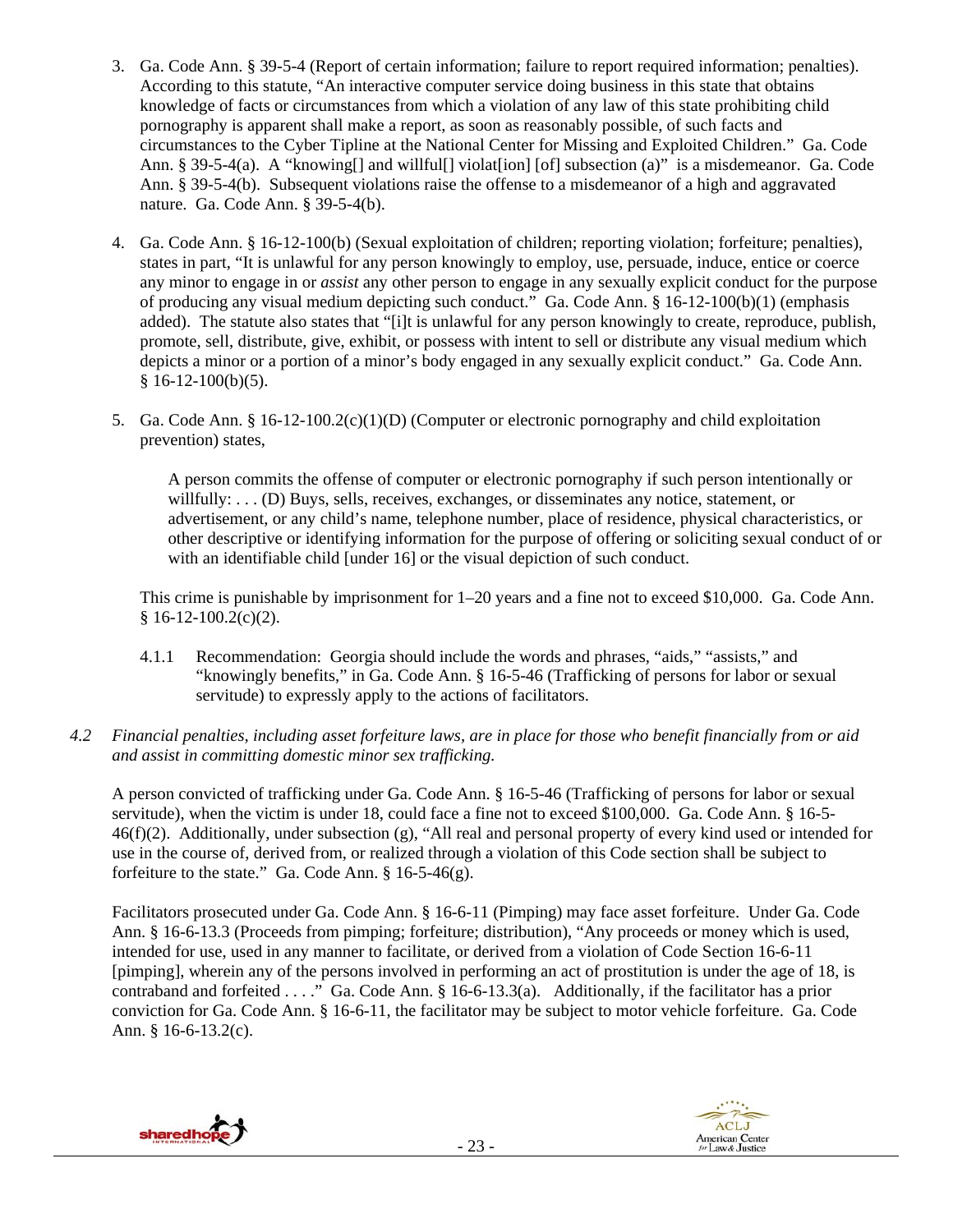Additional forfeiture exists for those facilitators involved in using a minor for a sexual performance or visual depiction of sexually explicit conduct. Ga. Code Ann. § 16-12-100. Under Ga. Code Ann. § 16-12-100(e)(1), anyone "who is convicted of an offense under this Code section shall forfeit to the State of Georgia such interest as the person may have in: (A) Any property constituting or directly derived from gross profits or other proceeds obtained from such offense; and (B) Any property used, or intended to be used, to commit such offense."

Furthermore, through facilitating the trafficking of an individual, a person could be involved in a pattern of racketeering and face asset forfeiture. "Racketeering activity" is defined in Ga. Code Ann. § 16-14-3 (Definitions) to include prostitution, keeping a place of prostitution, pimping, pandering, and trafficking of persons for labor or sexual servitude. Ga. Code Ann. § 16-14-3(9)(A)(xi), (xxx). "Pattern of racketeering activity" is defined as including "(A) Engaging in at least two acts of racketeering activity in furtherance of one or more incidents, schemes, or transactions that have the same or similar intents, results, accomplices, victims, or methods of commission or otherwise are interrelated by distinguishing characteristics and are not isolated incidents, provided at least one of such acts occurred after July 1, 1980, and that the last of such acts occurred within four years, excluding any periods of imprisonment, after the commission of a prior act of racketeering activity." Ga. Code Ann. § 16-14-3(8)(A). Under Ga. Code Ann. § 16-14-4(a), (b) (Prohibited activities), "(a) It is unlawful for any person, through a pattern of racketeering activity or proceeds derived therefrom, to acquire or maintain, directly or indirectly, any interest in or control of any enterprise, real property, or personal property of any nature, including money. (b) It is unlawful for any person employed by or associated with any enterprise to conduct or participate in, directly or indirectly, such enterprise through a pattern of racketeering activity." Racketeering is a felony punishable by imprisonment for 5–20 years, "a fine that does not exceed the greater of \$25,000.00 or three times the amount of any pecuniary value gained by him from such violation," or both. Ga. Code Ann. § 16-14-5. Asset forfeiture exists for racketeering crimes, and Ga. Code Ann. § 16-14- 7(a) (Forfeiture proceedings) states in part, "All property of every kind used or intended for use in the course of, derived from, or realized through a pattern of racketeering activity is subject to forfeiture to the state."

Similarly, "any offense defined as racketeering activity by Code Section 16-14-3" also constitutes criminal gang activity. Ga. Code Ann.  $16-15-3(1)(A)$ . Ga. Code Ann. §  $16-15-3(2)$  defines "criminal street gang" as "any organization, association, or group of three or more persons associated in fact, whether formal or informal, which engages in criminal gang activity as defined in paragraph (1) of this Code section." It is an offense "for any person employed by or associated with a criminal street gang to conduct or participate in criminal gang activity through the commission of any offense enumerated in paragraph (1) of Code Section 16-15-3." Ga. Code Ann. § 16-15-4(a). Any violation of this provision is punishable by imprisonment for 5-15 years, a fine of  $$10,000-$15,000$ , or both. Ga. Code Ann.  $$16-5-4(k)(1)$ . Additionally, "(1) All property which is directly or indirectly used or intended for use in any manner to facilitate a violation of this chapter; and (2) Any property constituting or derived from gross profits or other proceeds obtained from a violation of this chapter" is subject to forfeiture. Ga. Code Ann. § 16-15-5(a).

Racketeering, as defined in Ga. Code Ann. § 16-4-3 (Definitions), includes prostitution, keeping a place of prostitution, pimping, pandering, and trafficking of persons for labor or sexual servitude. Ga. Code Ann. § 16- 14-3(9)(A). If a person is convicted of racketeering, "All property of every kind used or intended for use in the course of, derived from, or realized through a pattern of racketeering activity is subject to forfeiture to the state." Ga. Code Ann. § 16-14-7(a).

*4.3 Promoting and selling child sex tourism is illegal*.

Georgia does not have a specific law that prohibits the promotion or sale of child sex tourism.

4.3.1 Recommendation: Enact a law prohibiting selling or offering to sell travel services that include or facilitate travel for the purpose of engaging in commercial sexual exploitation of a minor or



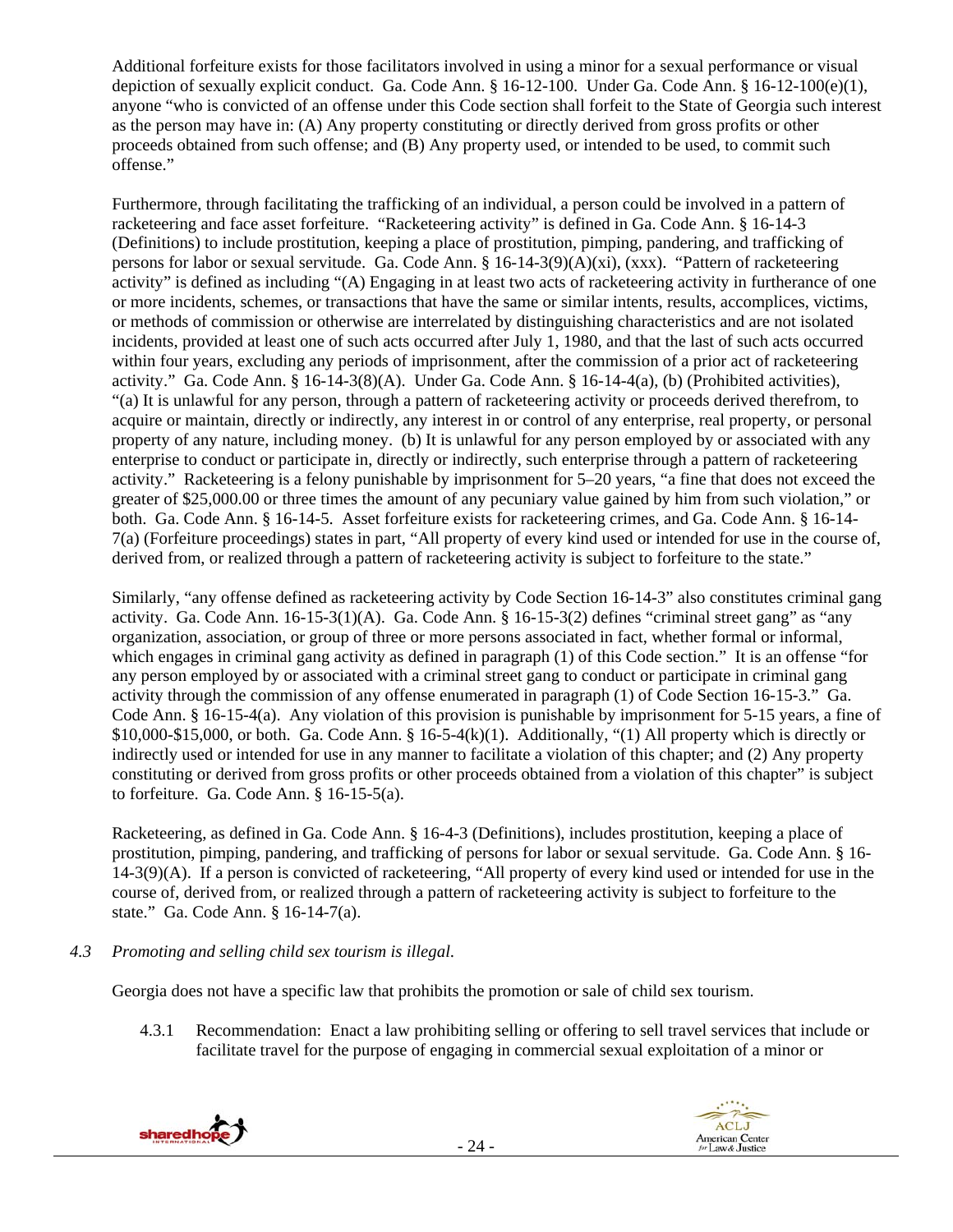prostitution of a minor, if the travel or sale occurs in Georgia.

*4.4 Promoting and selling child pornography is illegal.*

Pursuant to Ga. Code Ann. § 16-12-100 (Sexual exploitation of children; reporting violation; forfeiture; penalties), promoting and selling pornography depicting children under 18 is illegal. Ga. Code Ann. § 16-12- 100. Specifically, "It is unlawful for any person knowingly to . . . promote, sell, distribute, give, exhibit, or possess with intent to sell or distribute any visual medium which depicts a minor or a portion of a minor's body engaged in any sexually explicit conduct." Ga. Code Ann. § 16-12-100(b)(5). Similarly, it is also a crime to "advertise, sell, purchase, barter, or exchange any medium which provides information as to where any visual medium which depicts a minor or a portion of a minor's body engaged in any sexually explicit conduct can be found or purchased." Ga. Code Ann. § 16-12-100(b)(6). This crime is punishable by imprisonment for 5–20 years and a fine not to exceed  $$100,000$ . Ga. Code Ann.  $$16-12-100(g)(1)$ .

Under Ga. Code Ann. § 16-12-100.2(c)(1) (Computer or electronic pornography and child exploitation prevention),

A person commits the offense of computer or electronic pornography if such person intentionally or willfully:

(A) Compiles, enters into, or transmits by computer or other electronic device;

(B) Makes, prints, publishes, or reproduces by other computer or other electronic device;

(C) Causes or allows to be entered into or transmitted by computer or other electronic device; or (D) Buys, sells, receives, exchanges, or disseminates

any notice, statement, or advertisement or any child's name, telephone number, place of residence, physical characteristics, or other descriptive or identifying information for the purpose of offering or soliciting sexual conduct of or with an identifiable child [defined as under 16] or the visual depiction of such conduct.

The crime is punishable by imprisonment for 1–20 years and a fine not to exceed \$10,000. Ga. Code Ann. § 16-  $12-100.2(c)$  (2).



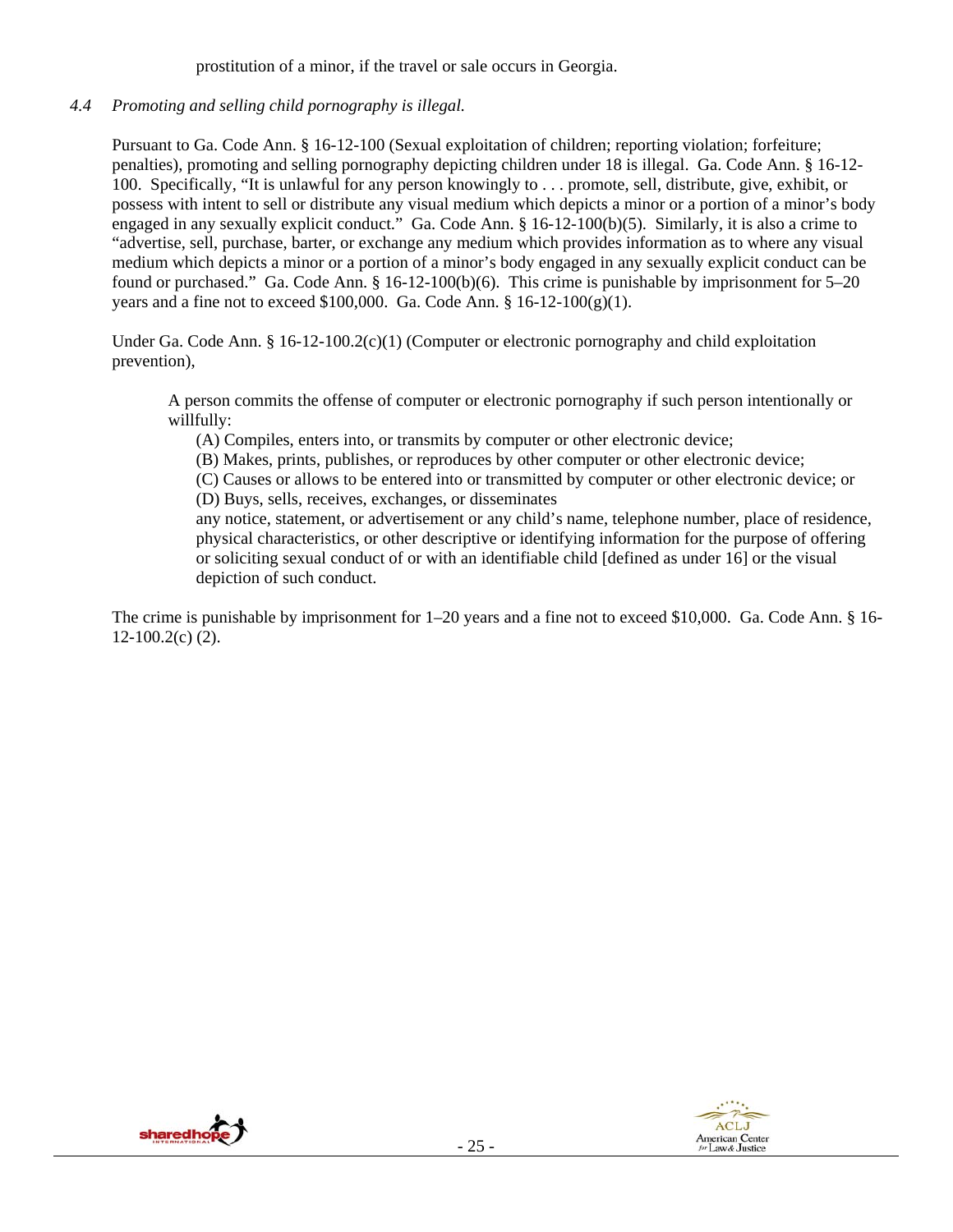# Framework Issue 5: Protective provisions for the child victims

# *Legal Components:*

- *5.1 A victim of domestic minor sex trafficking or CSEC is defined as a victim for purposes of qualifying for crime victims' compensation and other victim benefits.*
- *5.2 The state sex trafficking statute expressly prohibits a defendant from raising consent of the minor to the commercial sex acts as a defense.*
- *5.3 Prostitution laws apply only to adults, making minors under 18 specifically immune from this offense.*
- *5.4 Commercially sexually exploited children are provided with a child protection response, including specialized shelter and services, and are not detained in juvenile detention facilities.*
- *5.5 Commercial sexual exploitation or sex trafficking is identified as a type of abuse and neglect within child protection statutes.*
- *5.6 The definition of "caregiver" (or similar term) in the child welfare statutes is broad enough to include a trafficker who has custody or control of a child in order to bring a trafficked child into the protection of child protective services.*
- *5.7 Crime victims' compensation is specifically available to a child victim of sex trafficking or CSEC without regard to ineligibility factors.*
- *5.8 Victim-friendly procedures and protections are provided in the trial process for minors under 18.*
- *5.9 Expungement or sealing of juvenile arrest or criminal records resulting from arrests or adjudications for prostitution-related offenses committed as a result of, or in the course of, the commercial sexual exploitation of a minor is available within a reasonable time after turning 18.*
- *5.10 Victim restitution and civil remedies are authorized by law for minor victims of sex trafficking or CSEC.*
- *5.11 Statutes of limitations for civil and criminal actions for child sex trafficking or CSEC offenses are eliminated or lengthened sufficiently to allow prosecutors and victims a realistic opportunity to pursue criminal action and legal remedies.*

*\_\_\_\_\_\_\_\_\_\_\_\_\_\_\_\_\_\_\_\_\_\_\_\_\_\_\_\_\_\_\_\_\_\_\_\_\_\_\_\_\_\_\_\_\_\_\_\_\_\_\_\_\_\_\_\_\_\_\_\_\_\_\_\_\_\_\_\_\_\_\_\_\_\_\_\_\_\_\_\_\_\_\_\_\_\_\_\_\_\_\_\_\_* 

# *Legal Analysis:*

*5.1 A victim of domestic minor sex trafficking or CSEC is defined as a victim for purposes of qualifying for crime victims' compensation and other victim benefits.* 

Pursuant to Ga. Code Ann. § 17-14-2(9) (Definitions), Georgia defines a victim deserving restitution fairly broadly and states that a victim includes any

[n]atural person or his or her personal representative or, if the victim is deceased, his or her estate; . . . suffering damages caused by an offender's unlawful act; provided, however, that the term "victim" shall not include any person who is concerned in the commission of such unlawful act as defined in Code Section 16-2-20 [When a person is a party to a crime]*.*

Therefore, a sexually exploited child generally would qualify as a victim for purposes of restitution. Notably, however, if a court did determine that the minor "[i]ntentionally aid[ed] or abet[ted] in the commission of the crime," under Ga. Code Ann.  $\S$  16-2-20(b)(3) (When a person is a party to a crime), the minor could no longer be considered a victim. Therefore, if a court considers a victim of domestic minor sex trafficking as aiding in his or her trafficking situation or prostitution, the minor may not be considered a victim.



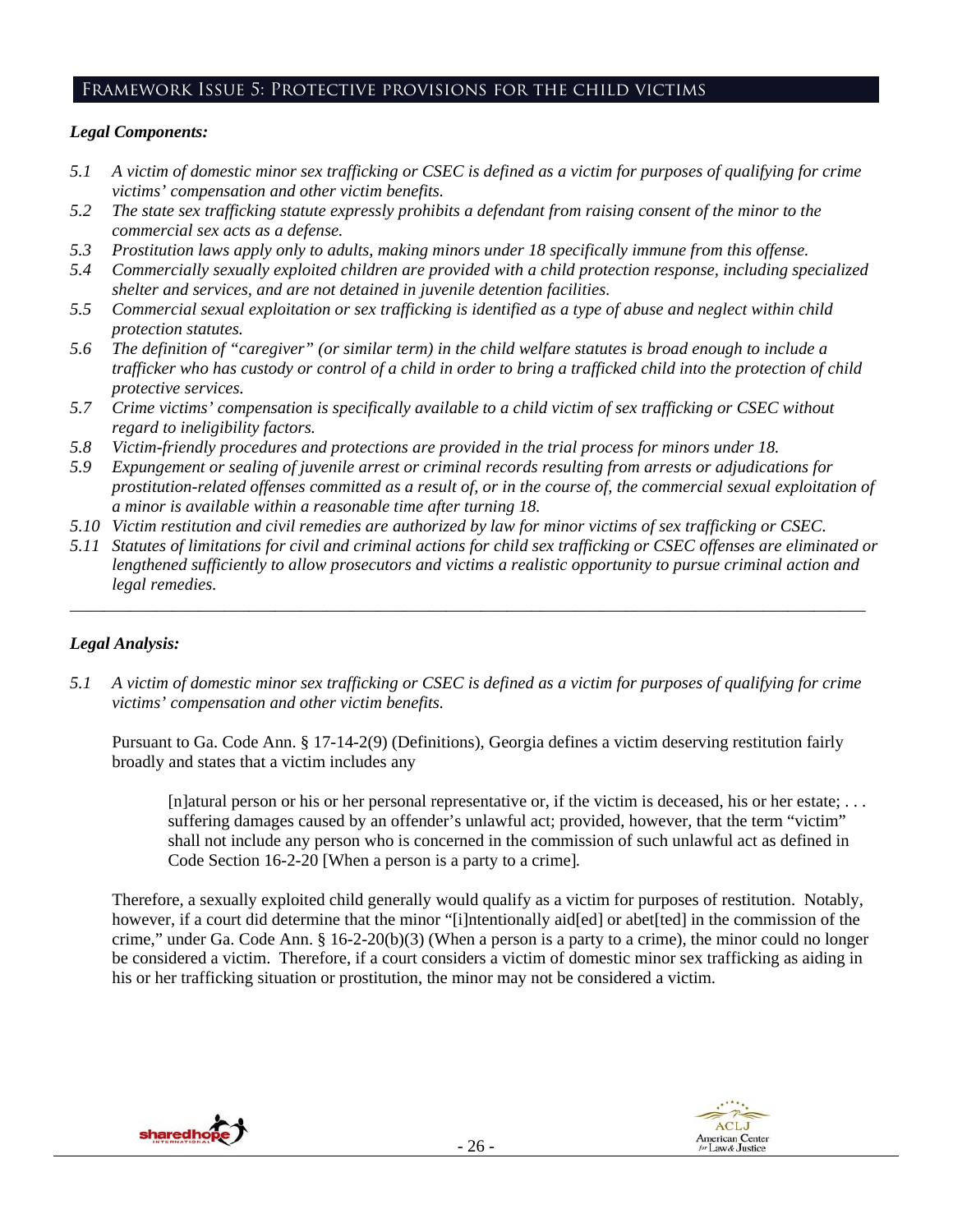For the purposes of crime victims' compensation funds, a violation of Ga. Code Ann. § 16-5-46 (Trafficking in persons for labor or sexual servitude) is specifically included in the definition of "crime." Ga. Code Ann. § 17-  $15-2(3)(A)$ .<sup>34</sup> Pursuant to Ga. Code Ann. § 17-15-2(10) (Definitions), a "victim" is defined as someone who

(A) Is injured physically, who dies, or who suffers financial hardship as a result of being injured physically as a direct result of a crime;

(B) Suffers a serious mental or emotional trauma as a result of being threatened with a crime which could result in physical injury or death;

(C) Suffers a serious mental or emotional trauma as a result of being present during the commission of a crime; or

(D) Suffers a serious mental or emotional trauma as a result of being trafficked for labor or sexual servitude as defined in Code Section 16-5-46.

*5.2 The state sex trafficking statute expressly prohibits a defendant from raising consent of the minor to the commercial sex acts as a defense.* 

Under Ga. Code Ann. § 16-5-46(d), "The age of consent for sexual activity or the accused's lack of knowledge of the age of the person being trafficked shall not constitute a defense in a prosecution for a violation of this Code section."

5.2.1 Recommendation: Recommendation: Amend the crimes of Ga. Code Ann. § 16-6-11 (Pimping) and § 16-6-12 (Pandering) to specify that consent of a minor to the commercial sex acts is no defense to prosecution of a buyer or a trafficker.

# *5.3 Prostitution laws apply only to adults, making minors under 18 specifically immune from this offense.*

Georgia's prostitution statute reads broadly and does not exclude the prosecution of minors for prostitution. The prostitution statute states, "A person commits the offense of prostitution when he or she performs or offers or consents to perform a sexual act, including but not limited to sexual intercourse or sodomy, for money or other items of value." Ga. Code Ann. § 16-6-9. The offense is punishable as a misdemeanor. Ga. Code Ann. § 16-6-13(a). Similarly, Ga. Code Ann. § 16-6-16 (Masturbation for hire) has no age distinctions and applies regardless of age. Ga. Code Ann. § 16-6-16.

Georgia does, however, provide an affirmative defense to victims of certain sexual crimes that states that "[a] person shall not be guilty of a sexual crime if the conduct upon which the alleged criminal liability is based was committed under coercion or deception while the accused was being trafficked for sexual servitude in violation of subsection (c) of Code Section 16-5-46." Ga. Code Ann.  $\S 16-3-6(b)$ .<sup>35</sup> "Sexual crime" is defined as "prostitution, sodomy, solicitation of sodomy, or masturbation for hire as such offenses are proscribed in Chapter 6 of Title 16." Ga. Code Ann. § 16-3-6(a)(3).

5.3.1 Recommendation: Amend Ga. Code Ann. § 16-6-9 (Prostitution) and Ga. Code Ann. § 16-6-16 (Masturbation for hire) to provide that minors are immune from prosecution of these offenses and direct them to services.

  $34$  The text of Ga. Code Ann. § 17-15-2 included here and elsewhere in this report includes amendments made by the passage of House Bill 200 and House Bill 503 during the Georgia 151st General Assembly. 2011 Ga. Laws 54; 2011 Ga. Laws 53.<br><sup>35</sup> The text of Ga. Code Ann. § 16-3-6 included here and elsewhere in this report has been added to the Geor passage of House Bill 200 during the Georgia 151st General Assembly. 2011 Ga. Laws 54.

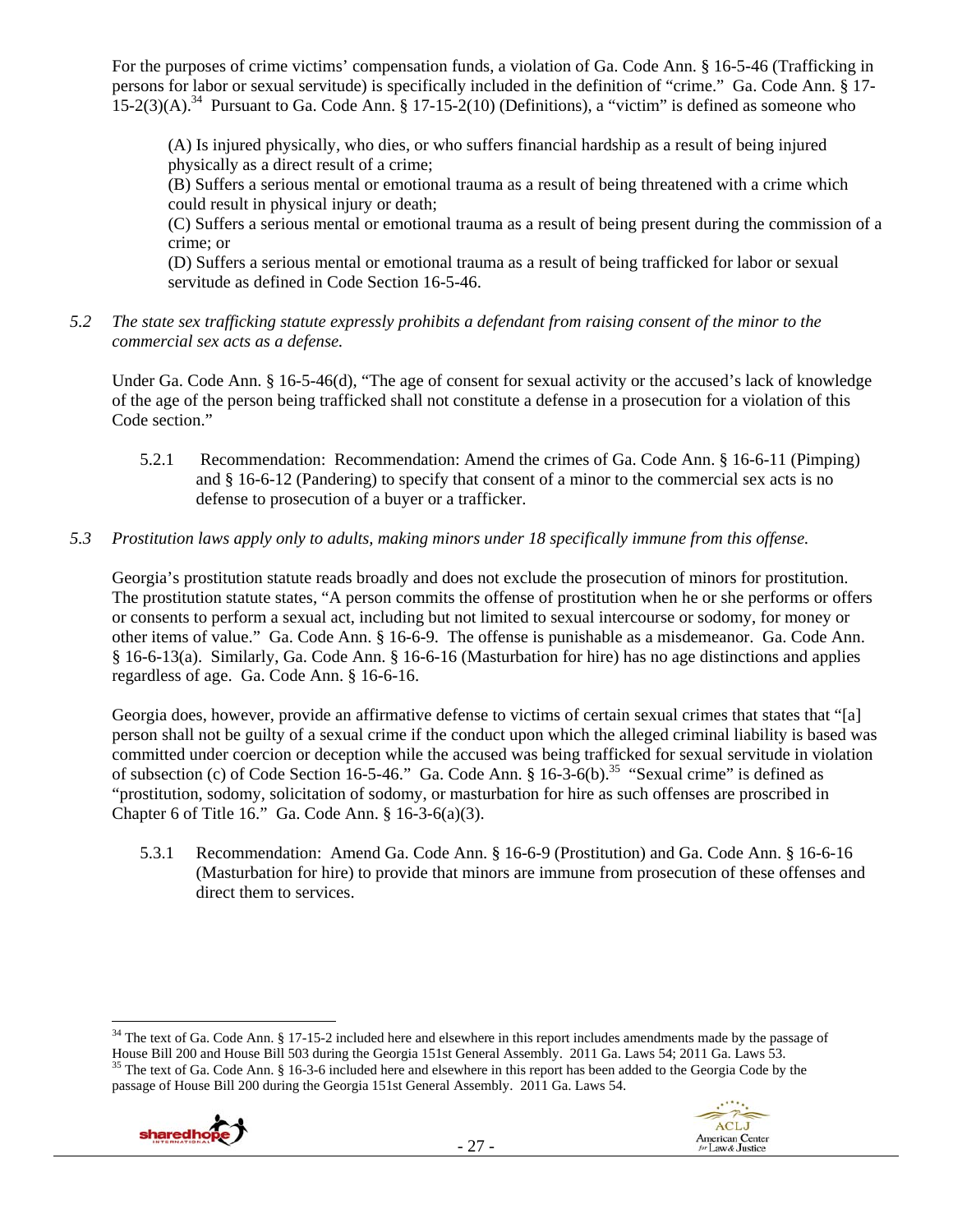*5.4 Commercially sexually exploited children are provided with a child protection response, including specialized shelter and services, and are not detained in juvenile detention facilities.* 

No law specifically states that a sexually exploited victim should receive a specific child protective response. For the chapter on "juvenile proceedings" related to delinquency, deprivation, and unruly children, under Ga. Code Ann. § 15-11-2(2), a child is defined as a person who is one of the following:

(A) Under the age of 17 years;

(B) Under the age of 21 years, who committed an act of delinquency before reaching the age of 17 years, and who has been placed under the supervision of the court or on probation to the court; or (C) Under the age of 18 years, if alleged to be a "'deprived child" or a "status offender" as defined by this Code Section.

 A sexually exploited child may fall within several categories, including "delinquent child," "deprived child," or "unruly child."

A child is a "delinquent child" if the child "has committed a delinquent act and is in need of treatment or rehabilitation." Ga. Code Ann. § 15-11-2(7). Pursuant to Ga. Code Ann. § 15-11-2(6), a "delinquent act" is,

(A) An act designated a crime by the laws of this state, or by the laws of another state if the act occurred in that state, under federal laws, or by local ordinance, and the crime does not fall under subparagraph (C) of paragraph (12) of this Code section [offenses only applicable to children] and is not a juvenile traffic offense as defined in Code Section 15-11-73;

(B) The act of disobeying the terms of supervision contained in a court order which has been directed to a child who has been adjudged to have committed a delinquent act; or

(C) Failing to appear as required by a citation issued with regard to a violation of Code Section 3-3- 23.36

Therefore, if a child commits an act of prostitution, the child could be considered a delinquent. If the sexually exploited minor is found to be delinquent, the child may be detained, pursuant to Ga. Code Ann. § 15-11-48(a), in one of the following:

(1) A licensed foster home or a home approved by the court which may be a public or private home or the home of the noncustodial parent or of a relative;

(2) A facility operated by a licensed child welfare agency; or

(3) A detention home or center for delinquent children which is under the direction or supervision of the court or other public authority or of a private agency approved by the court.

A "deprived child" includes a child who "[i]s without proper parental care or control, subsistence, education as required by law, or other care or control necessary for the child's physical, mental, or emotional health or morals." Ga. Code Ann. § 15-11-2(8)(A). "Child welfare and youth services" is responsible for, among other things, "protecting and caring for deprived children and youths," and the Department of Human Services is authorized to assist the courts, if so requested, in providing placement and custodial care for children pending hearings before the juvenile court and casework services for children in the department's legal custody. Ga. Code Ann. §§ 49-5-3(3)(B), 49-5-8. A deprived child may be placed in "[a] licensed foster home or a home approved by the court which may be a public or private home or the home of the noncustodial parent or of a relative," "[a] facility operated by a licensed child welfare agency," or "a shelter care facility operated by the court." Ga. Code Ann. § 15-11-48(a), (f). Under Ga. Code Ann. § 15-11-55(a) (Disposition of deprived child; state's policy favoring stable placements), "If the child is found to be a deprived child, the court may make any

 $36$  Ga. Code Ann. § 3-3-23 (Furnishing to, purchase of, or possession by persons under 21 years of age of alcoholic beverages; use of false identification; proper identification; dispensing, serving, selling, or handling by persons under 21 years of age in the course of employment; seller's actions upon receiving false identification).

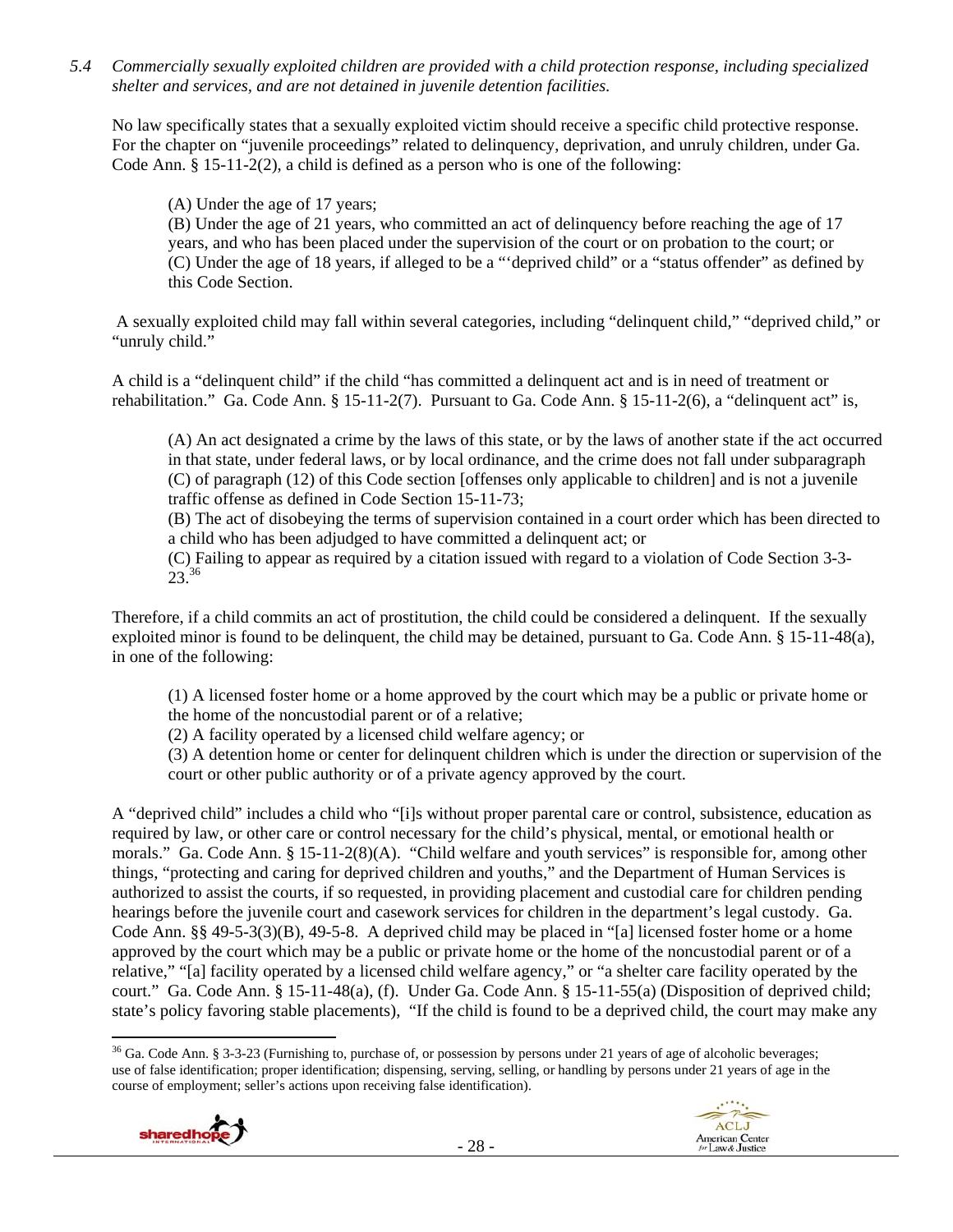of the following orders of disposition best suited to the protection and physical, mental, and moral welfare of the child," including, pursuant to subsection (a)(1)"[p]ermit the child to remain with his or her parents, guardian, or other custodian, including a putative father, subject to conditions and limitations as the court prescribes . . . ." Ga. Code Ann. § 15-11-55(a)(1). Under subsection (a)(2)(A), the court may choose to give "temporary legal custody," to one of the following:

(i) Any individual including a putative father who . . . is found by the court to be qualified to receive and care for the child;

(ii) An agency or other private organization licensed or otherwise authorized by law to receive and provide care for the child;

(iii) Any public agency authorized by law to receive and provide care for the child provided, however, that for the purpose of this Code section, the term "public agency" shall not include the Department of Juvenile Justice; or

 $(iv)$  An individual in another state with or without supervision by an appropriate officer  $\dots$ .

Moreover, Georgia law specifically states that "[u]nless a child found to be deprived is found also to be delinquent, such child shall not be committed to or confined in an institution or other facility designed or operated for the benefit of delinquent children." Ga. Code Ann. § 15-11-55(b).

A child could be considered a "status offender," according to Ga. Code Ann. § 15-11-2(11), if the child "is charged with or adjudicated of an offense which would not be a crime if it were committed by an adult, in other words, an act which is only an offense because of the perpetrator's status as a child. Such offenses shall include, but are not limited to, truancy, running away from home, incorrigibility, and unruly behavior."

Under Ga. Code Ann. § 15-11-2(12), an "unruly child" is a child that does any of the following:

(A) While subject to compulsory school attendance is habitually and without justification truant from school;

(B) Is habitually disobedient of the reasonable and lawful commands of his or her parent, guardian, or other custodian and is ungovernable;

(C) Has committed an offense applicable only to a child;

(D) Without just cause and without the consent of his or her parent or legal custodian deserts his or her home or place of abode;

(E) Wanders or loiters about the streets of any city, or in or about any highway or any public place, between the hours of 12:00 Midnight and 5:00 A.M.;

(F) Disobeys the terms of supervision contained in a court order which has been directed to such child, who has been adjudicated unruly; or

(G) Patronizes any bar where alcoholic beverages are being sold, unaccompanied by such child's parents, guardian, or custodian, or possesses alcoholic beverages; and

(H) In any of the foregoing, is in need of supervision, treatment, or rehabilitation; or

(I) Has committed a delinquent act and is in need of supervision, but not of treatment or rehabilitation.

When an unruly child is taken into custody, the person taking that child into custody may only maintain custody over the child for 12 hours. Ga. Code Ann. § 15-11-47(e)(1). As set out in Ga. Code Ann. § 15-11-47(e) the child may be returned to the parent, brought before the court, released, or detained in a facility for unruly children until the parent or guardian is contacted. According to Ga. Code Ann. § 15-11-45(a) (When child may be taken into custody), there are several ways a child can be taken into custody, including,

(2) Pursuant to the laws of arrest;

(3) By a law enforcement officer or duly authorized officer of the court if there are reasonable grounds to believe that the child has committed a delinquent act or if there are reasonable grounds to believe that he or she is an unruly child;



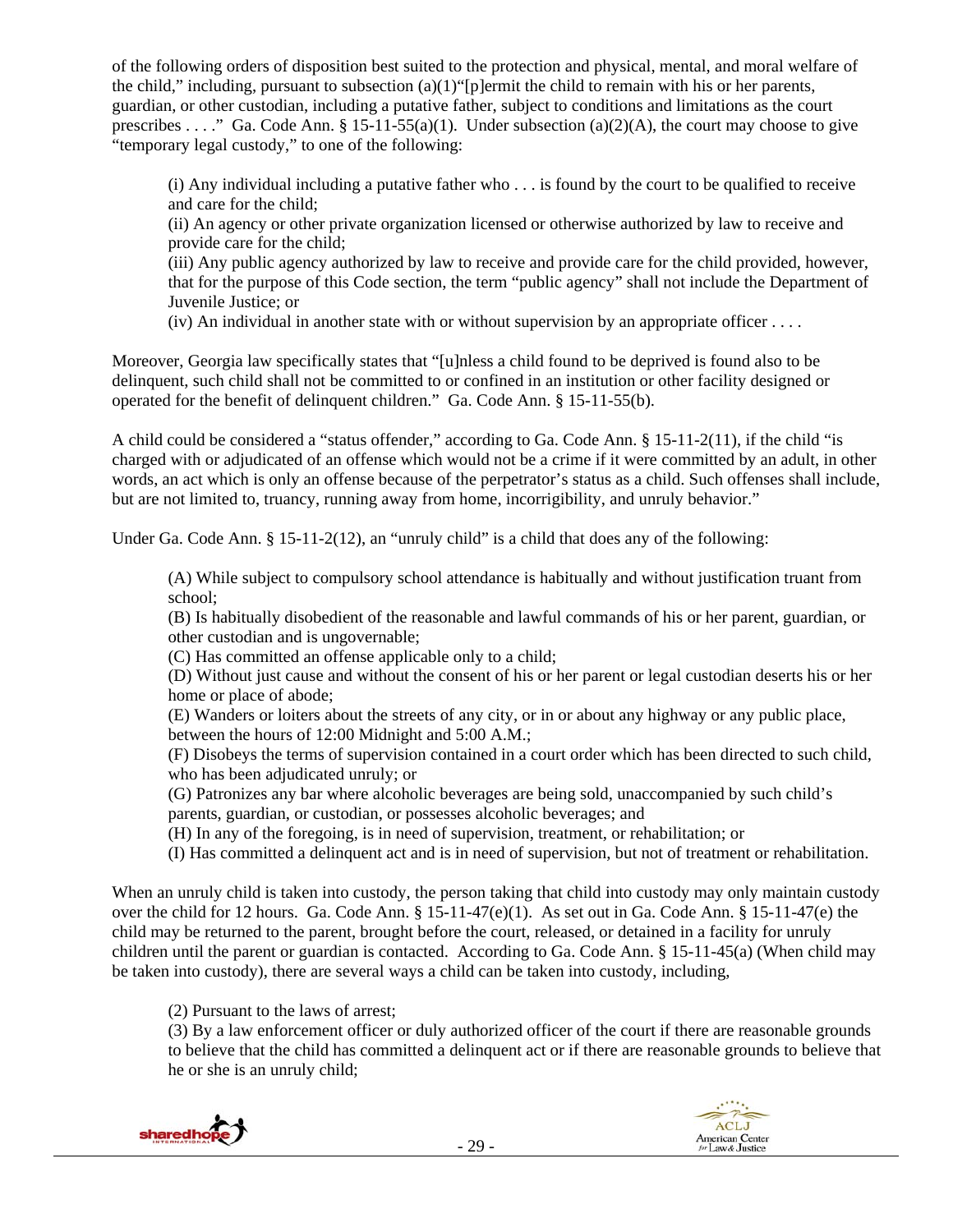(4) By a law enforcement officer or duly authorized officer of the court if there are reasonable grounds to believe that the child is suffering from illness or injury or is in immediate danger from his or her surroundings and that his or her removal is necessary;

(5) By a law enforcement officer or duly authorized officer of the court if there are reasonable grounds to believe that the child has run away from his or her parents, guardian, or other custodian;

(6) By a law enforcement officer or duly authorized officer of the court if a parent or guardian of a child has contacted a law enforcement agency and reported that the child is absent from parental custody without consent and a facility created pursuant to paragraph (2) of subsection (e) of Code section 15-11-47 is available; or

(7) By a law enforcement officer or duly authorized officer of the court if a child is violating a curfew and a facility created pursuant to paragraph (2) of subsection (e) of Section 15-11-47 is available.

Pursuant to Ga. Code Ann. § 15-11-47(a) (Procedure on taking child into custody; detention; bail; detention of child alleged to be unruly) and § 15-11-48, if the child is taken into custody, then the child may be detained in a variety of settings, including a licensed foster home, a "facility operated by a licensed child welfare agency," or, if alleged to be delinquent, a "detention home or center for delinquent children which is under the direction or supervision of the court  $\dots$ ." Ga. Code Ann. § 15-11-48(a), (e), (f).

Generally, a child merely taken into custody "shall not be detained or placed in shelter care prior to the hearing . . . ." Ga. Code Ann. § 15-11-46. Under Ga. Code Ann. § 15-11-46 (When detention of child permitted), however, a child taken into custody may be detained in any of the following circumstances:

- (1) The child's detention or care is required to protect the person or property of others or of the child;
- (2) The child may abscond or be removed from the jurisdiction of the court;
- (3) The child has no parent, guardian, or custodian or other person able to provide supervision and care
- for him or her and return him or her to the court when required; or
- (4) An order for the child's detention or shelter care has been made by the court pursuant to this article.
- 5.4.1 Recommendation: Establish a mandatory protective response procedure for victims of domestic minor sex trafficking that avoids criminal liability and provides instead specialized services and shelter for intervention and restoration.

# *5.5 Commercial sexual exploitation or sex trafficking is identified as a type of abuse and neglect within child protection statutes.*

Within the title on "social services," a definition of "child abuse" for the article on "child abuse and deprivation records" includes, "(B) Neglect or exploitation of a child by a parent or caretaker thereof; (C) Sexual abuse of a child; or (D) Sexual exploitation of a child." Ga. Code Ann. § 49-5-40(3). "Sexual exploitation" is defined as "conduct by any person who allows, permits, encourages, or requires that child to engage in: (A) Prostitution, as defined in Code Section 16-6-9 ; or (B) Sexually explicit conduct for the purpose of producing any visual or print medium depicting such conduct, as defined in Code Section 16-12-100." Ga. Code Ann. § 49-5-40 (6). Similarly, "sexual abuse" is defined as including "a person's employing, using, persuading, inducing, enticing or coercing any minor who is not that person's spouse to engage in any act which involves: (A) Sexual intercourse . . . ." Ga. Code Ann. § 49-5-40 (5). However, the definition of "sexual abuse" does "not include consensual sex acts involving persons of the opposite sex when the sex acts are between minors or between a minor and an adult who is not more than five years older than the minor." Ga. Code Ann. § 49-5-40(5).



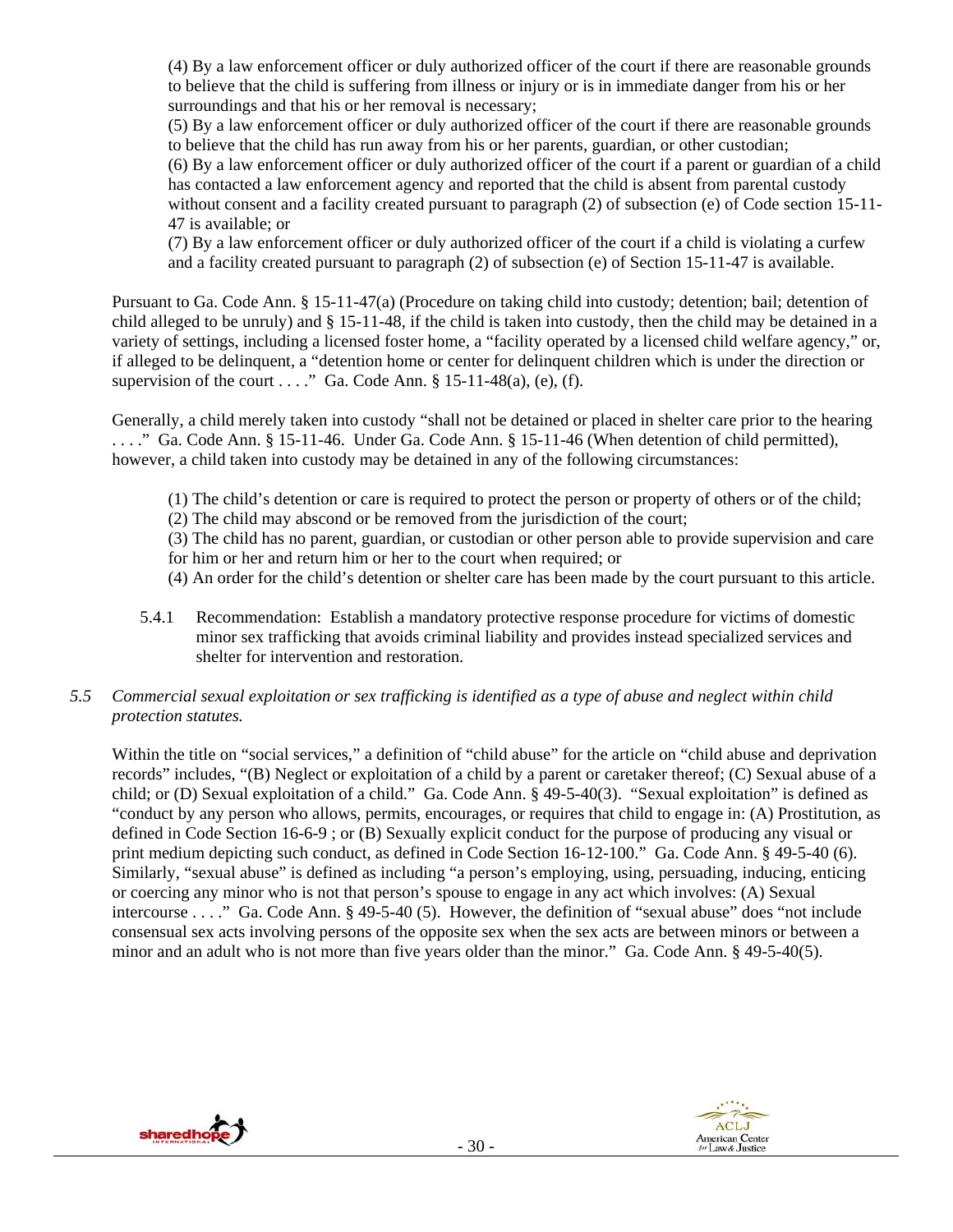*5.6 The definition of "caregiver" (or similar term) in the child welfare statutes is broad enough to include a trafficker who has custody or control of a child in order to bring a trafficked child into the protection of child protective services.* 

Title 49, the Children and Youth Act, does not supply a definition of "caregiver" for the child welfare statutes. However, under Georgia's chapter on "juvenile proceedings" in title 15, a "custodian" includes, "[a] person, other than a parent or legal guardian, who stands in loco parentis to the child or a person to whom legal custody of the child has been given by order of a court." Ga. Code Ann. § 15-11-2(5)(A). "In loco parentis" is defined under title 49 as "a quasi-parental relationship inferred from and implied by the fact that a child or youth has been taken into a family and treated like any other member thereof, unless an express contract exists to the contrary." Ga. Code Ann. § 49-5-3(11).

- 5.6.1 Recommendation: Amend the definition of "custodian" to include a person in control and possession of a sexually exploited child, so that a child under the control of a non-familial trafficker can come within the protective mandate of the Department of Human Services.
- *5.7 Crime victims' compensation is specifically available to a child victim of sex trafficking or CSEC without regard to ineligibility factors.*

For the purposes of crime victims' compensation funds, "crime" includes a violation of Ga. Code Ann. § 16-5- 46 (Trafficking in persons for labor or sexual servitude). Ga. Code Ann. § 17-15-2(3)(A). Pursuant to Ga. Code Ann. § 17-15-2(9), a "victim" is defined as someone who endures at least one of the following:

(A) Is injured physically, who dies, or who suffers financial hardship as a result of being injured physically as a direct result of a crime;

(B) Suffers a serious mental or emotional trauma as a result of being threatened with a crime which could result in physical injury or death;

(C) Suffers a serious mental or emotional trauma as a result of being present during the commission of a crime; or

(D) Suffers a serious mental or emotional trauma as a result of being trafficked for labor or sexual servitude as defined in Code Section 16-5-46 [Trafficking in persons for labor or sexual servitude].

Therefore, since the crime of human trafficking is specifically mentioned, and since crime includes the definition of human trafficking, a victim would be eligible for compensation under this statute. Additionally, Georgia defines victims as those who are present during or suffer injury or emotional trauma from certain crimes, including "any act which constitutes a violation of Chapter 6 or Part 2 of Article 3 of Chapter 12 of Title 16," which includes Ga. Code Ann. § 16-12-100 (Sexual exploitation of children; reporting violation; forfeiture; penalties) and § 16-12-100.2 (Computer or electronic pornography and child exploitation prevention). Ga. Code Ann. § 17-15-2(3)(A). Therefore, those victims who are exploited to produce pornography could obtain crime victims' compensation funds.

Some crime victims may become ineligible or face reduced awards if they are considered accomplices to the crime, though human trafficking victims are specifically excluded from this ineligibility provision. Ga. Code Ann. § 17-15-7(e).<sup>37</sup> Nonetheless, misidentified human trafficking victims could potentially face a reduced compensation award as a result of Ga. Code Ann. § 17-15-8(d) (Required findings; amount of award; rejection of claim; reductions) which states,

In determining the amount of an award, the director and board shall determine whether because of his or her conduct the victim of such crime contributed to the infliction of his or her injury, serious mental

 $37$  The text of Ga. Code Ann. § 17-15-7 included here and elsewhere in this report includes amendments made by the passage of House Bill 200 during the Georgia 151st General Assembly. 2011 Ga. Laws 54.

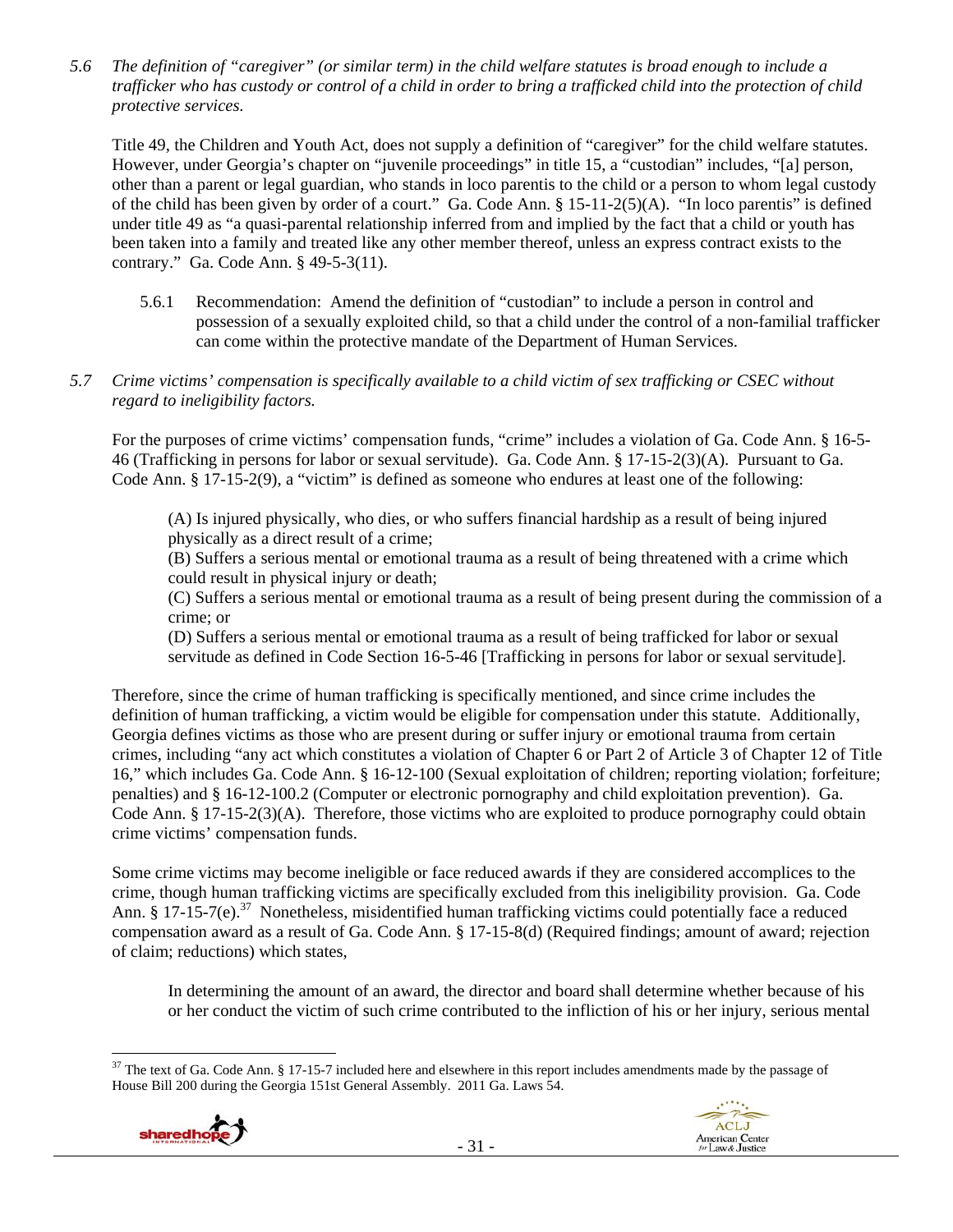or emotional trauma, or financial hardship, and the director and board may reduce the amount of the award or reject the claim altogether in accordance with such determination.

Even if victims are able to access the victims' compensation funds, a claim for compensation "must be filed by the claimant not later than one year after the occurrence of the crime upon which such claim is based . . . provided, however, that, upon good cause shown, the board may extend that time for filing for a period not exceeding three years after such occurrence." Ga. Code Ann. § 17-15-5(b).

Similarly, it must be found that "the crime was promptly reported to the proper authorities," and "in no case may an award be made where . . . such report was made more than 72 hours after the occurrence of such crime unless the board, for good cause shown, finds the delay to have been justified." Ga. Code Ann. § 17-15-  $8(a)(3)$ <sup>38</sup>. The statute further provides that there is a presumption that good cause exists in cases of human trafficking victims suffering serious mental or emotional trauma as a result of being trafficked. Ga. Code Ann. § 17-15-8(a)(3). Therefore, the presumption of good cause for human trafficking victims lessens the effect of this ineligibility factor for these victims.

Notably, law enforcement officials are required to make human trafficking victims aware of the availability of federal victim compensation. Ga. Code Ann.  $\S 17-17-6(a)^{39}$  states in part,

(a) Upon initial contact with a victim, all law enforcement and court personnel shall make available to the victim the following information written in plain language:

 . . . . (2) The availability of victim compensation and, if the victim has been trafficked for labor or sexual servitude as defined in Code Section 16-5-46, compensation available through the federal government pursuant to 22 U.S.C. Section 7105 . . . .

- 5.7.1 Recommendation: Expand the definition of "crime" in Ga. Code Ann. § 17-15-2(3)(A) to encompass human trafficking and pimping and pandering of minors.
- 5.7.2 Recommendation: Amend the requirement that a claim for crime victim's compensation be filed within one year, under Ga. Code Ann. § 17-15-5 (Filing of claims; verification; contents), to provide exceptions for victims of human trafficking and commercial sexual exploitation who suffer from effects of trauma that often prevent them from promptly reporting the crime.
- 5.7.3 Recommendation: Amend Ga. Code Ann. § 17-15-8(d) (Required findings; amount of award; rejection of claim; reductions) to specify that a domestic minor sex trafficking victim is not a contributor to the commission of any crimes committed as a result of the trafficking, thereby ensuring qualification as a victim and receipt of the compensation and benefits for victims of a crime.
- *5.8 Victim-friendly procedures and protections are provided in the trial process for minors under 18.*

Certain victim-friendly criminal justice procedures exist in Georgia.

Under Ga. Code Ann. § 16-5-46(e), "The sexual history or history of commercial sexual activity of a person alleged to have been trafficked or such person's connection by blood or marriage to an accused in the case or to anyone involved in such person's trafficking shall be excluded from evidence if the court finds at a hearing

House Bill 200 during the Georgia 151st General Assembly. 2011 Ga. Laws 54.





  $38$  The text of Ga. Code Ann. § 17-15-8 included here and elsewhere in this report includes amendments made by the passage of House Bill 200 during the Georgia 151st General Assembly. 2011 Ga. Laws 54.<br><sup>39</sup> The text of Ga. Code Ann. § 17-17-6 included here and elsewhere in this report includes amendments made by the passage of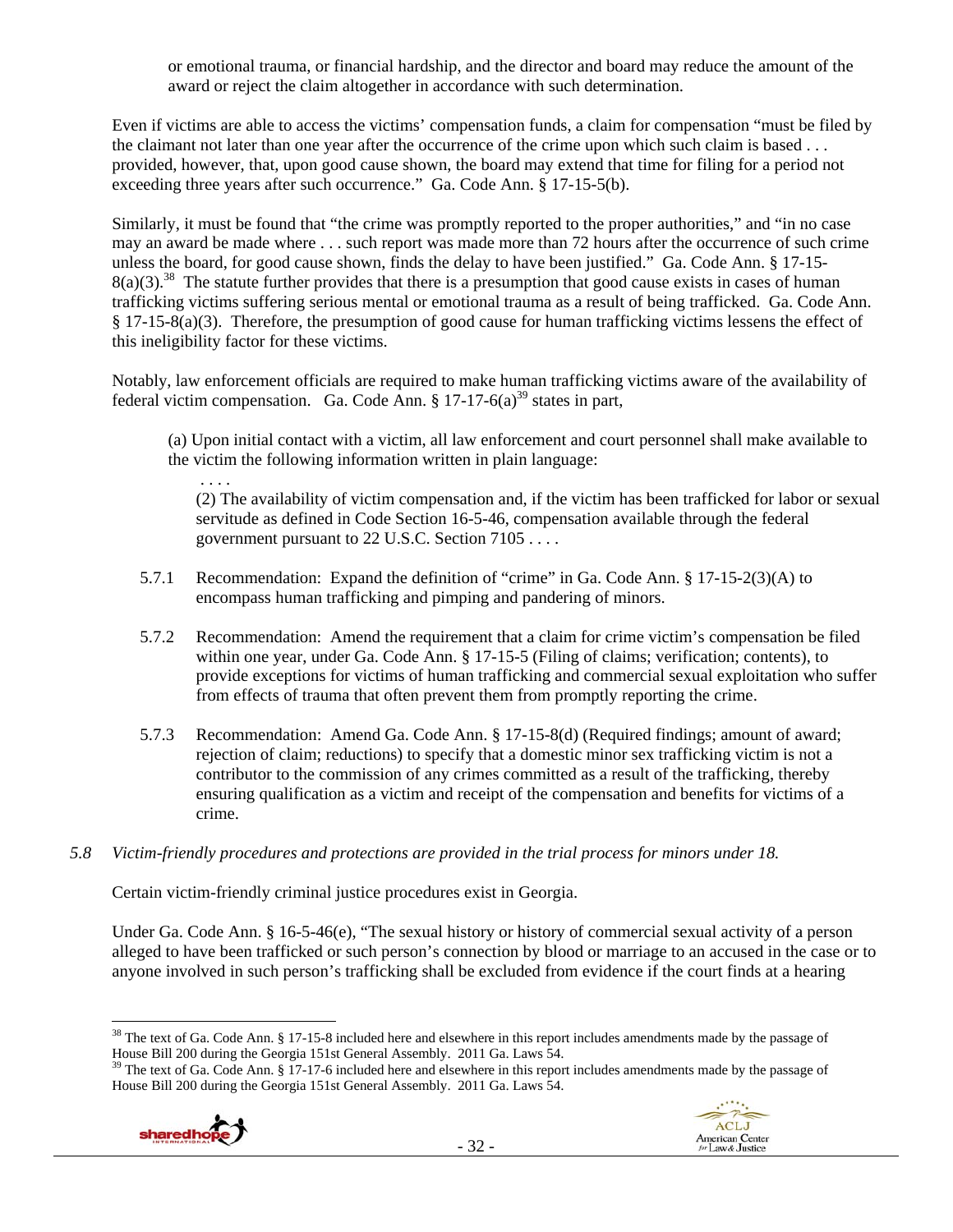outside the presence of the jury that the probative value of the evidence is substantially outweighed by the danger of unfair prejudice, confusion of the issues, or misleading the jury."

Similar protections exist for certain sex offenses, including § 16-6-1 (Rape), § 16-6-4 (Child molestation; aggravated child molestation), and § 16-6-22.2 (Aggravated sexual battery). Ga. Code Ann. § 24-4-412.40 Georgia does not allow the defendant to raise evidence about the complaining witness's past sexual behavior. Ga. Code Ann. § 24-4-412(a). According to this statute, "[E]vidence relating to the past sexual behavior of the complaining witness shall not be admissible, either as direct evidence or on cross-examination of the complaining witness or other witnesses, except as provided in this Code section. For the purposes of this Code section, evidence of past sexual behavior includes, but is not limited to, evidence of the complaining witness's marital history, mode of dress, general reputation for promiscuity, nonchastity, or sexual mores contrary to the community standards." Ga. Code Ann. § 24-4-412(a). Under subsection (b), "[E]vidence relating to the past sexual behavior of the complaining witness may be introduced if the court, following the procedure described in subsection (c) of this Code section, finds that the past sexual behavior directly involved the participation of the accused and finds that the evidence expected to be introduced supports an inference that the accused could have reasonably believed that the complaining witness consented to the conduct complained of in the prosecution."

Additionally, under Ga. Code Ann.  $\S 24-8-820<sup>41</sup>$  (Testimony as to child's description of sexual contact or physical abuse), "A statement made by a child under the age of 14 years describing any act of sexual contact or physical abuse performed with or on the child by another shall be admissible in evidence by the testimony of the person to whom made if the child is available to testify in the proceedings and the court finds that the circumstances of the statement provide sufficient indicia of reliability."

Pursuant to Ga. Code Ann. § 17-8-54 (Persons in courtroom when person under age of 16 testifies concerning sexual offense), "[W]hen any person under the age of 16 is testifying concerning any sex offense, the court shall clear the courtroom of all persons except parties to the cause and their immediate families or guardians, attorneys and their secretaries, officers of the court, jurors, newspaper reporters or broadcasters, and court reporters."

For children ten years of age and younger that are victims of the crimes of Ga. Code Ann. § 16-5-70 (Cruelty to children), § 16-6-1 (Rape), § 16-6-4 (Child molestation; aggravated child molestation), or § 16-6-5 (Sexual assault by persons with supervisory or disciplinary authority), the court can order that their testimony "be taken outside the courtroom and shown in the courtroom by means of a two-way closed circuit television." Ga. Code Ann. § 17-8-55(a). However, such "[a]n order may be granted in such cases only if: (1) The testimony is taken during the criminal trial proceeding for such violation; and (2) The judge determines that testimony by the child victim in the courtroom will result in the child's suffering serious emotional distress such that the child cannot reasonably communicate." Ga. Code Ann. § 17-8-55(a).

Additionally, each county in Georgia is required to have a written child abuse protocol which deals with victims of child abuse and exploitation. Ga. Code Ann. § 19-15-2.

- 5.8.1 Recommendation: Amend Ga. Code Ann. § 24-4-412 to apply the same evidence standards to pimping and pandering.
- 5.8.2 Recommendation: Raise the age for courtroom protections afforded under Ga. Code Ann. § 17-8-54 (Persons in courtroom when person under age of 16 testifies concerning sexual offense) from 16 to 18 to protect all minors.

<sup>&</sup>lt;sup>41</sup> Ga. Code Ann. § 24-8-820 was added by the recent passage of House Bill 24 and becomes effective in 2013. 2011 Ga. Laws 52. Until 2013, these protections are provided under Ga. Code Ann. § 24-3-16.





 $^{40}$  Ga. Code Ann. § 24-4-412 was added by the recent passage of House Bill 24. 2011 Ga. Laws 52 and becomes effective in 2013. Until 2013, these protections are provided under Ga. Code Ann. § 24-2-3.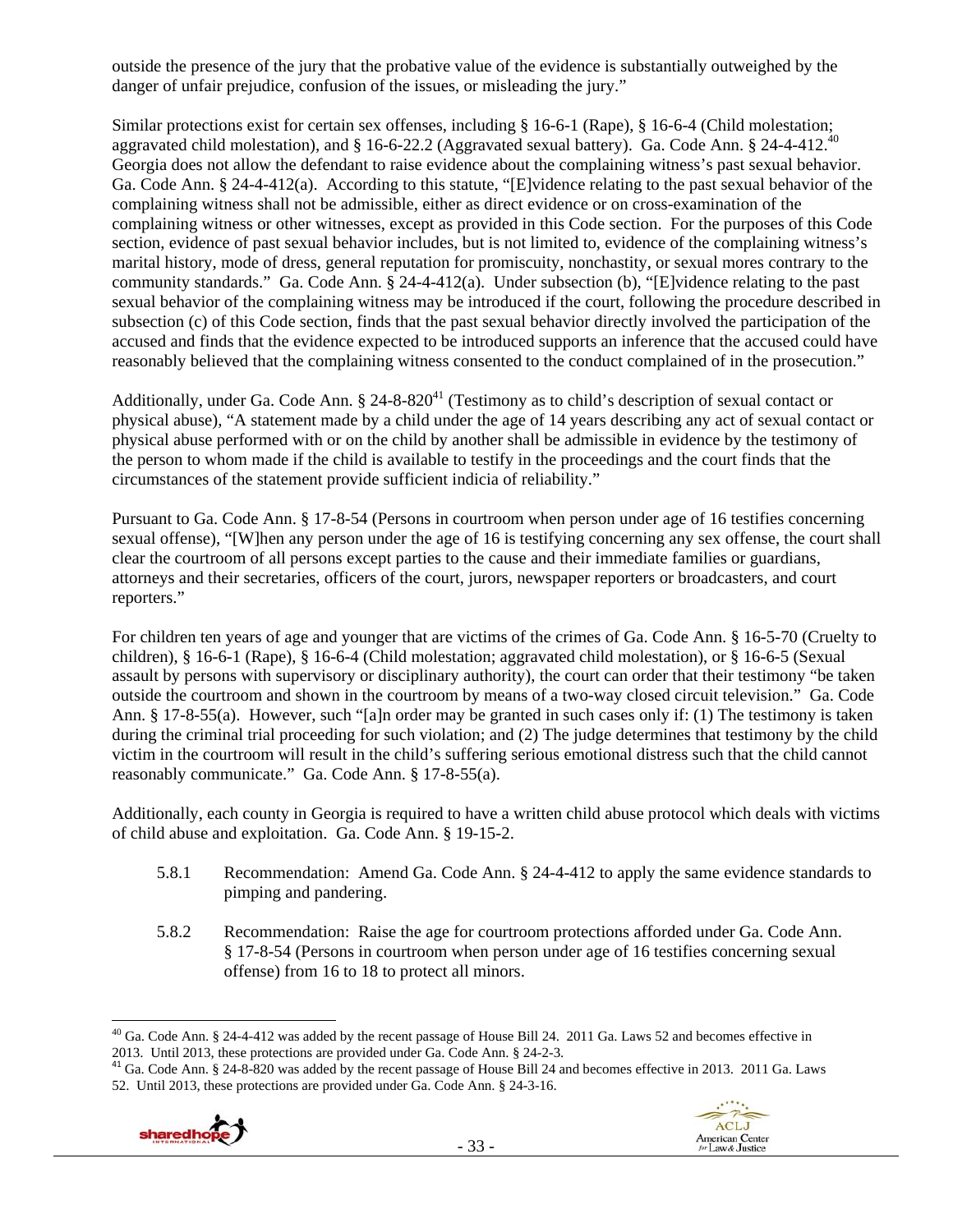*5.9 Expungement or sealing of juvenile arrest or criminal records resulting from arrests or adjudications for prostitution-related offenses committed as a result of, or in the course of, the commercial sexual exploitation of a minor is available within a reasonable time after turning 18.* 

Georgia does not have automatic expungement. However, the Georgia Code provides for the sealing of records of delinquent or unruly children upon application to the court and a hearing. Ga. Code Ann. §15-11-79.2(b). Pursuant to Ga. Code Ann. § 15-11-79.2(b) (Sealing of records), in order to seal the records the court must find that:

(1) Two years have elapsed since the final discharge of the person;

(2) Since the final discharge of the person he or she has not been convicted of a felony or of a misdemeanor involving moral turpitude or adjudicated a delinquent or unruly child and no proceeding is pending against the person seeking conviction or adjudication; and

(3) The person has been rehabilitated.

Furthermore, under subsection (a), "Upon dismissal of a petition or complaint alleging delinquency or unruliness, or, in a case handled through informal adjustment, following completion of the informal adjustment, the court shall order the sealing of the files and records in the case, including those specified in Code Sections 15-11-82 and 15-11-83."

Also, Ga. Code Ann. § 15-11-83(e) (When child shall be fingerprinted or photographed), which protects fingerprints and photographs of children, states,

Upon application of the child, fingerprints and photographs of a child shall be removed from the file and destroyed if a petition alleging delinquency is not filed or the proceedings are dismissed after either a petition is filed or the case is transferred to the juvenile court as provided in Code Section 15-11-30.4 [Transfer of criminal or quasi-criminal proceeding to juvenile court] or the child is adjudicated not to be a delinquent child.

- 5.9.1 Recommendation: Provide automatic sealing of juvenile records of domestic minor sex trafficking victims to enable survivors of trafficking to fully access academic and employment opportunities.
- *5.10 Victim restitution and civil remedies are authorized by law for minor victims of sex trafficking or CSEC.*

Under Ga. Code Ann. § 17-14-3(a) (Requirement of restitution by offender as condition of relief generally), "[I]n addition to any other penalty imposed by law, a judge of any court of competent jurisdiction shall, in sentencing an offender, make a finding as to the amount of restitution due any victim, and order an offender to make full restitution to such victim." Also, pursuant to Ga. Code Ann. § 17-14-9 (Amount of restitution), "The amount of restitution ordered shall not exceed the victim's damages." Ga. Code Ann. § 17-14-9. This award, however, will reduce the amount payable to the victim from the Crime Victims Compensation Board. Ga. Code Ann. § 17-14-6(c). Similarly, it sets off the amount a victim is eligible to recover in civil proceedings. Ga. Code Ann. § 17-14-11. Notably, the definition of "victim" for the article on "restitution" excludes "any person who is concerned in the commission of such unlawful act as defined in Code Section 16-2-20."<sup>42</sup> Ga. Code

<sup>(4)</sup> Intentionally advises, encourages, hires, counsels, or procures another to commit the crime.





 $42$  Ga. Code Ann. § 16-2-20 (When a person is a party to a crime) states,

<sup>(</sup>a) Every person concerned in the commission of a crime is a party thereto and may be charged with and convicted of commission of the crime.

<sup>(</sup>b) A person is concerned in the commission of a crime only if he:

<sup>(1)</sup> Directly commits the crime;

<sup>(2)</sup> Intentionally causes some other person to commit the crime under such circumstances that the other person is

not guilty of any crime either in fact or because of legal incapacity;

<sup>(3)</sup> Intentionally aids or abets in the commission of the crime; or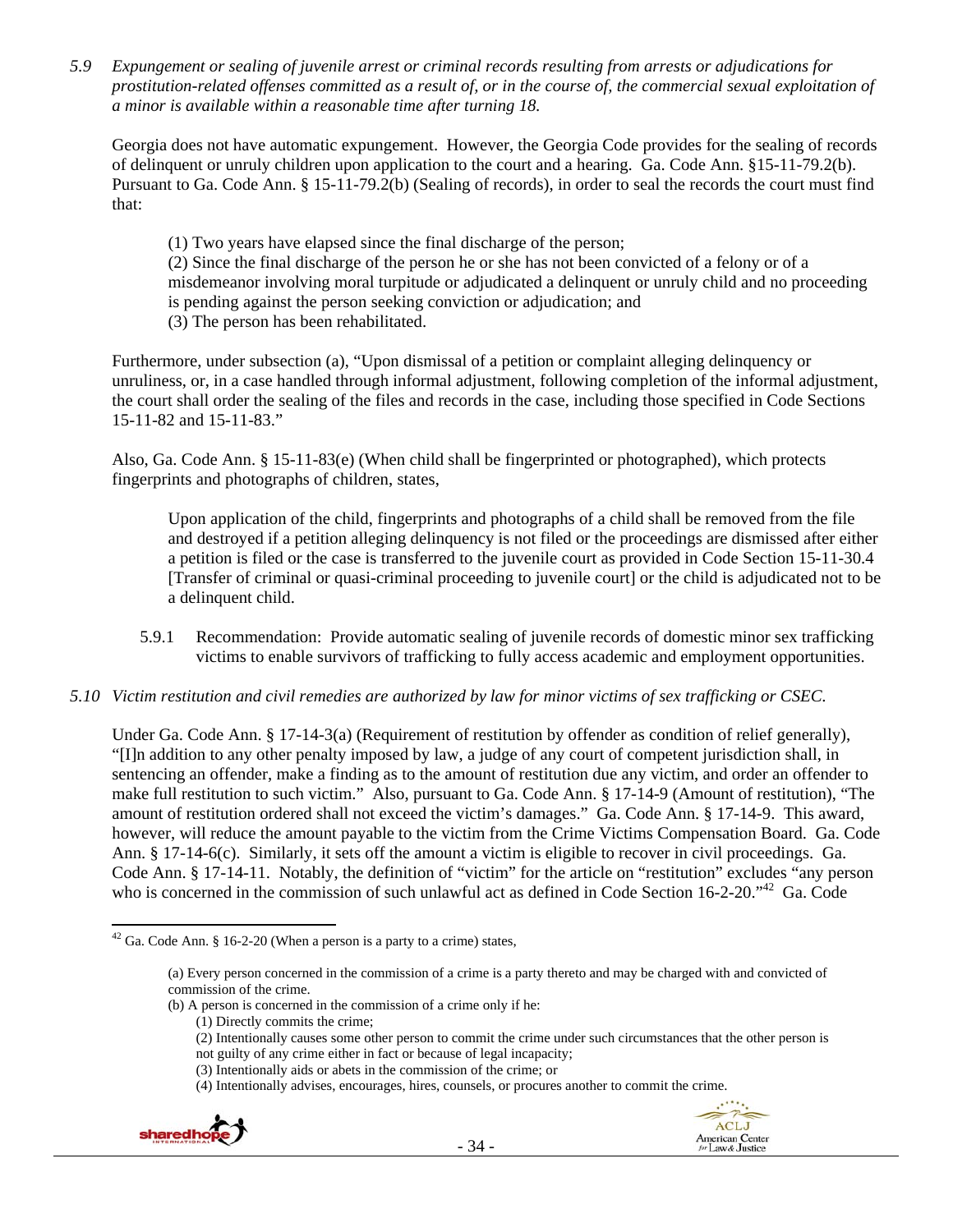Ann. § 17-14-2(9). Under Ga. Code Ann. § 16-2-20, "[a] person is concerned in the commission of a crime only if he," among other things, "[i]ntentionally aids or abets in the commission of the crime." Ga. Code Ann. § Ga. Code Ann. § 16-2-20(b)(3). This provision could potentially inhibit domestic minor sex trafficking victims from recovering funds if courts view the victims as aiders or abettors in the crime.

Additionally, if the perpetrator was found guilty of the racketeering statute, which includes Ga. Code Ann. § 16- 5-46 (Trafficking in persons for labor or sexual servitude), Ga. Code Ann. § 16-6-11 (Pimping), and Ga. Code Ann. § 16-6-12 (Pandering), a victim may seek civil remedies pursuant to Ga. Code Ann. § 16-14-6. Furthermore, Ga. Code Ann. § 16-14-6(c) (Available civil remedies) states,

Any person who is injured by reason of any violation of Code Section 16-14-4 [Prohibited activities – racketeering] shall have a cause of action for three times the actual damages sustained and, where appropriate, punitive damages. Such person shall also recover attorneys' fees in the trial and appellate courts and costs of investigation and litigation reasonably incurred.

- 5.10.1 Recommendation: Amend Ga. Code Ann. § 17-14-2(9) (Restitution–Definitions) to ensure access to restitution by clarifying that unlawful acts committed by a domestic minor sex trafficking victim as a result of his or her victimization do not make that victim a party to the crime or "concerned in the commission" of the crime.
- *5.11 Statutes of limitations for civil and criminal actions for child sex trafficking or CSEC offenses are eliminated or lengthened sufficiently to allow prosecutors and victims a realistic opportunity to pursue criminal action and legal remedies.*

Ga. Code. Ann. § 17-3-1 generally requires that prosecutions for felonies, unless otherwise stated, occur within four years of the commission of the crime if the victim was an adult or within seven years if the victim was under 18. Ga. Code Ann. § 17-3-1(c). Those crimes that can be prosecuted at any time include murder and certain other offenses, including kidnapping, rape, aggravated child molestation, aggravated sodomy, and aggravated sexual battery, but only "when deoxyribonucleic acid (DNA) evidence is used to establish the identity of the accused." Ga. Code Ann.  $\S 17-3-1$ (a), (c.1).

For related "childhood sexual abuse" civil actions, pursuant to Ga. Code Ann. § 9-3-33.1 (Actions for childhood sexual abuse), the case "shall be commenced within five years of the date the plaintiff attains the age of majority." Ga. Code Ann. § 9-3-33.1(b). "Childhood sexual abuse" is defined as including actions committed against a victim less than 18 where the act would constitute statutory rape, child molestation, enticing a child for indecent purposes, pandering, pandering by compulsion, solicitation of sodomy, and sexual battery. Ga. Code Ann. § 9-3-33.1(a).



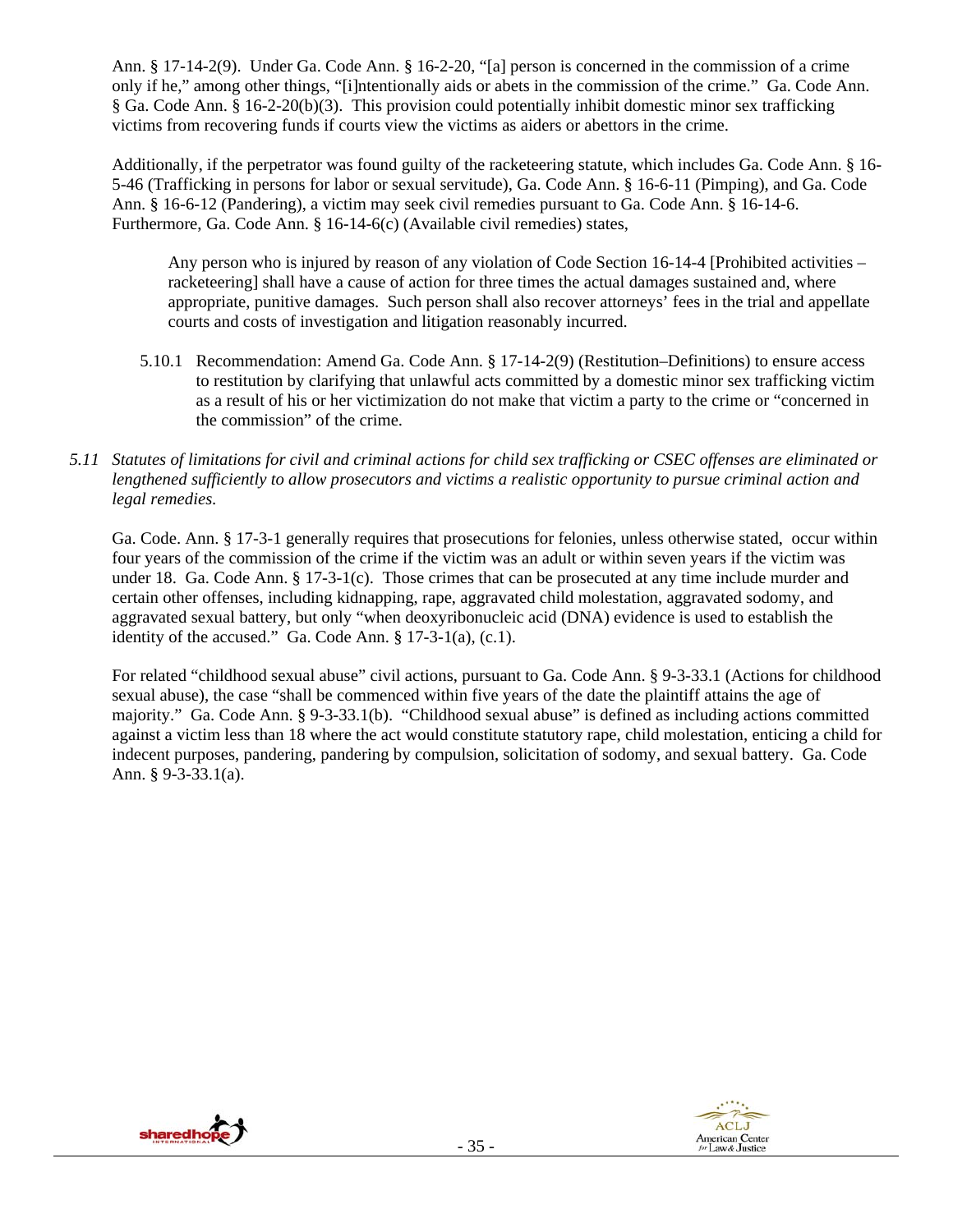## Framework Issue 6: Criminal justice tools for investigation and prosecutions

#### *Legal Components:*

- *6.1 Training on human trafficking and domestic minor sex trafficking for law enforcement is statutorily mandated.*
- *6.2 Single party consent to audiotaping is permitted in law enforcement investigations.*
- *6.3 Domestic minor sex trafficking investigations may use wiretapping to investigate the crime.*
- *6.4 Using a law enforcement decoy posing as a minor to investigate buying or selling of commercial sex acts is not a defense to soliciting, purchasing, or selling sex with a minor.*
- *6.5 Using the Internet to investigate buyers and traffickers is a permissible investigative technique.*
- *6.6 Law enforcement and child welfare agencies are mandated to promptly report missing and recovered children.*

*\_\_\_\_\_\_\_\_\_\_\_\_\_\_\_\_\_\_\_\_\_\_\_\_\_\_\_\_\_\_\_\_\_\_\_\_\_\_\_\_\_\_\_\_\_\_\_\_\_\_\_\_\_\_\_\_\_\_\_\_\_\_\_\_\_\_\_\_\_\_\_\_\_\_\_\_\_\_\_\_\_\_\_\_\_\_\_\_\_\_\_\_\_\_* 

#### *Legal Analysis:*

*6.1 Training on human trafficking and domestic minor sex trafficking for law enforcement is statutorily mandated.*

Georgia's recently passed legislation provides for training of law enforcement officers on issues of trafficking. Ga. Code Ann.  $\S 35$ -1-16<sup>43</sup> states,

(a) The Georgia Peace Officer Standards and Training Council and the Georgia Public Safety Training Center shall establish guidelines and procedures for the incorporation of training materials and information in:

(1) Methods for identifying, combating, and reporting incidents where a person has been trafficked for labor or sexual servitude, as such terms are defined in Code Section 16-5-46 [Trafficking of persons for labor or sexual servitude];

(2) Methods for providing proper detention facilities or alternatives to detention facilities for persons who have been trafficked for labor or sexual servitude . . . including providing information on therapeutic facilities for such persons; and

(3) Methods for assisting persons who have been trafficked for labor or sexual servitude . . .

including providing information on social service organizations available to assist such person. (b) The guidelines and procedures listed in subsection (a) of this Code section shall be for use by law enforcement training centers monitored by the Georgia Peace Officer Standards and Training Council and monitored and funded by the Georgia Public Safety Training Center in all courses for which they have responsibility and oversight.

Ga. Code Ann. § 35-3-4(13),<sup>44</sup> relating to the Georgia Bureau of Investigation, now has a new paragraph requiring the Bureau to "[i]dentify and investigate violations of Code Section 16-5-46 [Trafficking of persons for labor or sexual servitude]." Also, according to the Editor's notes for Ga. Code Ann. ch. 5, tit. 49, the "General Assembly urged certain public organizations and state agencies to develop programs for the education and training of social services and criminal justice professionals in the areas of child abuse, sexual abuse**,** and sexual exploitation." Ga. Code Ann. ch.5, tit. 49 editor's notes (citing 1986 Ga. Laws 1204).

House Bill 200 during the Georgia 151st General Assembly. 2011 Ga. Laws 54.





 <sup>43</sup> The text of Ga. Code Ann. § 35-1-16 included here and elsewhere in this report has been added to the Georgia Code by the passage of House Bill 200 during the Georgia 151st General Assembly. 2011 Ga. Laws 54.<br><sup>44</sup> The text of Ga. Code Ann. § 35-3-4 included here and elsewhere in this report includes amendments made by the passage of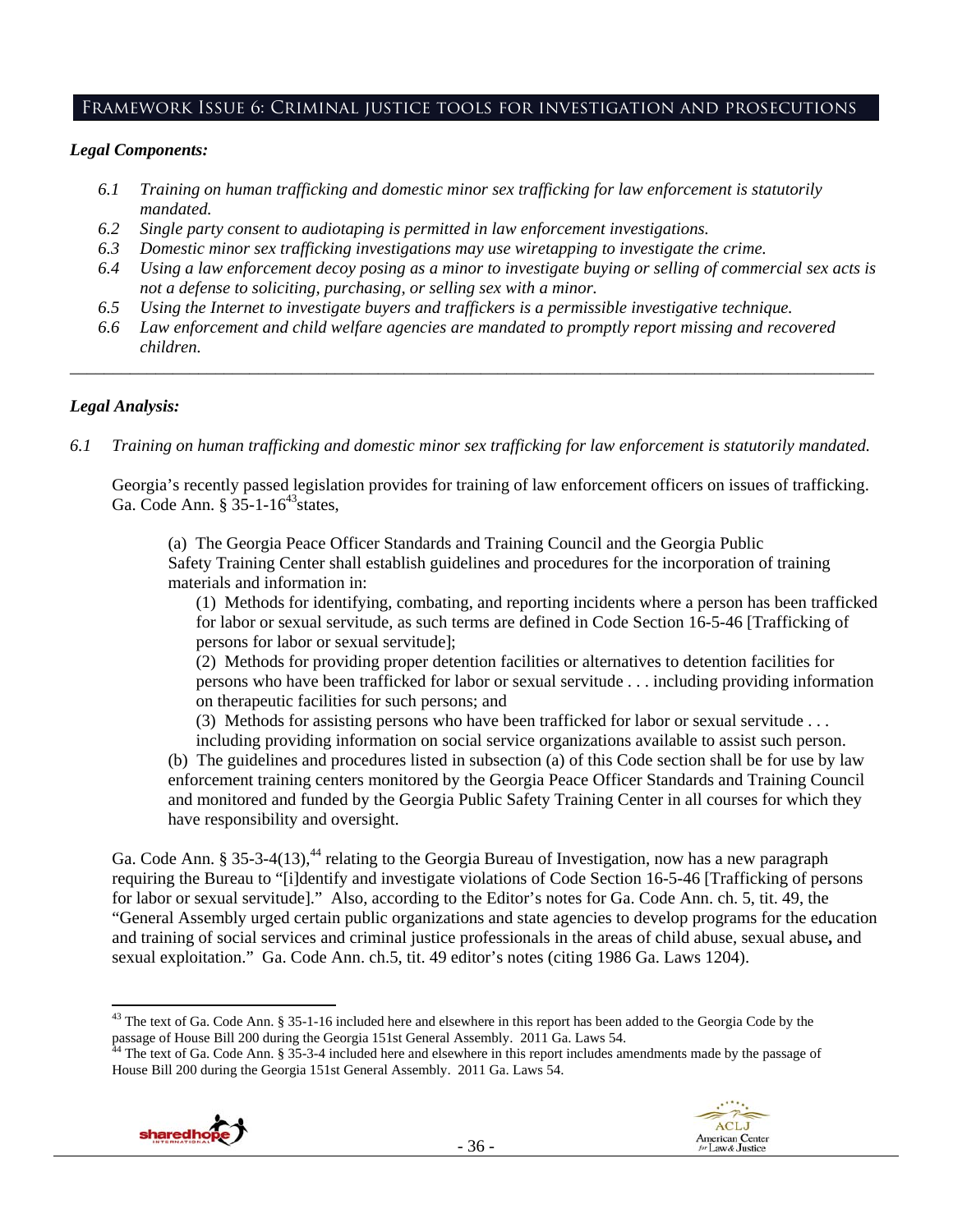6.1.1 Recommendation: Require law enforcement to complete the training on human trafficking developed under Ga. Code. Ann. § 25-1-16.

# *6.2 Single party consent to audiotaping is permitted in law enforcement investigations.*

Pursuant to Ga. Code Ann. § 16-11-66(a) (Interception of wire, oral, or electronic communication by party thereto; consent requirements for recording and divulging conversations to which child under 18 years is a party; parental exception), single party consent to audiotaping is allowable. Specifically, "Nothing in Code Section 16-11-62 [Eavesdropping, surveillance, or intercepting communication which invades privacy of another; divulging private message] shall prohibit a person from intercepting a wire, oral, or electronic communication where such person is a party to the communication or one of the parties to the communication has given prior consent to such interception." Ga. Code Ann. § 16-11-66(a).

Notably, however, obtaining telephone and electronic communication of a minor under 18 requires a judicial order. Ga. Code Ann. § 16-11-66(b). Specifically, Ga. Code Ann. § 16-11-66(b) states in part,

Consent for the recording or divulging of the conversations of a child under the age of 18 years conducted by telephone or electronic communication shall be given only by order of a judge of a superior court upon written application . . . or by a parent or guardian of said child as provided in subsection (d) of this Code section [permitting parents to monitor and intercept certain conversations of their minor child]. Said recording shall not be used in any prosecution of the child in any delinquency or criminal proceeding. An application to a judge of the superior court made pursuant to this Code section need not comply with the procedures set out in Code Section 16-11-64.

A judge may issue the order, according to Ga. Code Ann. § 16-11-66(c), "(1) Upon finding probable cause that a crime has been committed; (2) Upon finding that the child understands that the conversation is to be recorded and that such child agrees to participate; and (3) Upon determining that participation is not harmful to such child."

*6.3 Domestic minor sex trafficking investigations may use wiretapping to investigate the crime.* 

Law enforcement may use wiretapping to investigate sex trafficking. Specifically, pursuant to Ga. Code Ann.  $$16-11-64(c),$ 

Upon written application, under oath, of the prosecuting attorney having jurisdiction over prosecution of the crime under investigation, or the Attorney General, made before a judge of superior court, said court may issue an investigation warrant permitting the use of such device, . . . for the surveillance of such person or place to the extent the same is consistent with and subject to the terms, conditions, and procedures provided for by Chapter 119 of Title 18 of the United States Code Annotated, as amended.

Relevant crimes that allow wiretapping, as outlined in 18 U.S.C. § 2516, include sex trafficking of children by force, fraud, or coercion; violence or travel in aid of racketeering activity; sexual exploitation of children; selling or buying of children; involvement with child pornography, child obscenity, or production of sexually explicit depictions of a minor; and transportation for illegal sexual activity. 18 U.S.C. § 2516(1)(c).

*6.4 Using a law enforcement decoy posing as a minor to investigate buying or selling of commercial sex acts is not a defense to soliciting, purchasing, or selling sex with a minor.* 

Under Ga. Code Ann. § 16-12-100.2(g) (Computer or electronic pornography and child exploitation prevention), "The sole fact that an undercover operative or law enforcement officer was involved in the detection and investigation of an offense under this Code section shall not constitute a defense to prosecution under this Code section."



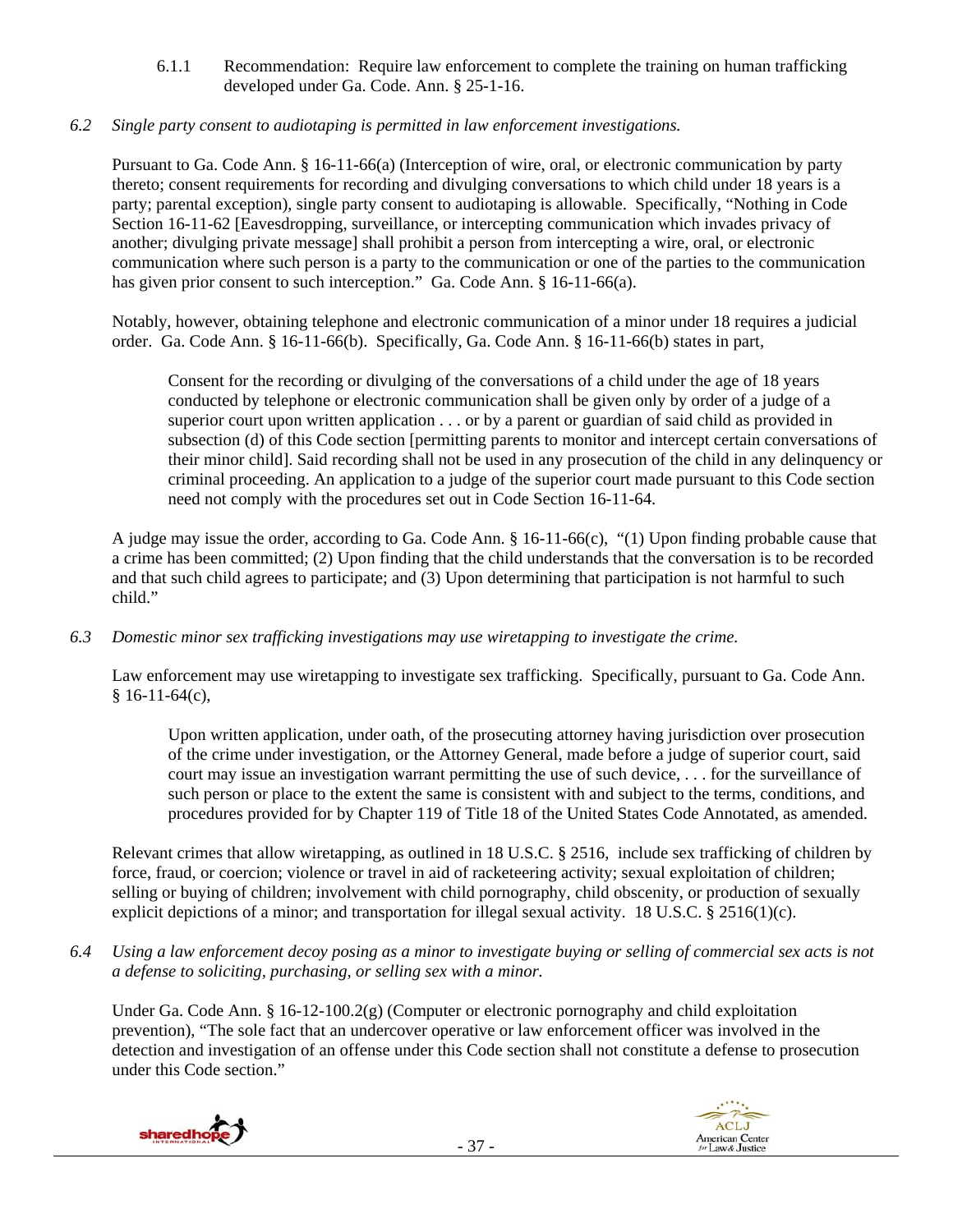Perpetrators caught by decoys are also unlikely to have the defense of entrapment. Entrapment is only a defense, according to Ga. Code Ann. § 16-3-25, if a person's

conduct is induced or solicited by a government officer or employee, or agent of either, for the purpose of obtaining evidence to be used in prosecuting the person for commission of the crime. Entrapment exists where the idea and intention of the commission of the crime originated with a government officer or employee, or with an agent of either, and he, by undue persuasion, incitement, or deceitful means, induced the accused to commit the act which the accused would not have committed except for the conduct of such officer.

6.1.2 Recommendation: Amend Ga. Code Ann. § 16-5-46 (Trafficking of persons for labor or sexual servitude), § 16-6-12 (Pandering) and § 16-6-11 (Pimping) to prohibit a defendant from asserting a defense that the subject of the offense was a law enforcement officer.

#### *6.5 Using the Internet to investigate buyers and traffickers is a permissible investigative technique.*

Using the Internet to investigate buyers and traffickers is permissible. Pursuant to Ga. Code Ann. § 16-12- 100.2(e)(1) (Computer or electronic pornography and child exploitation prevention),

A person commits the offense of obscene Internet contact with a child if he or she has contact with someone he or she knows to be a child or with someone he or she believes to be a child via a computer on-line service or Internet service . . . and the contact involves any matter containing explicit verbal descriptions or narrative accounts of sexually explicit nudity, sexual conduct, sexual excitement, or sadomasochistic abuse . . . .

Therefore, even if the individual the perpetrator thought was a child was in fact a law enforcement officer, a crime has still occurred. The statute states even more explicitly that "[t]he sole fact that an undercover operative or law enforcement officer was involved in the detection and investigation of an offense under this Code section shall not constitute a defense to prosecution under this Code section." Ga. Code Ann. § 16-12-  $100.2(g)$ .

Additionally, law enforcement officers have the ability to obtain search warrants for "stored wire or electronic communications and transactional records . . . ." Ga. Code Ann. § 16-11-66.1(c).

Lastly, provisions allow for the discovery of electronic documents under Ga. Code Ann. § 35-3-4.3.<sup>45</sup> Specifically, Ga. Code Ann. § 35-3-4.3(a) states,

In any investigation of a violation of Code Section 16-5-46 involving trafficking of persons for labor or sexual servitude, the director, assistant director, or deputy director for investigations shall be authorized to issue a subpoena, with the consent of the Attorney General, to compel the production of books, papers, documents, or other tangible things, including records and documents contained within, or generated by, a computer or any other electronic device.

*6.6 Law enforcement and child welfare agencies are mandated to promptly report missing and recovered children.* 

Georgia has a Missing Children Information Center, which collects and disseminates information on missing children. Ga. Code Ann. § 35-3-81. Pursuant to Ga. Code Ann. § 35-1-8(a)(2), (3) (Acquisition, collection, classification, and preservation of information assisting in identifying deceased persons and locating missing persons), every law enforcement agency has a duty to do the following:

  $45$  The text of Ga. Code Ann. § 35-3-4.3 included here and elsewhere in this report has been added to the Georgia Code by the passage of House Bill 200 during the Georgia 151st General Assembly. 2011 Ga. Laws 54.